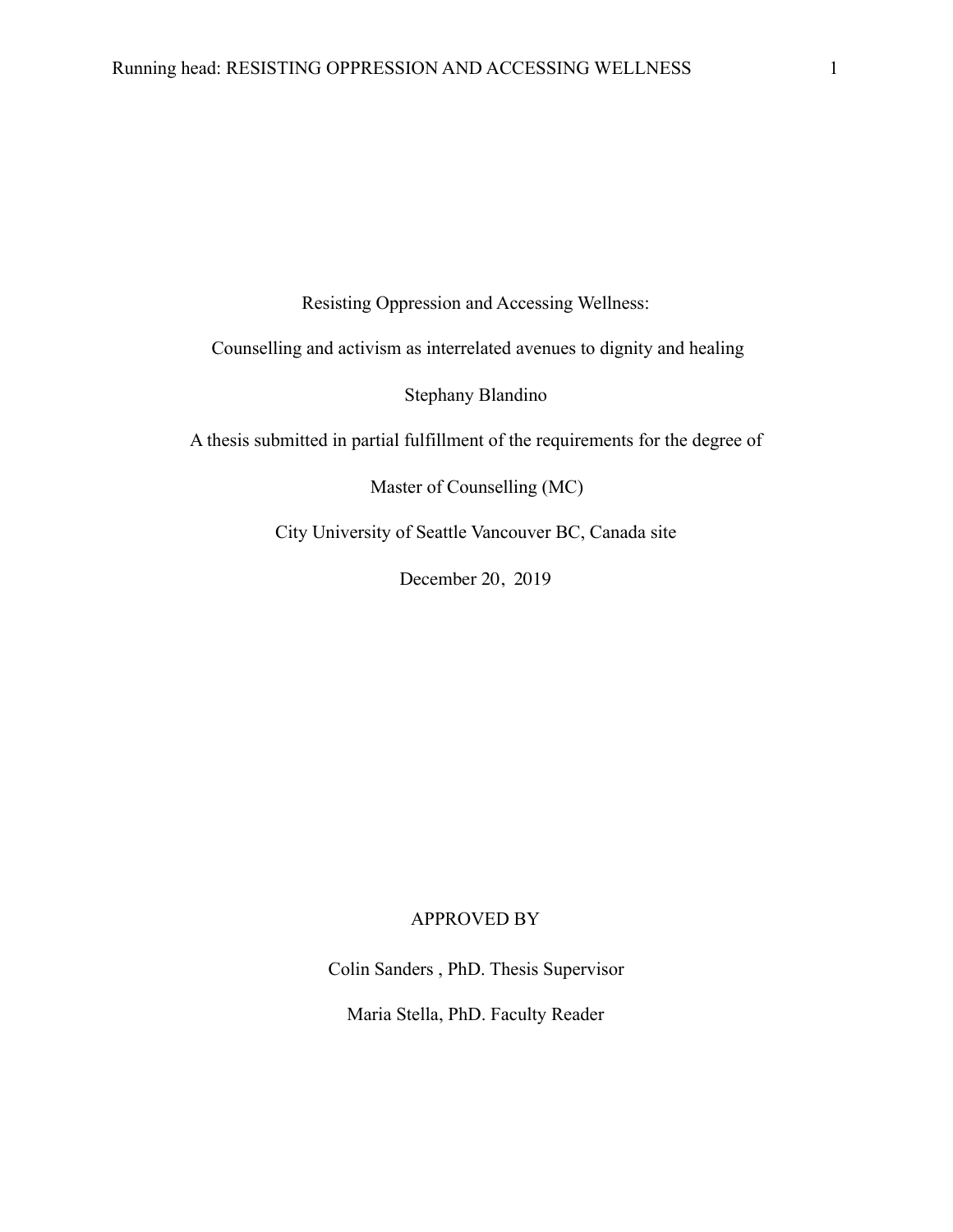#### Abstract

The intention behind this thesis project is to explore the value of mechanisms that both tend to individuals' mental wellness and simultaneously act in resistance to forces of systemic oppression — interpreting oppression through the Freire (2018) lens, as a force that serves to dehumanize all people by pitting oppressors and the oppressed against each other, stripping all individuals of their agency and liberation (Freire, 2018). This project sets out to explore how counsellors can resist oppression through the therapeutic mechanisms they choose to employ as well as how activism can serve as a mechanism of therapy and resistance enacted. With a feminist/social-justice centred foundation, this project aims for praxical engagement through which theories can be enacted, questioned, and adapted in order to transcend "existing notions of what is possible" (Dutt & Grabe, 2014, p. 113). This project begins by contextualizing the central question and situating the author, expanding on the personal values and theoretical frameworks that inform this work. Following this, I explore how aspects of counselling work can qualify as strategic resistance to oppression, focusing on the development of bilingual counselling services and exploring how this type of accessibility is needed if we are centering social justice in our counselling work. Alternatively, I explore examples of direct action activism and identify how this work can qualify as therapeutic at both the individual and community level. To conclude, the final chapter includes a summary of the connections drawn between healing work and resisting systemic oppression as well as highlight some of the places researchers, counselling practitioners, and anyone adopting an anti-oppressive stance, may want to turn their attention to in the future.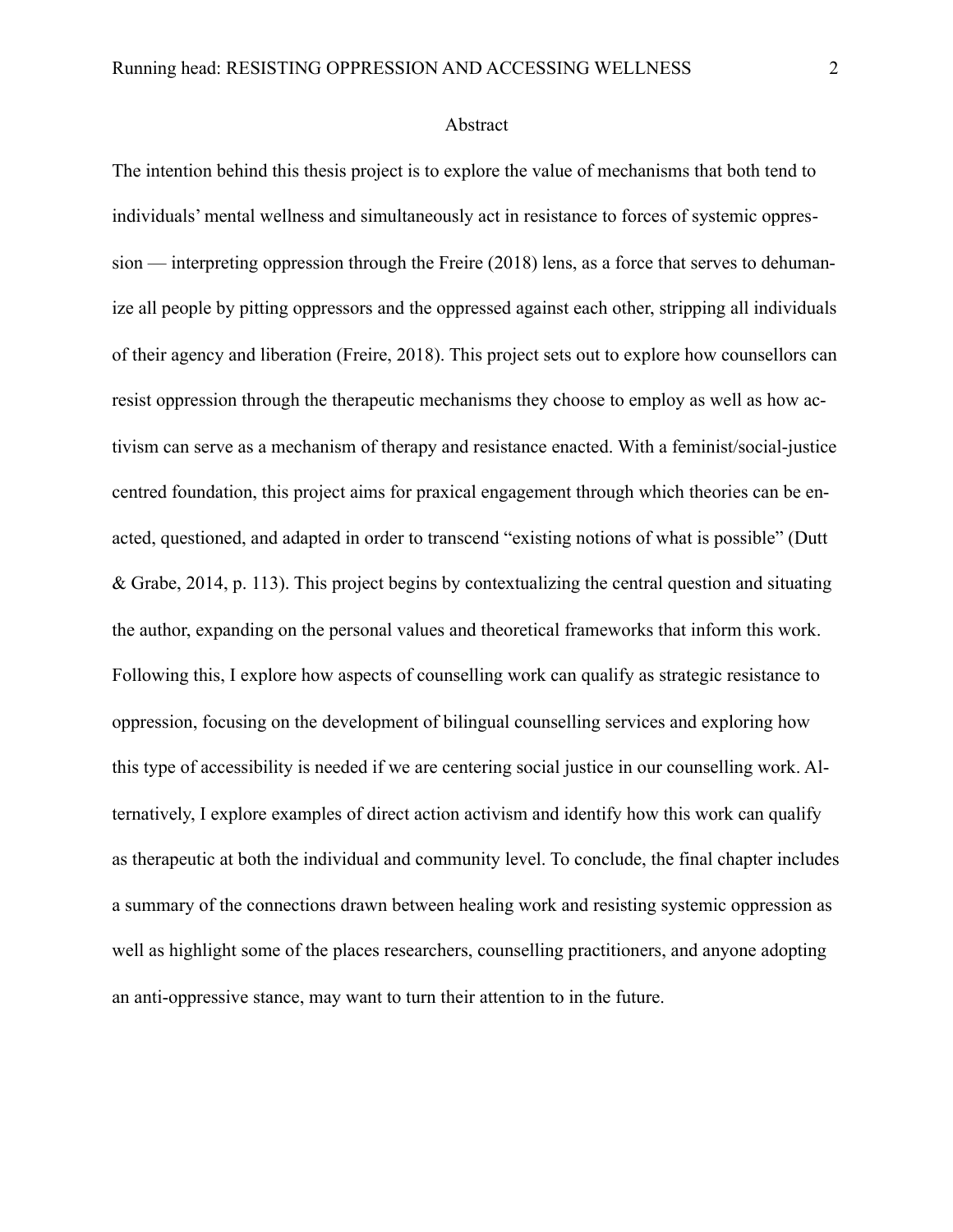## Table of Contents

Chapter 1 - Resisting Oppression and Accessing Wellness — p. 3

Chapter Two - Literature Review: Feminist theory and Freirian pedagogy — p. 15

Chapter Three - Praxical engagement in counselling work: A case for bilingual therapies — p. 30

Chapter Four - Resisting oppression and accessing wellness through activist engagement — p. 46

Chapter Five - Praxical engagement in the digital landscape: The future for accessing wellness while resisting oppression — p. 60

References — p. 70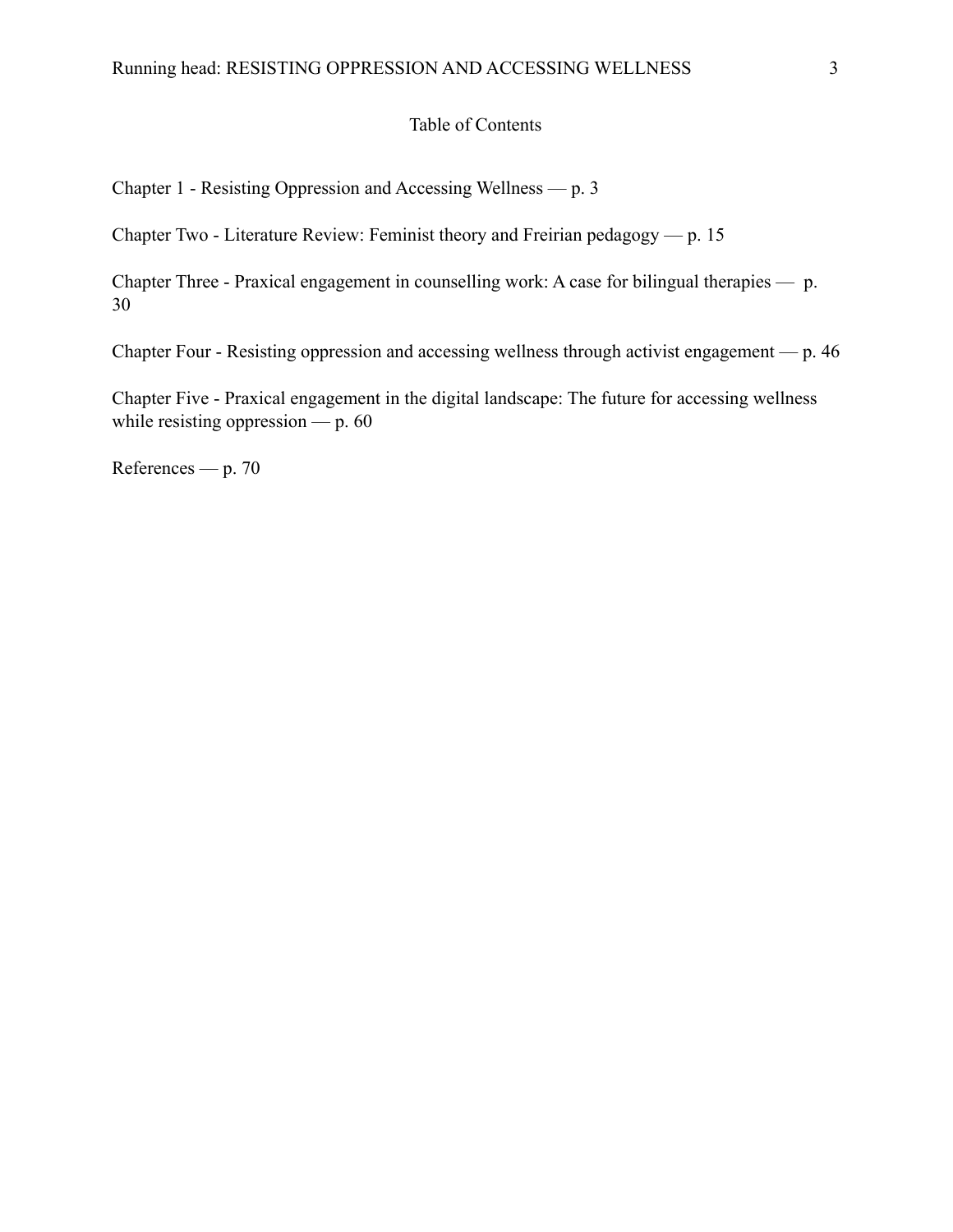Chapter 1 - Resisting Oppression and Accessing Wellness

Twenty-five years and my life is still Trying to get up that great big hill of hope For a destination

I realized quickly when I knew I should That the world was made up of this brotherhood of man For whatever that means

And so I cry sometimes When I'm lying in bed just to get it all out What's in my head And I, I am feeling a little peculiar And so I wake in the morning And I step outside And I take a deep breath and I get real high And I scream from the top of my lungs What's going on?

And I say, hey yeah yeah, hey yeah yeah I said hey, what's going on? And I say, hey yeah yeah, hey yeah yeah I said hey, what's going on?

Oh, oh oh Oh, oh oh

And I try, oh my god do I try I try all the time, in this institution

And I pray, oh my god do I pray I pray every single day

For a revolution

And so I cry sometimes When I'm lying bed Just to get it all out What's in my head And I, I am feeling a little peculiar

And so I wake in the morning And I step outside And I take a deep breath and I get real high And I scream from the top of my lungs What's going on?

And I say, hey hey hey hey I said hey, what's going on?

And I say, hey hey hey hey I said hey, what's going on?

And I say, hey hey hey hey I said hey, what's going on?

And I say, hey hey hey hey I said hey, what's going on?

Oh, oh oh oh

Twenty-five years and my life is still Trying to get up that great big hill of hope For a destination

"What's up?" - 4 Non Blondes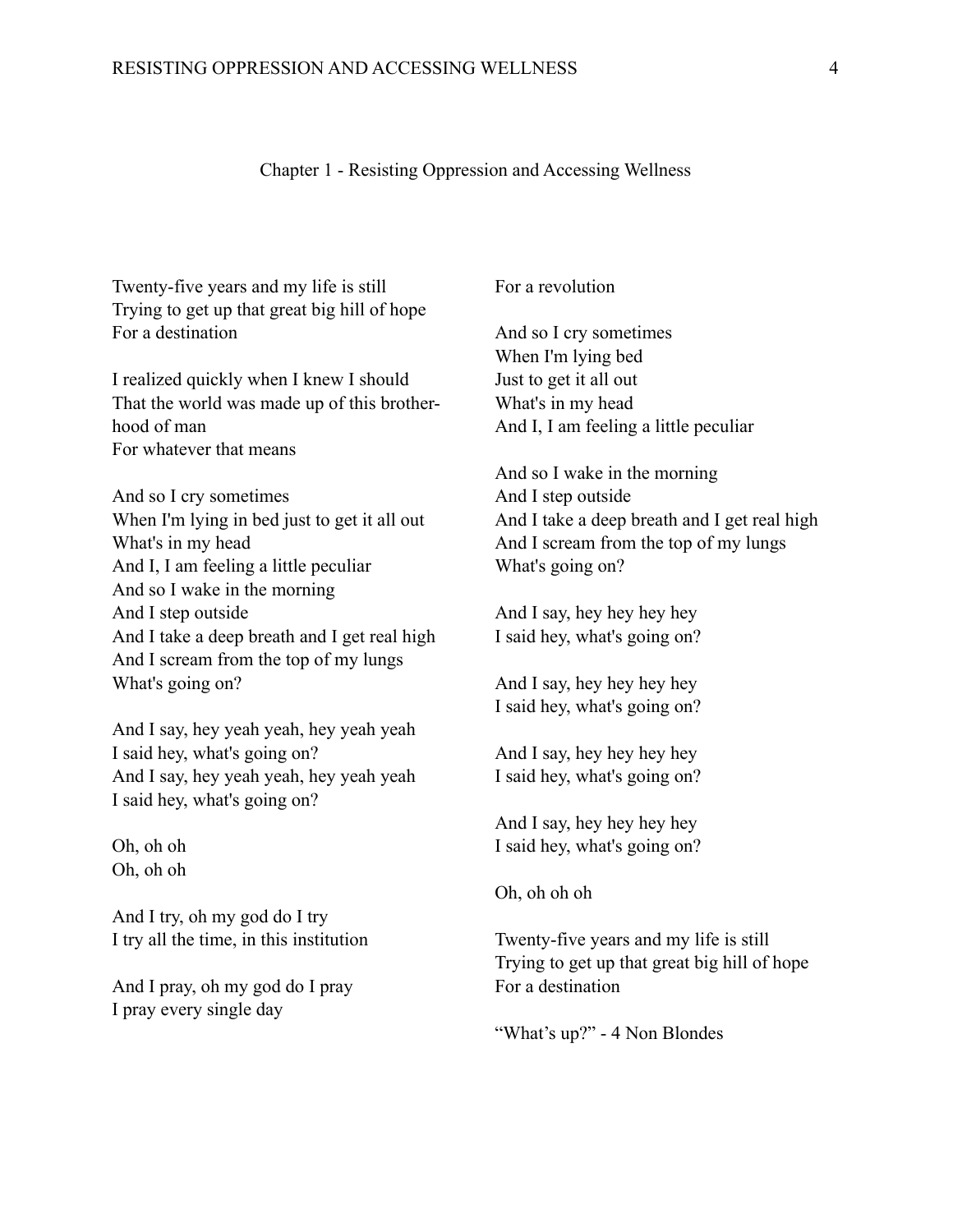In 1989 Linda Perry wrote the music and lyrics to what would become a classic 90s alternative hit. "What's up?", preformed by the all female band 4 Non Blondes, comes across as a cry for revolution and a cathartic expression of distress caused by injustice. The late 80s, and early 90s, when this song was originally received and consumed by the masses, were rife with conflict as the world experienced and witnessed an array of social injustices. In the US, the Gulf War was wrapping up, race relations throughout the country were precarious (culminating with the Rodney King riots of 1992), and more generally populations who were not white, male, and middle class were facing various types of system-wide oppression. Fast forward to 2019 and "What's up?" rings truer than ever.We are currently witnessing human and environmental rights crises globally. In the USA, Latinx communities — throughout this project I will use the term Latinx rather than Latin American or Latino/a; Latinx is a term originating from queer communities that was created to disrupt gender binaries, offering people a linguistic alternative that takes into account the intersecting identities of Latin American descendants (Garcia, 2017)— are feeling the impact of Trump fuelled anti-migrant policies, with ICE rounding up and separating families (MacLean et al., 2019). While we have seen a growing number of corporations superficially embracing queer diversity, profiting from Pride related advertisements and products, queer folks are still targets globally, with trans folks, particularly trans women of colour, at a disproportionately high risk for being victims of assault and murder (Martinez & Law, 2019). Concurrently, Indigenous communities worldwide battle environmental degradation that threatens their ands and livelihoods, most recently in Mauna Kua where indigenous land defenders have been targeted for opposing the construction of a telescope on sacred mountain land (Case, 2019). It feels like many people are asking themselves "what's going on?". The beauty of Perry's song is not only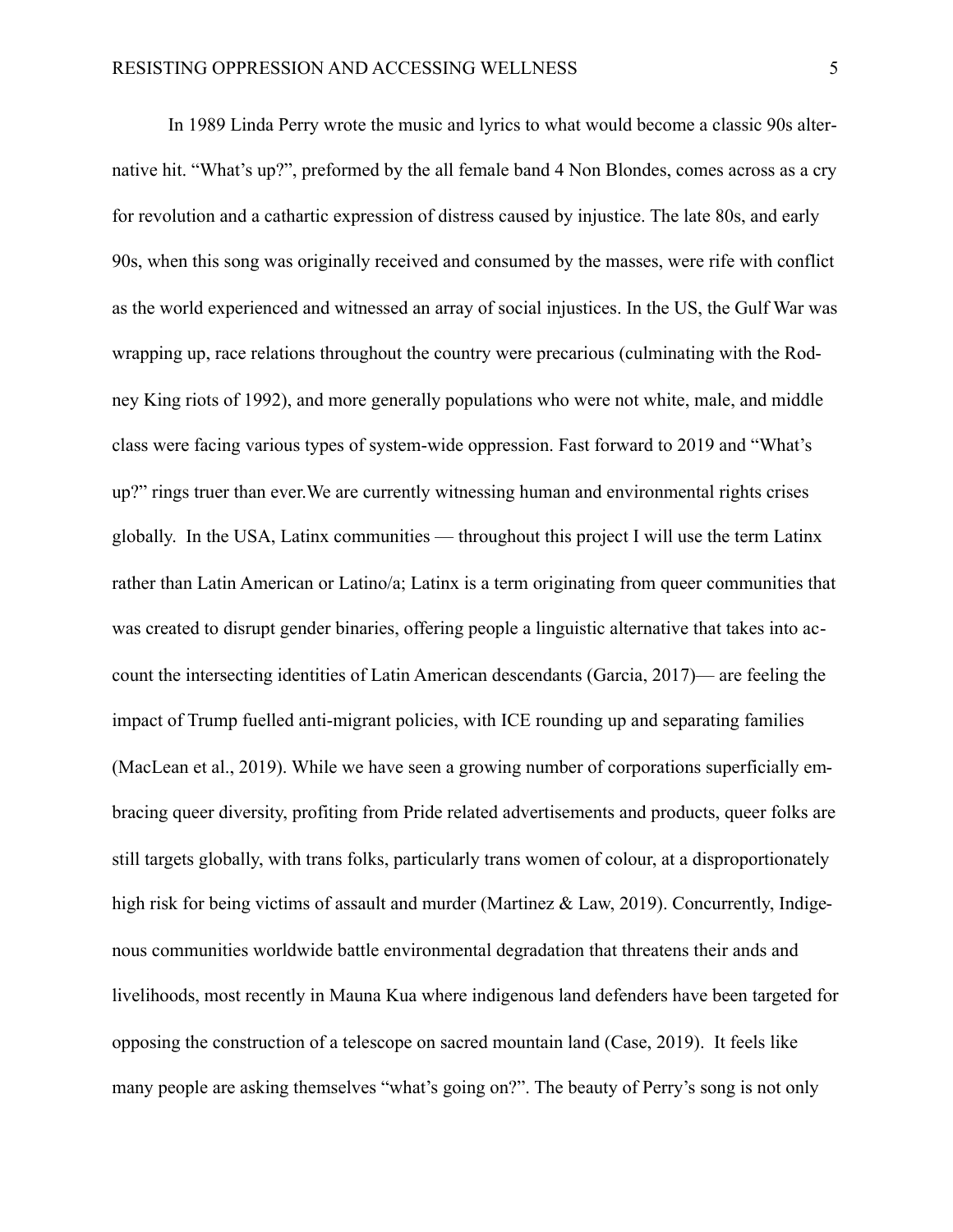the question that is repeated throughout, but the admission of pain and distress as they invite us to be witness to their sadness and feelings of peculiarity as they struggle to cope. Although it is unclear exactly what prompted Perry's songwriting, we can imagine that within "this institution" there was, and continues to be, an endless supply of injustice and pain which we must process internally, question, and resist. This thesis project will read as my personal attempt to process injustice and pain, and explore what might come next after we ask ourselves "what's going on?". Grounding this project in what matters to me as a racialized queer woman and future counsellor, I will be exploring various distinct (yet interrelated) phenomena that pertain to injustice, resistance, and healing work. The central question guiding this work is multi-faceted: Can certain forms of therapy qualify as valuable resistance to systemic oppression and can resistance, in the form of direct action activism and community organizing, qualify as therapeutic on the individual and community level. This is a project centred on exploring praxis — "reflection and action upon the world in order to transform it" (Freire, 2018, p. 51). This thesis project will consist of five chapters that will each cover distinct themes and serve varying purposes. In this chapter I will contextualize the central question, expanding on the personal values, theoretical frameworks, and intersections that inform this work. I will also expand on why this research is valuable to the counselling field, to future practitioners like myself, as well as to all individuals and communities interested in prioritizing anti-oppressive principles while centering mental wellness.

 Chapter two will serve as a literature review where I will explore the previous work and theory that serve as the basis for this project. Namely, chronicling the feminist theory that has revolutionized our understanding of the relationship between social constructs and mental wellness/distress. Additionally, exploring how Paulo Freire's (2018) work, his pedagogy of oppres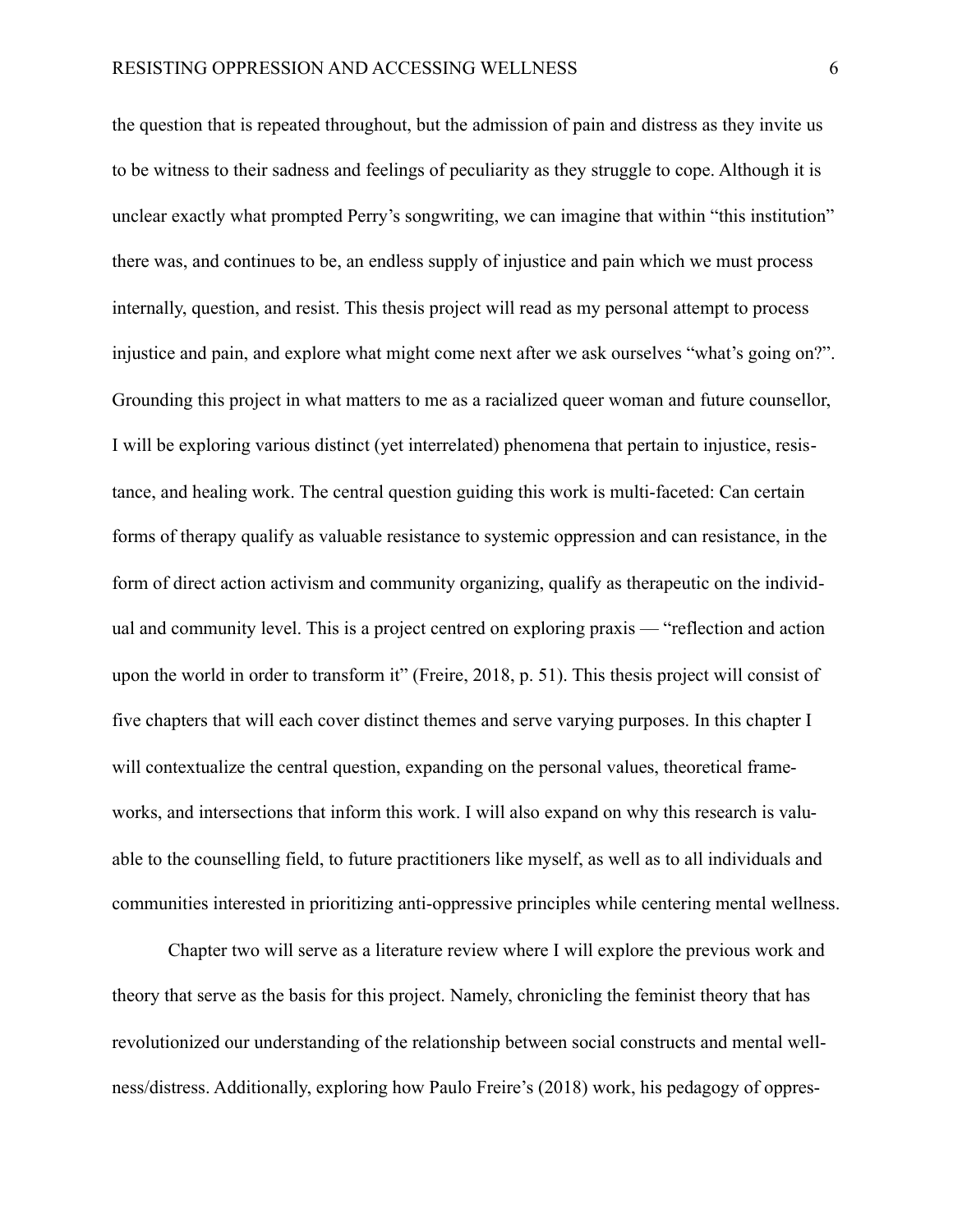sion and concept of *conscientizacao,* can inform us both in the counselling profession and in our every day lives centering justice and equity.

 The third chapter will explore the mechanisms and impacts of offering non-English speaking communities counselling in their mother tongue. How does this type of accessibility forge a connection between mental wellness and resistance to systemic oppression? This chapter will be informed by a wide range of existing research that has explored the efficacy and value of bilingual counselling. Additionally, this section will explore some of the ways counselling organizations can radically centre social justice to the benefit of clients, counsellors, and their surrounding communities. My intention here is to identity some of the ways counselling work can directly challenge the status quo that still exists in the counselling field — ultimately maintained by systemic forces that seek to dominate and exclude marginalized folks' narratives.

The guiding theoretical frameworks that inform this project all maintain that it is critical to create safe spaces for people to exist without having their voices and bodies silenced and erased. This requires us to acknowledge the role of language and how the practice of counselling has both intentionally and inadvertently excluded people who fall outside the dominant culture, this includes, but is not limited to, racialized/Indigenous folks, queer and non-binary folks, low-income individuals, and folks with disability. Furthermore, the third chapter of this work will illustrate the significance of identifying and resisting oppression that may appear less sinister and outwardly violent. Such micro-aggressions require increased attention in and out of the context of counselling practices, as research suggests that micro-aggressions can severely impact the perception of safety and belonging held by marginalized individuals (Hook, 2016).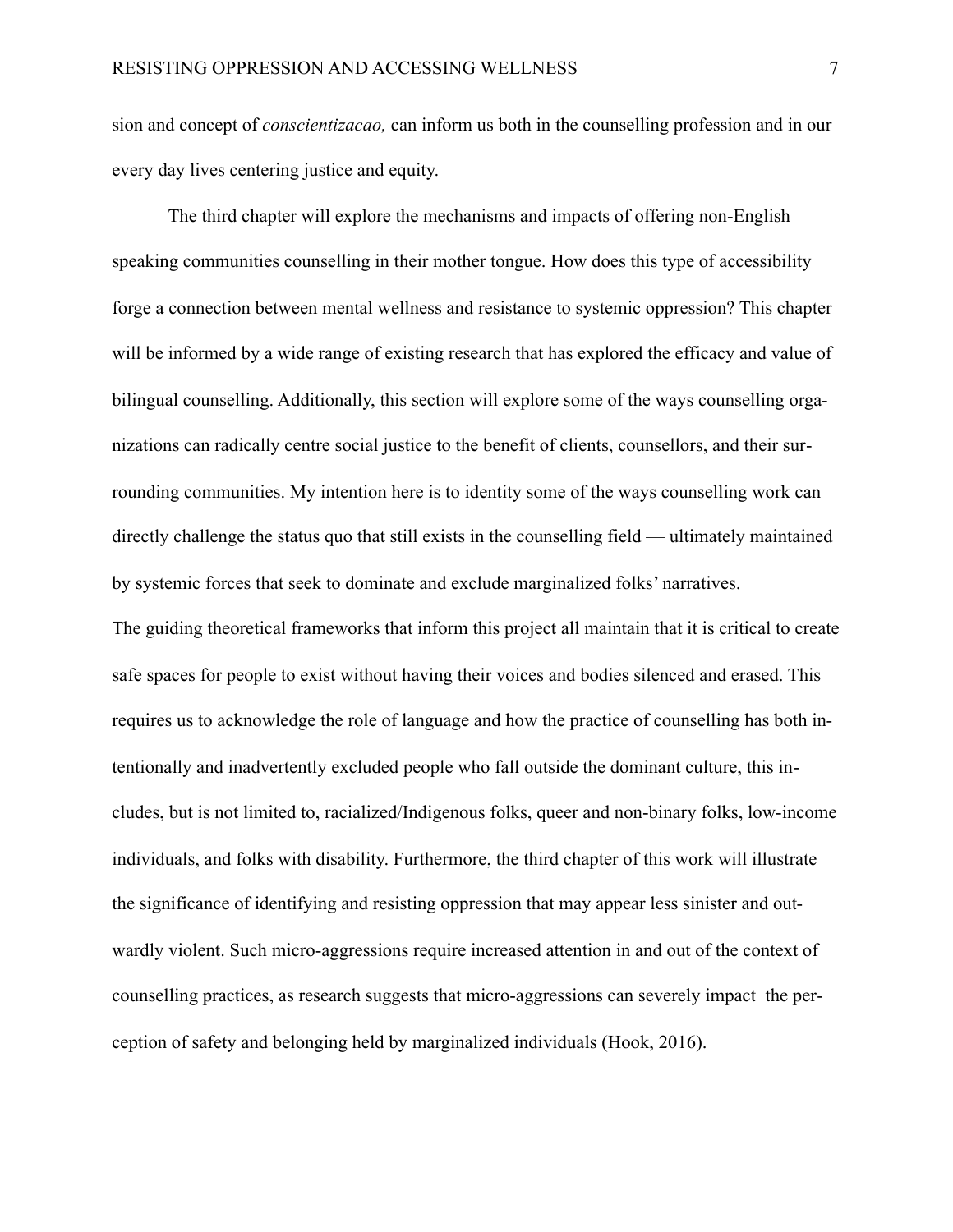Changing the focus from how therapy can enact anti-oppression, to the ways resistance work can itself be therapeutic, chapter four will zoom out and explore more generally how activist work impacts the mental health of organizers. While my intention is to show how enlivening this work can be, this chapter will also shed light on some of the possible negative effects of centering social justice for certain individuals who may have increased vulnerability due to their intersecting identities (Vaccaro & Mena, 2011; Crenshaw, 1991; Reynolds, 2009). Ultimately, I want this project to explore why people engage in opposing systemic oppression, the pros and cons of doing this work, and how this might inform the work of counselling practitioners who are looking to aid their clients and communities in uplifting themselves. This chapter will present the readers with various examples of what drives people to engage in activism and how that work may add to their sense of agency, humanizing the world around them, transforming pain into resistance and liberation from oppression. This will include a discussion on the concept of ecological grief and how environmental activists are channeling this form of grief to energize the work they do resisting further environmental abuses (Cunsolo Willox, 2012). Chapter four will also explore the ways Vancouver's drug user communities have used harm-reduction activism as a way to assert their human rights, increasing their sense of agency, empowerment, and sense of belonging.

 To conclude, chapter five will provide readers a brief summary of the connections drawn between healing work and resisting systemic oppression as well as highlight some of the places researchers may want to turn their attention to in order to further explore this complex yet critical relationship. Additionally, I will present readers with some of the innovative ways young people of colour are resisting systemic oppression using media and new technology to ultimately hu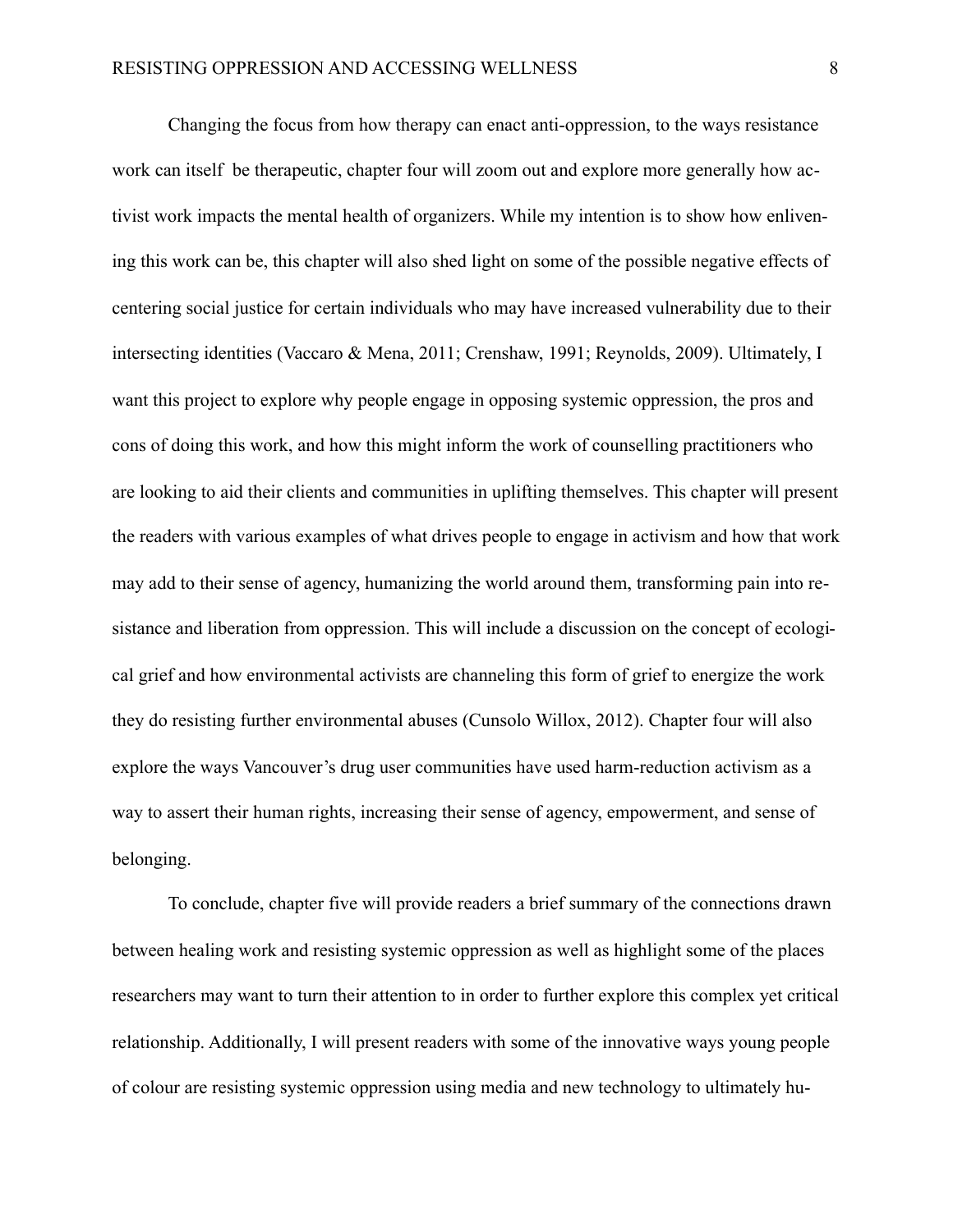manize themselves and create (and benefit from) a sense of community and belonging. A brief discuss of cultural discontinuity, in the context of higher level education, will be included. Cultural discontinuity is defined by Taggart (2017) as a "school-based behavioural process where the cultural value-based learning preferences and practices of many ethnic minority students […] are discontinued at school" (p. 732). Increased awareness to the harm caused by cultural discontinuity is compelling racialized students to seek out their cultural heritage and resist the ways academia has historically centered the preferences, success and voices of students and faculty deemed valuable by the dominant culture.

## Frameworks underlining this work

 The intention behind this project is to explore the value of mechanisms that both tend to individuals' mental wellness and simultaneously act as resistance to systemic forces that oppress us all — interpreting oppression through the Freire (2018) lens, as a force that serves to dehumanize all people by pitting oppressors and the oppressed against each other, stripping all individuals of their agency and liberation (Freire, 2018). This work is significant for the field of counselling because it explores how counsellors can resist oppression through the therapeutic mechanisms they employ as well as how activism, which can be accessed by all people, may also serve as a mechanism of therapy and resistance enacted. The central question of this project is rooted in feminist theory which has traditionally called for a non-neutral stance, preferring an intentionally politicized approach for resisting and peeling back various layers of systemic oppression, underlined by the idea that the personal is always political (Capdevila & Unger, 2006, p. 5). In applying feminist theories to psychotherapy, all aspects of the therapeutic practice are "challenged with the tools of feminist theory, with the goal of making therapy not only non-op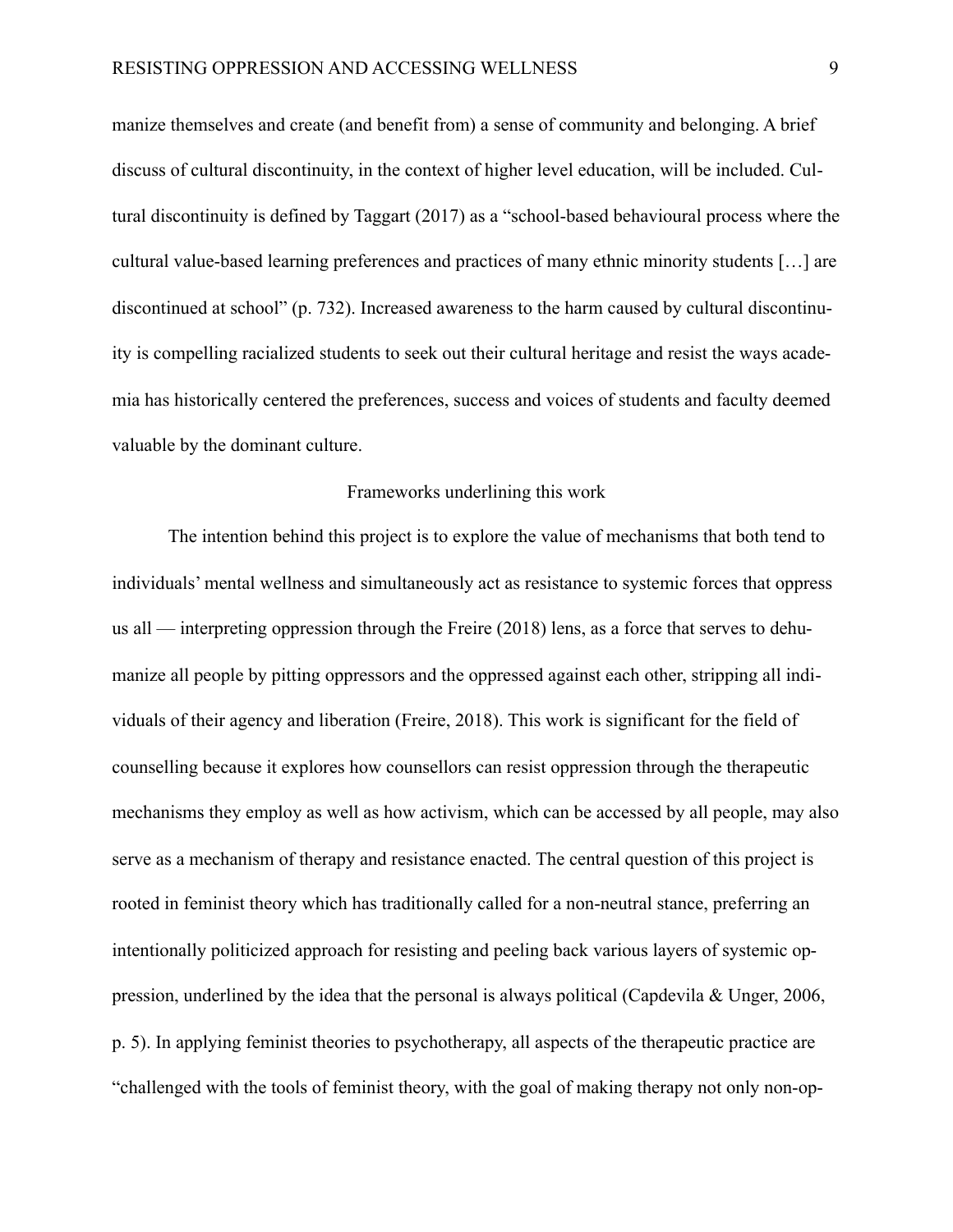pressive but actively liberatory" (Brown, 2010, p. 4). Under this framework personal problems are understood as a reflection of the ways systems of oppression operate on individuals and as such clients cannot be understood without understanding the social, cultural and political context in which they live (Capdevila & Unger, 2006, p. 5). This assertion that the personal is political means that feminist therapy is constantly being utilized by different people to draw attention to oppression and the need for outrage, protest, and justice (Fine, 2011, p.4). With a feminist/socialjustice centred foundation, this project aims for praxical engagement through which theories can be "enacted and questioned with the aim of transcending existing notions of what is possible" (Dutt & Grabe, 2014, p. 113). Callaghan (2005) contends that feminism offers a "theoretical orientation that explicitly resists individualist conceptions of the self" in turn creating "connection between theory and practice, between knowledge and action" (p. 151). Inspired by the concept of *conscientização* — conceptualized by Freire as a process through which individuals learn to perceive social/political/economic contradictions and are driven to take action against systems of oppression — this project seeks to reconcile my personal ethics, centred in social justice, with the work I hope to do as a future counsellor (Medina, Burks-Keeley, Costa-Guerra, & Ibrahim, 2016).

 This project also coincides with my own journey to embody anti-oppressive principles, as I commit myself to unlearning oppression, actively decolonizing myself, the ways I envision the therapeutic process, and more generally working against settler-colonialism in my own community. While this paper is not about me, in some ways, it is me. The research and exploration conducted in this project is transformative for me personally, as I reflect and adjust my lens (and actions) to centre anti-oppression and love in my life and work.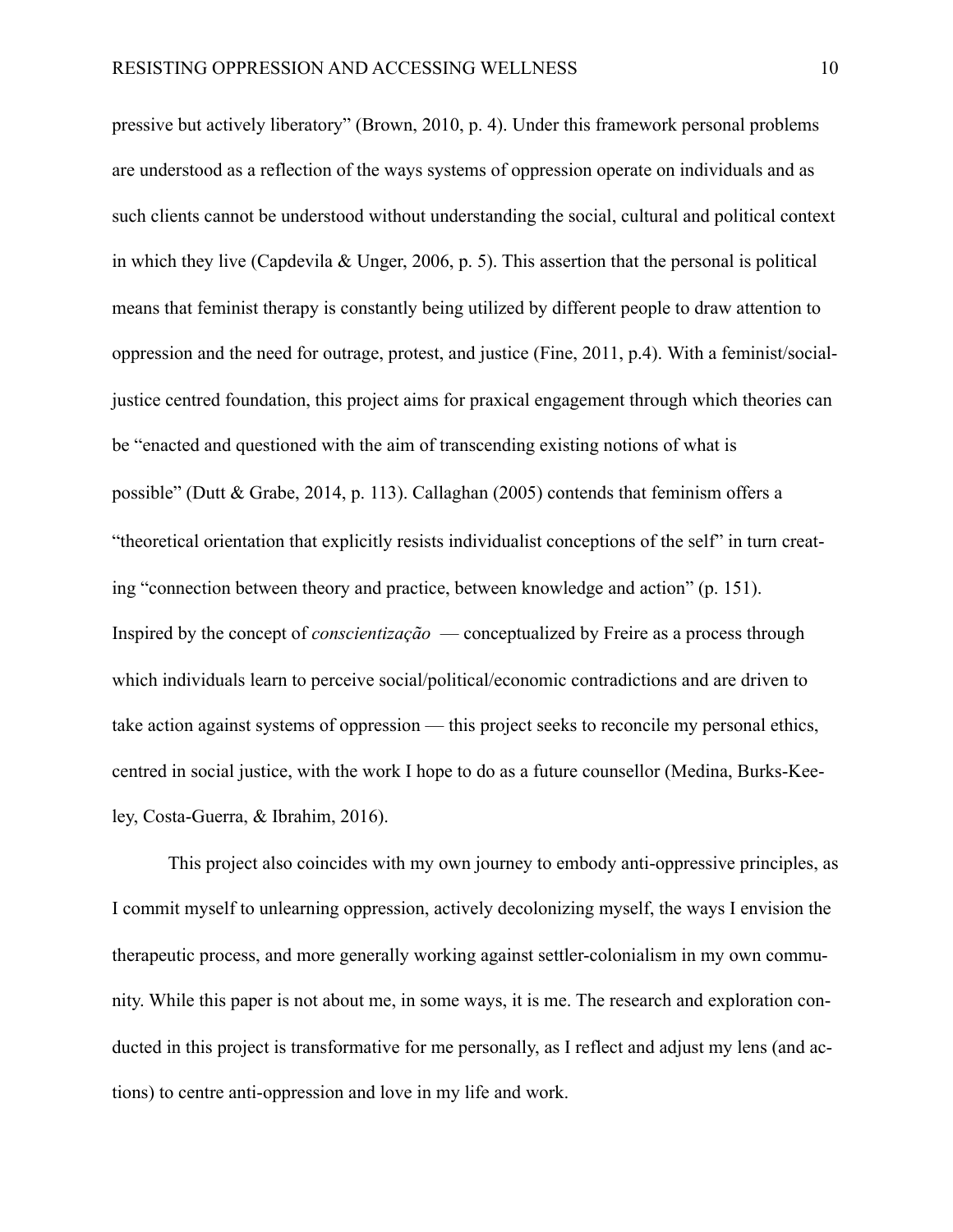Further, this project is also inspired by the writings of Dr. Clarissa Pinkola Estés (1992) who writes extensively about intuition and returning to ones wild nature in 'Women who run with the wolves: Myths and Stories of the wild woman archetype'. This book has assisted me in my personal journey to process and externalize the distress that has resulted from existing in a hegemonic society that ultimately seeks to silence and erase me based on my intersecting identities as a queer woman of colour. Estes (1992) uses one particular fable titled 'The Red Shoes' to illustrate what happens when people turn away from what she calls the "life made by hand" our instinct-driven wild nature that enables us to resist being shackled by societies oppressive forces (p. 264). Estes (1992) asserts that injury to instinct can cause people to normalize the abnormal, to be silent in the face of injustice and oppression, and "cut away their rightful rage" (p. 265). Further, Estes (1992) declares that when our wild nature is threatened, we "lose our power to lobby for the elements of soul and life we find most valuable" (p. 264). This thesis project is also a personal project of tuning my instincts and returning to the handmade and wholly mindful life, asking myself: What matters most to me? What enlivens me and how can I best embody praxis and sustain being "amazingly alive" (Richardson and Reynolds, 2012, p. 2)

### Justice and love

"Déjeme decirle, a riesgo de parecer ridículo, que el revolucionario verdadero está guiado por grandes sentimientos de amor. Es imposible pensar en un revolucionario auténtico sin esta cualidad […] Todos los días hay que luchar porque ese amor a la humanidad viviente se transforme en hechos concretos, en actos que sirvan de ejemplo, de movilización." (Guevara, 2014, p. 23).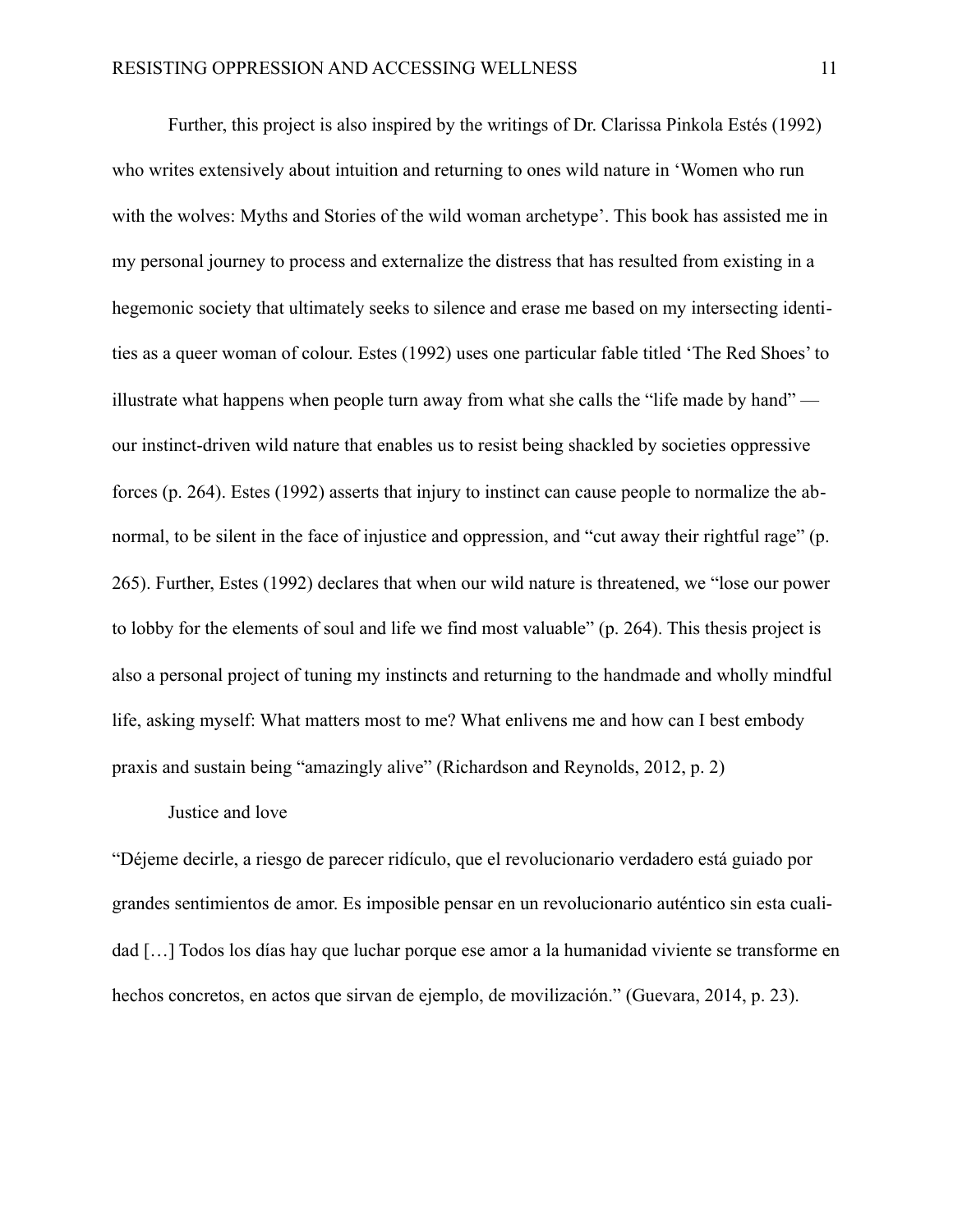"At the risk of seeming ridiculous, let me say that the true revolutionary is guided by a great feeling of love. It is impossible to think of a genuine revolutionary lacking this quality […] We must strive every day so that this love of living humanity will be transformed into actual deeds, into acts that serve as examples, as a moving force." (Guevara, 2005)

This project is also rooted in my belief that social justice work, and counselling work, is synonymous with love work. hooks (2000) calls on us to acknowledge and honour the connection between social justice movements and what they identity as a 'love ethic' (p. xix). Similar to hooks (2000, 2001) who identifies "love as a transformative force" (p. xix) and the "foundation of all meaningful social change" (p. 16-17), Freire (2018) reflects on the struggle for rehumanization from oppression and the role of love, asserting that true solidarity is only available when there are tangible acts of love that involve risk and praxis (p. 50). Reynolds (2012) echoes Freire's take on love and resistance, noting the significance of a "revolutionary love that is an act of courage and commitment to others" (p. 24). On activism, Reynolds (2008) contends an 'ethics of resistance' is required through which activists can "unapologetically embrace therapeutic and revolutionary love" ultimately 'doing love' by engaging in activism (p. 5). While a thorough exploration on the role of love in the therapeutic practice is beyond the scope of this project, I believe that part of decolonizing healing requires a shift in how we view 'professionalism' in the counselling field. Callaghan (2005) highlights the role of postcolonial and feminist theory in shifting the counselling/psychology field away from the historically individualist Western models that have centred discourses of professionalization which "operate overtly to trivialize or marginalize political, critical, and community oriented work" (p. 143). Consequently, as Lin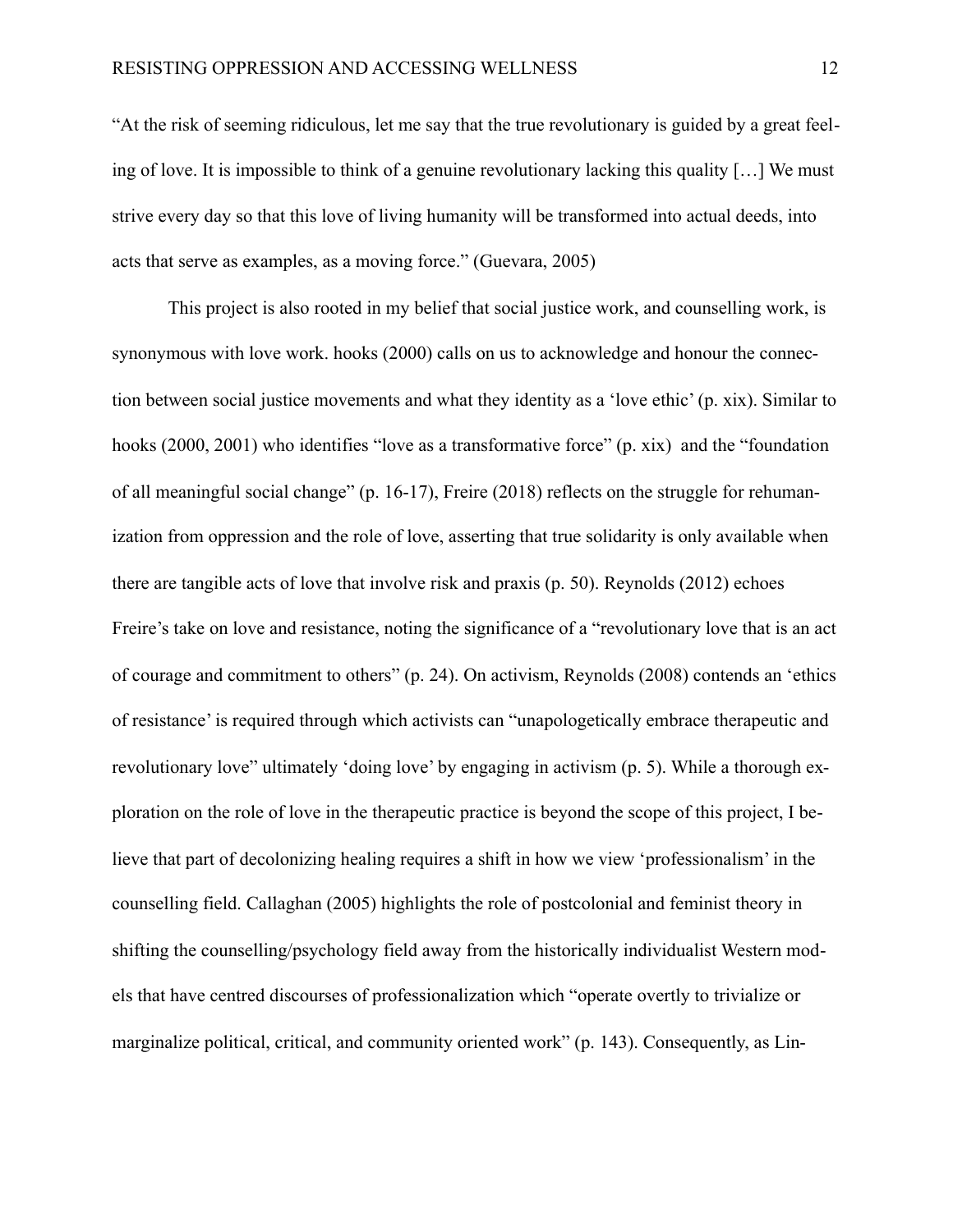klater (2014) asserts, non-Western communities have continuously received culturally inadequate care which has in turn further oppressed, traumatized, and alienated already vulnerable people.

 That said, this project is concerned with highlighting some of the ways activists and counsellors can move beyond simply challenging dominant discourse, addressing the more pressing objective of "replacing such discourses and practices with viable alternatives" (Sanders, 2007, p. 59).

### Situating the Researcher

"To acknowledge privilege is the first step in making it available for wider use. Each of us is blessed in some particular way, whether we recognize our blessings or not. And each one of us, somewhere in our lives, must clear a space within that blessing where she can call upon whatever resources are available to her in the name of something that must be done." (Lorde, 1988, p. 129)

As a first-generation Nicaraguan-Canadian, bilingual, racialized, queer woman of colour, this project is rooted in my personal sense of ethics and the biases that accompany my perspective and experience. Exploring resistance through therapy and therapy through resistance is both liberatory for myself as I dually navigate privilege and marginalization. My intention is that this project also serve as liberatory for a diversity of folks who experience marginalization and who might benefit from an in-depth exploration of mechanisms of therapy and resistance. Tomic (2013) borrows from Narayan to explore the experience of marginalized groups who operate within two sets of practices in two different contexts, where they move between their own spaces and the spaces of the dominant society (p. 18). Ultimately, I see myself in what results from oc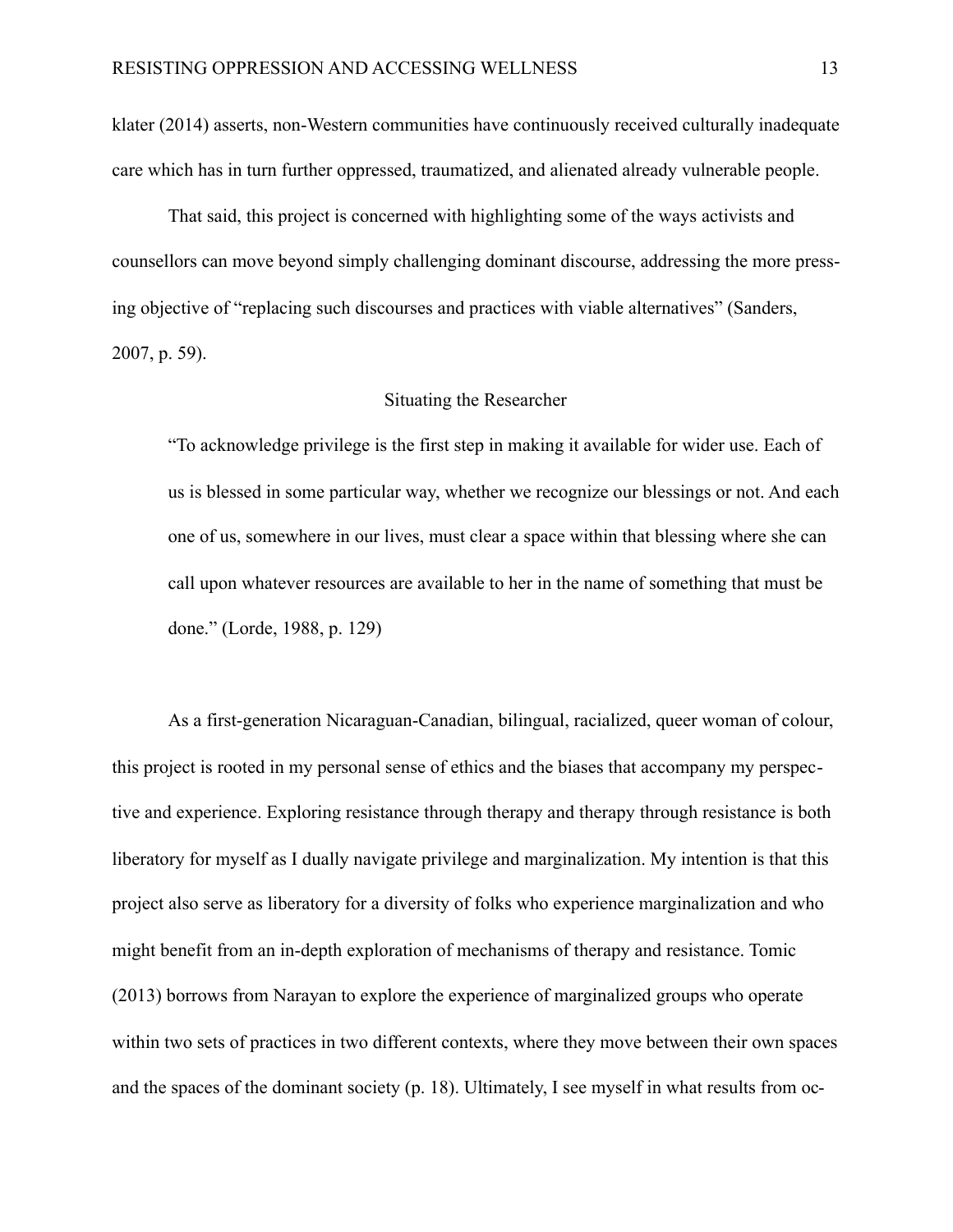cupying this unique space as individuals are empowered with a unique vantage point from which they can "interpret and transform the society to which they belong" (Tomic, 2013, p. 18). Using this framework, and the various other frameworks I have referred to, I hope for this work to inform the accessibility and mechanisms of resistance and therapy enacted, contributing to the counselling fields understanding of the needs of traditionally marginalized populations.

 More generally, this research is significant because systems of oppression (patriarchy, racism, capitalism, heteronormativity, etc) affect all individuals and by collectively resisting them we are actually facilitating safer and more meaningful lives for all peoples. The value of exploring resistance in and out of counselling is also compounded as we experience certain global shifts which increase the risks faced by human and non-human bodies (landscapes, bodies of water, animals) that are deemed disposable and unimportant by the dominant society (Cunsolo Willox, 2012). Social, cultural, environmental, and political shifts are also increasing the urgency with which the world must respond to injustice, as our social media age forces us to engage in the experiences of marginalized human and non-human bodies.

 While it is my bias that certain forms of therapy and efforts to tend to mental health and wellbeing are revolutionary in themselves because they go beyond what society has set up for certain folks (people of colour, people in poverty, queer/trans folks, migrant folks), this project aims to manage my personal biases in order to provide readers a comprehensive understanding of the potential benefits and risks of marrying resistance work and healing work.

 Moane (2006) employs the concept of 'niches of oppression' to describe the unique ways oppressed individuals and groups can "create their own contexts in which they resist oppression and create opportunities for pride, self-expression, solidarity and connection with others" (p. 76).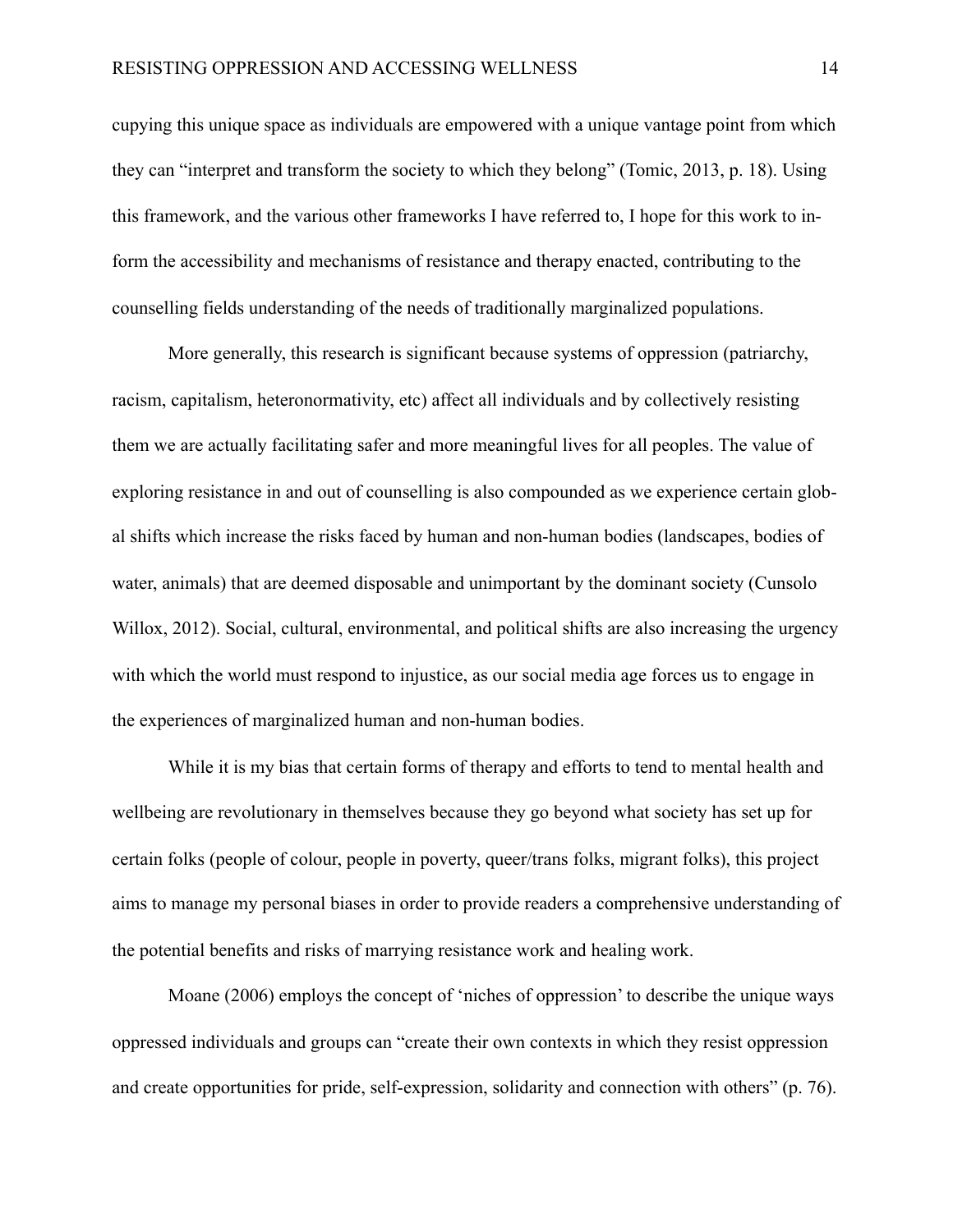This concept of 'niches of oppression' summarizes why both bilingual counselling and direct action activism matter to me — despite representing very different mechanisms, both provide people tools for healing and resistance, facilitating pride and connection with others and potentially healthier human existences.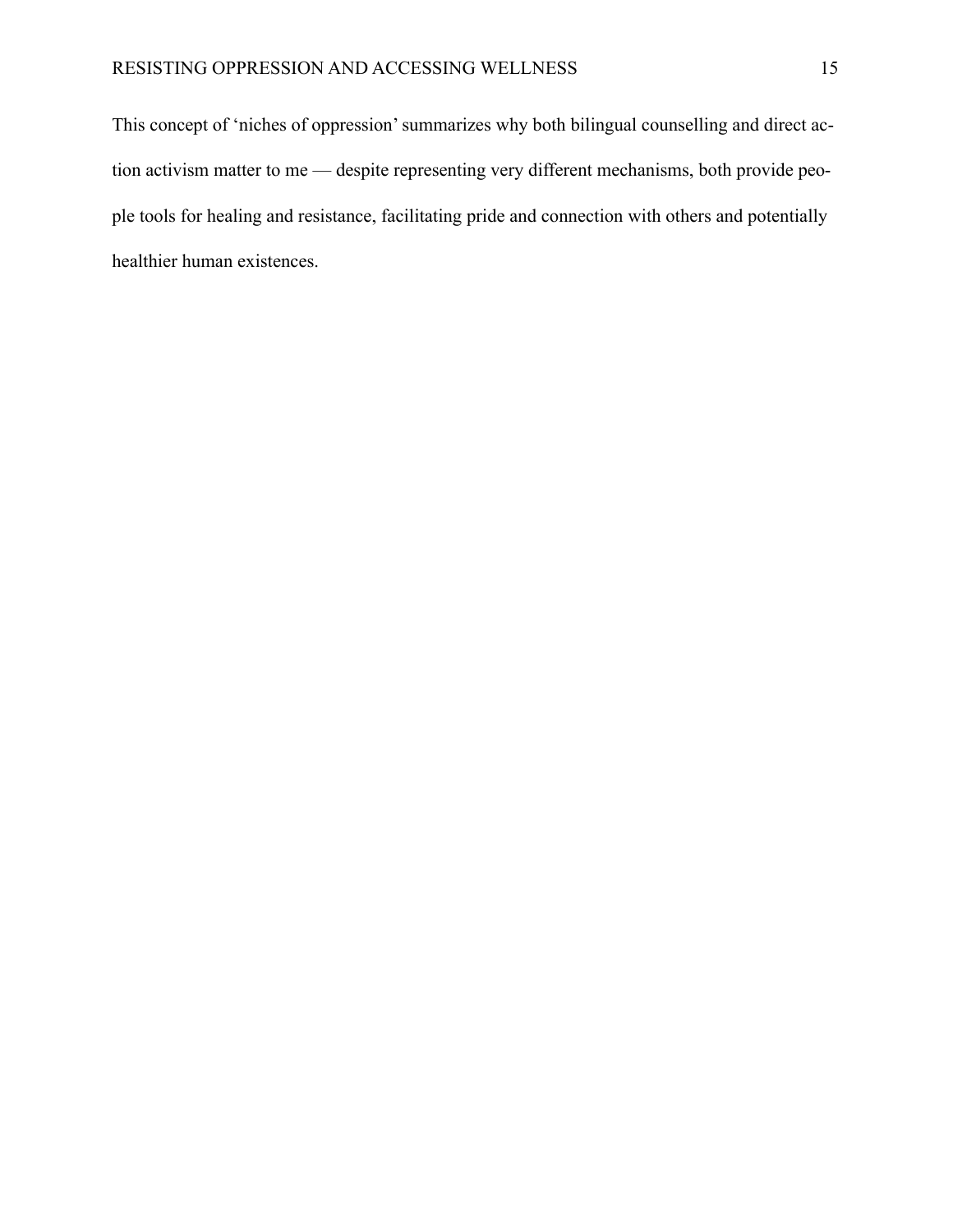Chapter Two - Literature Review:

## Feminist theory and Freirian pedagogy

 "For the master's tools will never dismantle the master's house. They may allow us to temporarily beat him at his own game, but they will never enable us to bring about genuine change" (Lorde, p. 112, 1984)

 Lorde's interpretation of what it is like to work within a system created to sustain itself and prevent deflection invites us to reflect on the ways communities in resistance can create their own tools for dismantling systems that oppress. Academic research and literary works serve as tools that can either reinforce the systems or serve to critique and dismantle them. In what follows, a range of scholarly and literary work from the twentieth century up to the current year will be reviewed to contextualize this exploration of mental wellness and anti-oppression resistance work. The intention of this literature review is to recognize the places where these topics have been explored and centred, while highlighting the ways in which the relationship between social justice and mental health have been overlooked in the literature and within the field of counselling.

## Foundational literature

 The development of feminist theory and feminist therapies has produced an abundance of literature which explores the relationship between liberation from oppression and increased mental health. Brown (1994) defines feminism as "collection of political philosophies that aim to overthrow patriarchy and end inequalities based on gender through cultural transformation and radical social change" (p. 19). Utilizing feminist therapies, all aspects of the therapeutic practice are "challenged with the tools of feminist theory, with the goal of making therapy not only non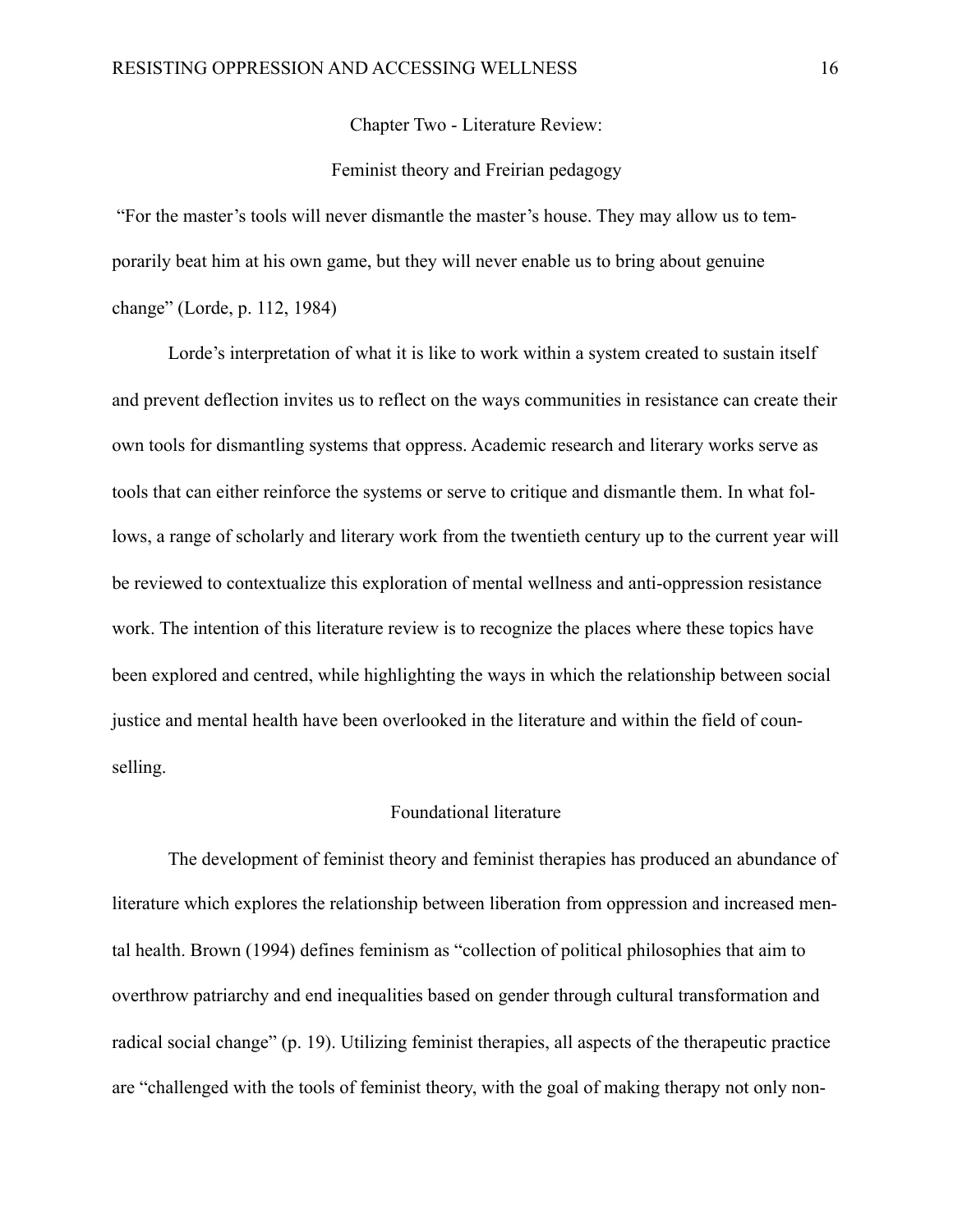oppressive but actively liberatory" (Brown, 2010, p. 4). Brown (2010) posits that the distress and dysfunction which brings clients to therapy is not seen as 'pathology' under the feminist therapy lens. Rather, these traditionally psychopathologized dysfunctions are seen as a natural response of resistance to patriarchal systems of oppression, these patriarchal systems ultimately being the primary source of human distress (Brown, 2010; Campbell & Wasco, 2000; Comas-Diaz, 2013).

 Wyche and Rice (1997) explore the implications of doing therapy through a feminist framework. They posit that feminist therapies operate under the assumption that misogyny, patriarchal systems of oppression, and imbalanced power relations exist in all women's lives and are ultimately emotionally, physically, and spiritually damaging ( Wyche & Rice, 1997, p. 69). Further, Wyche and Rice (1997) highlight key principles of the feminist therapeutic approach, focusing on the strengths-based nature of the modality through which dysfunction is alternatively seen as the logical and understandable effort to respond adaptively to oppressive occurrences (p. 69). The points made by Wyche and Rice (1997), Brown (2010), and many other authors exploring feminist theory before the emergence of the third-wave of feminism explore the abstract concepts that were being developed as feminist theory grew out of bubbling social unrest. Reflecting on the value of feminist literature produced prior to the expansion of third-wave feminism, readers may want to be critical of whose voices were being centred and whose voices (and experiences of oppression) were excluded from the narrative. While both works from Brown (2010) and Wyche and Rice (1997) are comprehensive explorations of the principles centred by feminist theory and therapy, they fail to address the practical ways feminism can be actioned in order to improve the human experience for a diverse range of folks, including the men who are also impacted by the patriarchal system.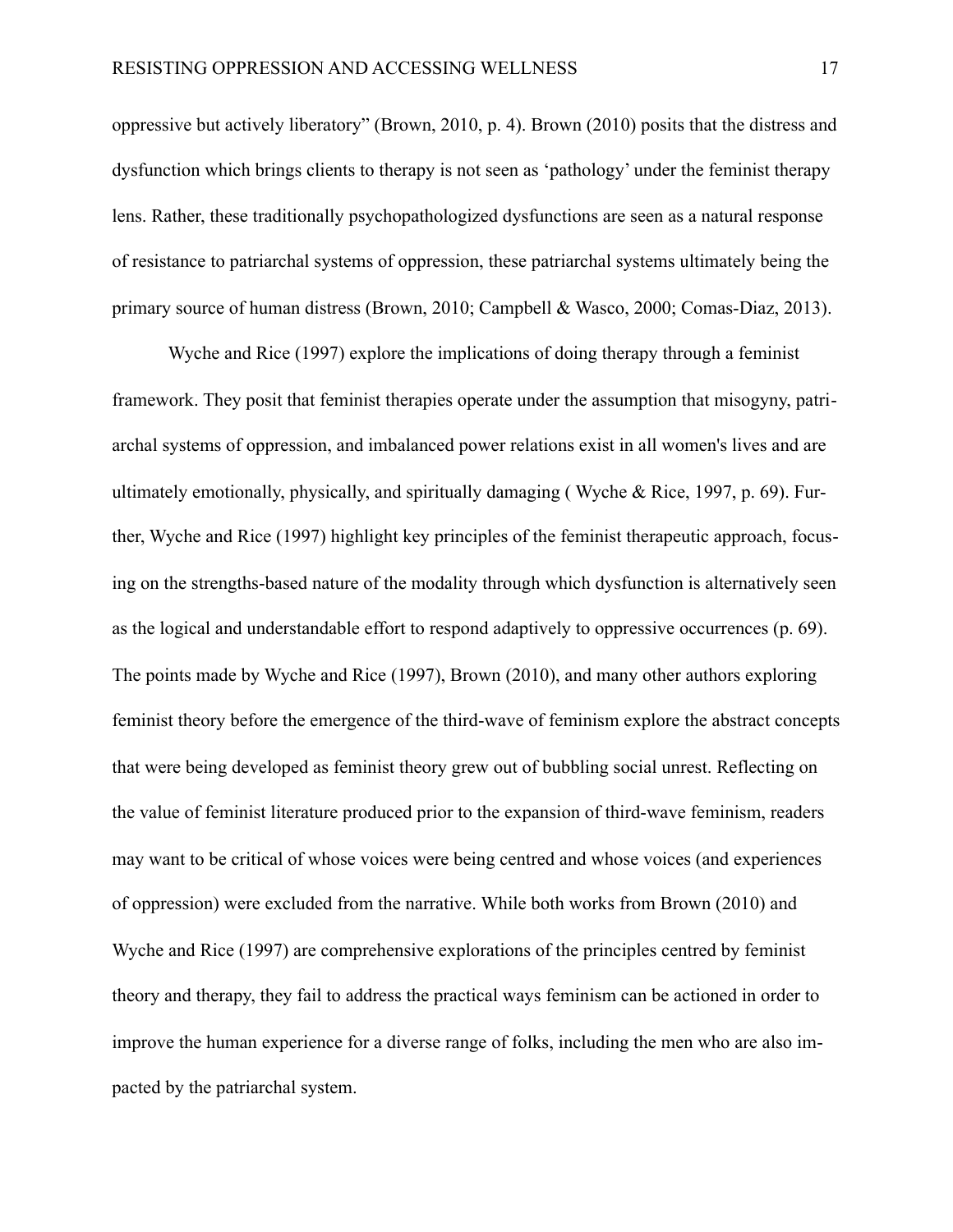Consequently, early feminist literature has generally been criticized for neglecting to analyze how other identity categories — such as race, sexuality, gender-identity, class, citizenship, and ability, to name a few — intersect with power and oppression (Lorde, 1984). Crenshaw's (1994) exploration of intersectionality has become a seminal text for exploring the complex intersection of power, oppression, and identities, revolutionizing how we engage in anti-oppressive work and feminism. Crenshaw's (1994) analysis, heavily informed by critical race theory, highlights the ways multiple identity categories intersect and create differences in how oppression is experienced. This in-depth analysis illustrates how women of colour have been historically neglected by mainstream white feminism, with Crenshaw utilizing statistics and case studies where the physical and psychological wellbeing of women of colour have been threatened by the intersections of race and gender. Crenshaw's (1994) work and the concept of intersectionality has moved feminist theory toward a more inclusive approach that seeks to deconstruct the insidious ways systemic oppression influences various realms of our society and our lived experiences, including the language we use, the ways we engage with the law, and popular culture. The intersectionality framework that Crenshaw moves forward facilitates more nuanced and critical understandings (and resistance) to previously essentialized analysis of oppression and identity categories. This anti-oppressive framework has been valuable to folks seeking a more dynamic approach for understanding and resisting oppression. Furthermore, the intersectionality framework underlines this thesis project as I seek to explore the complex relationship between resistance work (in and out of therapy) and mental wellness.

 Like Crenshaw's work, Freire's (2018) Pedagogy of the Oppressed also serves as a foundational framework for this thesis project. Freire (2018) warns of the dangers of "superficial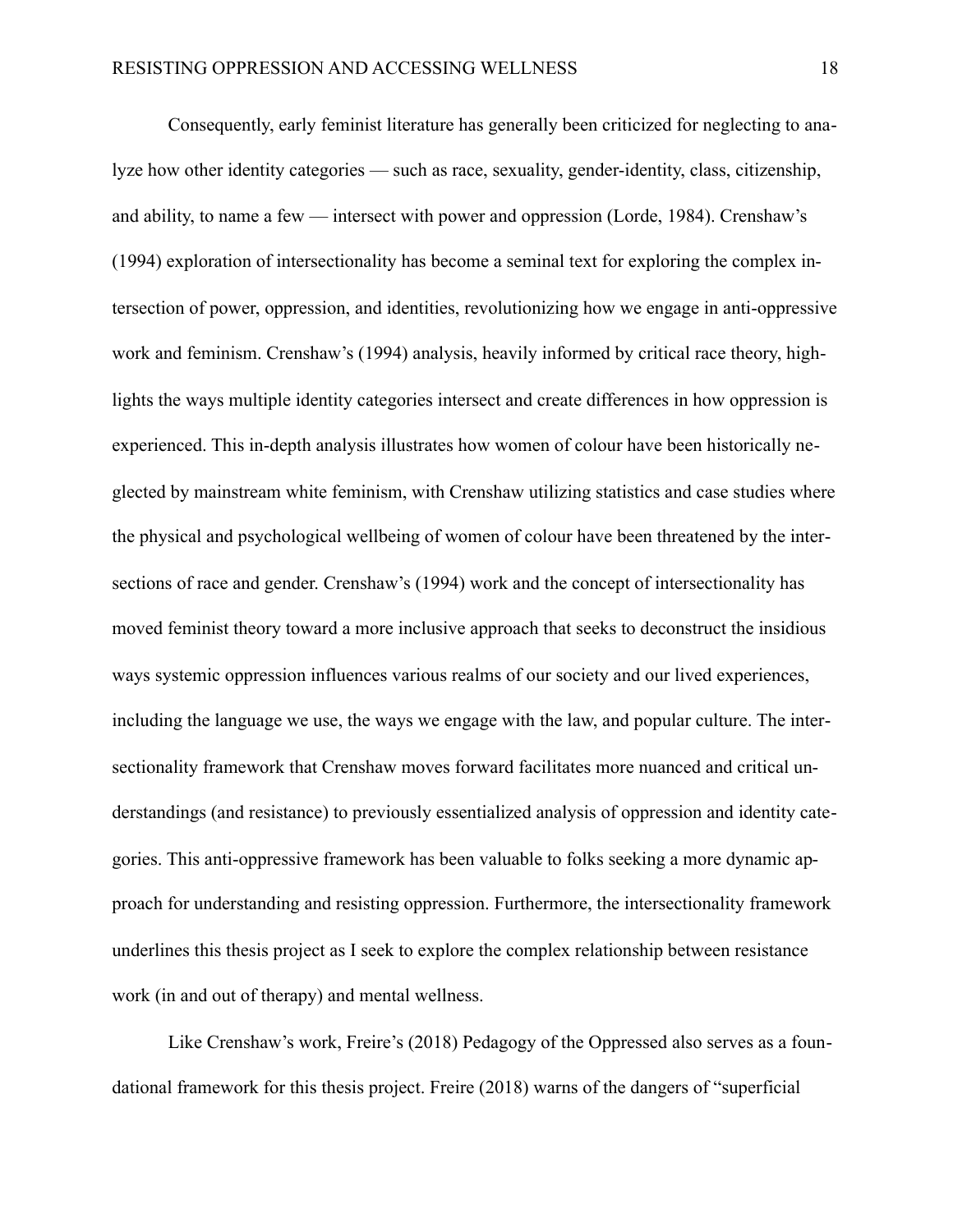conversions to the cause of liberation"; a key motivator for my commitment to a praxical engagement with counselling work and activism (p. 8). The Freirian perspective, fuelled by the concepts of conscientização, praxis, and an analysis of the relationship between oppression and dehumanization, has informed the work of activists and scholars since its publication in 1968. Conscientização, a concept Freire initially resisted translating into English, is defined as "a process to acquire the necessary critical thinking tools so that students, instead of internalizing their oppression, understand how institutions of power work to deny them equality of treatment, access, and justice" (Freire, 2019, p. 17). Freire's penchant for raising social consciousness stemmed from the "class dislocation and the experience of hunger" he faced as a child living in the impoverished Morro de Saúde (p. 12). As such, Pedagogy of the Oppressed can be interpreted as a re-humanization project, where praxis — "reflection and action upon the world to transform it"  $(p. 51)$  — is the modus operandi through which all peoples can be liberated.

 As Ira Shor notes in the afterword to Pedagogy of the Oppressed, Freire's work has managed to stay relevant internationally through cultural and political shifts because at its foundation are some core tenets that it shares with other pedagogies and discourses centred around anti-oppression. Freire's theory and practice espoused that all pedagogy was political. Further, his work explicitly communicates that "any pedagogy or curriculum which does not question the status quo, tacitly or actively endorses it" (Shor, p.187). Despite what is now recognized as his use of less-than-accessible language, Freire did not write or work out of the ivory tower, rather, he represents one of the most important activist-scholars of the twentieth century. While his analysis of oppression, and the pedagogy he prescribes in resistance, is not complete, overlooking the complex ways various identity categories influence how oppression is felt, Freire's work remains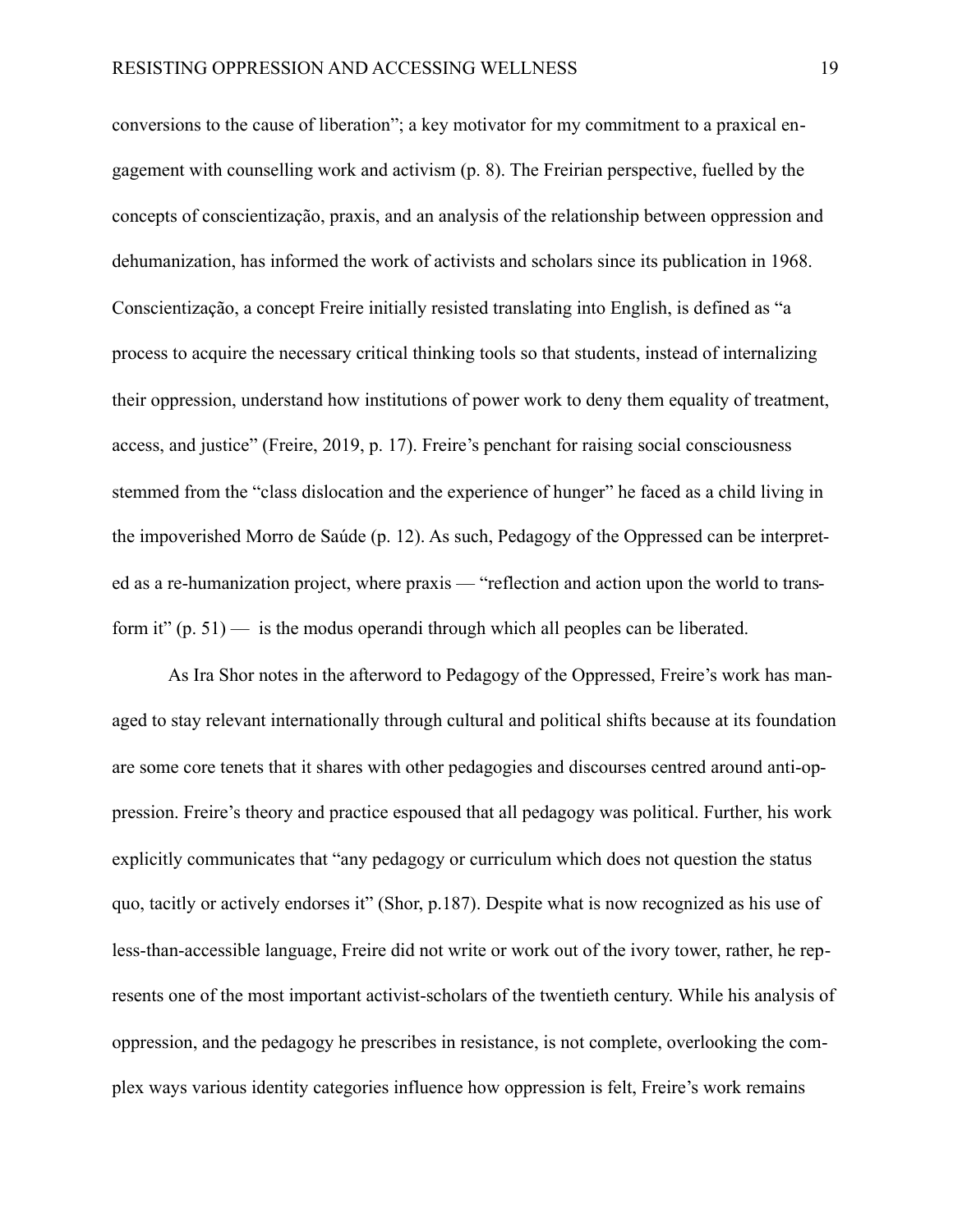critical for feminist, anti-racist, multicultural, and environmental movements seeking a more just and humane word for all.

 This thesis project is informed by some foundational literature, like Freire and Crenshaw, that has informed the work of academics, activists, and counselling practitioners also aiming to centre anti-oppression and be actively liberatory. The remainder of this literature review will now turn attention to articles that explore the impact of both phenomena to be covered in detail in chapters three and four: the offering of bilingual counselling to traditionally marginalized/non-English speaking communities and engaging in activism as a 'doing' of therapy.

# Bilingual Counselling as Revolutionary Therapy

 Smith-Adcock's et al. (2006) research serves as support for the need to develop bilingual counselling in order to propel marginalized communities forward in the dominant society. Smith-Adcock et al. (2006) posit that in order for minority populations such as Latin-Americans to thrive in an English-dominant context, they must be provided with the equivalent social supports that English speaking populations are able to access. This article focuses specifically on Latino school aged children and youth, exploring the role of Spanish speaking counsellors in supporting these children and their families as they navigate unfamiliar cultural expectations and an unfamiliar school system. Smith-Adcock et al. (2006) also suggest that the availability of Spanishspeaking counsellors is critical for incorporating entire family systems into therapeutic care. This is identified as important due to the high rates of Spanish-speaking parents who cannot communicate comfortably in English.

 A 13-item questionnaire was designed by the researchers to assess various elements involved in the perceptions of the needs, significance, and accessibility of bilingual counselling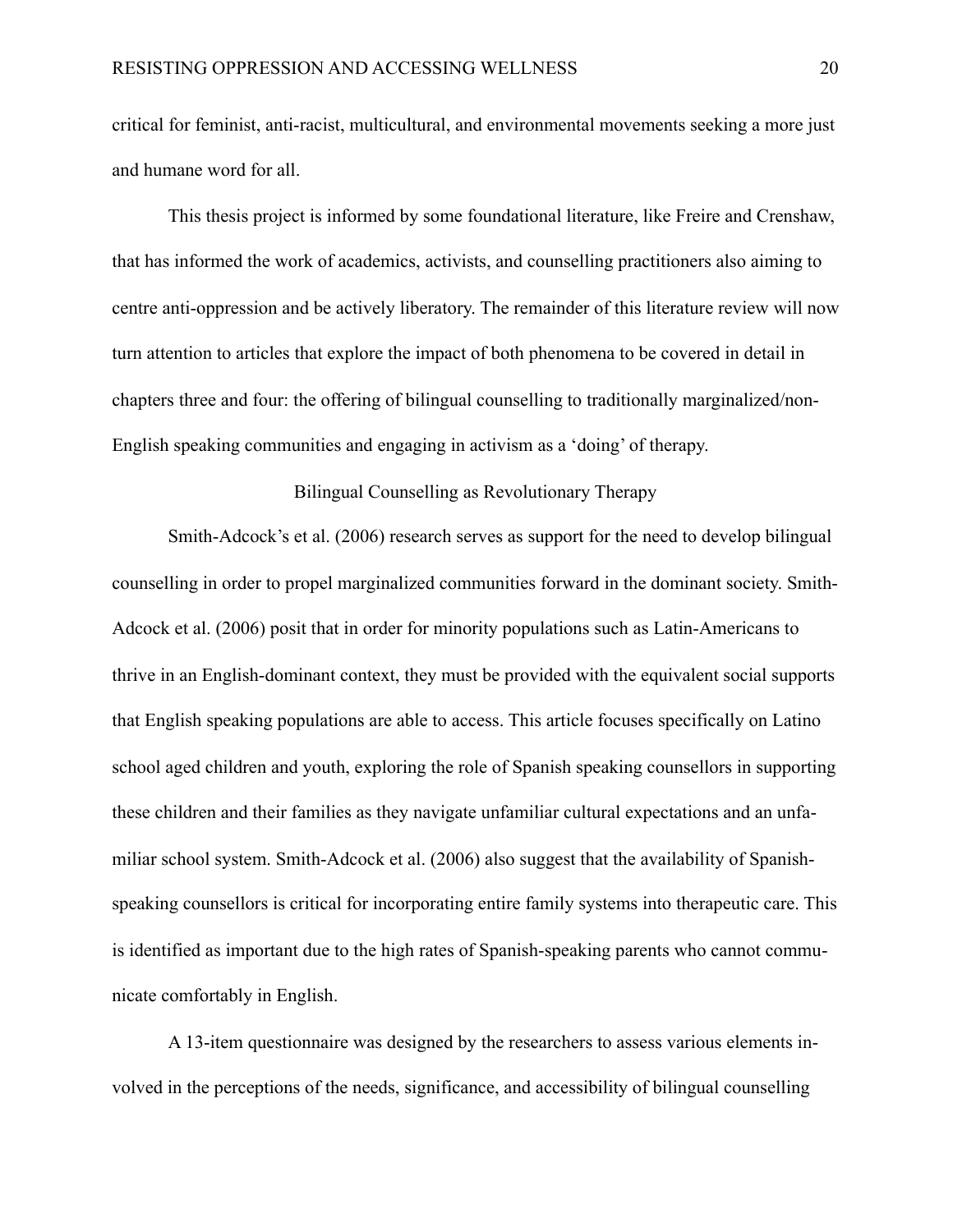held by district-level directors of student services. A discussion of the data analysis sees Smith-Adcock et al. (2006) acknowledging that the development of bilingual counselling programs must go beyond "addressing language barriers" and must also pay attention to mitigating cultural barriers faced by students and their families (p. 99).

 Despite the identified limitations of the study (such as a small sample), Smith-Adcock et al. (2006) posit that in order to adequately address the needs and concerns of Hispanic families, two areas must be addressed: "that of direct services to children and families in schools and the training of future school counsellors" (p. 99). Ultimately, the researchers conclude that minority populations like Spanish-speaking families in the US require increased attention in schools and in the context of social services. They suggest that increased resources, tailored to the language needs of these minority populations, would not only benefit Spanish-speaking populations, but also benefit the experiences and efficacy of school administrators, counsellors, counsellor-training programs, and society at large.

 Perez Rojas' et al. (2014) exploration of language switching sets out to support the notion that bilingual counsellors provide bilingual speakers more appropriate support than non-bilingual counsellors can. Although the conclusions of this research suggest that there are many compounding factors which influence how competent and effective bilingual counsellors are perceived, this article is significant because it allows us to reflect on the difficulty of measuring therapeutic efficacy empirically. Perez Rojas et al. (2014) ground their research project in the changing demographics of the United States, highlighting that there is a rapidly increasing population of Americans who are bilingual and who speak both English and Spanish. They also suggest that as multicultural counselling continues to develop, special attention must be paid to the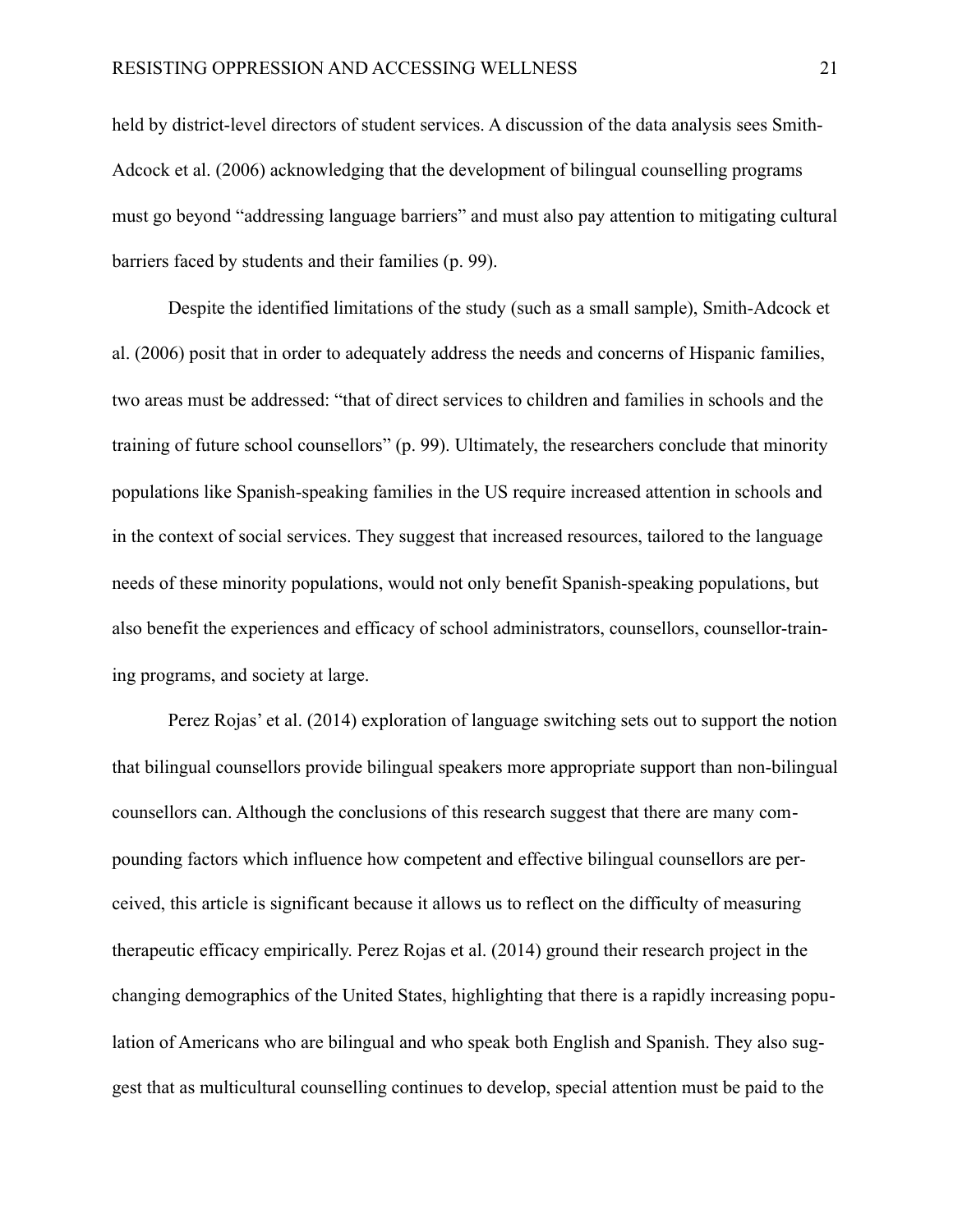role of incorporating both clients' languages into their care (Perez Rojas et al., 2014). The central hypothesis of this study is that the invitation by a therapist to switch languages when the client has difficulty expressing him/herself would have a positive effect on client perception of therapist credibility, multicultural competence, and client-therapist bond (Perez Rojas et al., 2014).

 Perez Rojas et al. (2014) designed the study as an audio-analog study. The participants of this study become analog patients who were exposed to an audio recording of a simulated therapy session between a bilingual therapist (Dr. Esposito) and bilingual client (Ana) played by hired actresses (both female and Latin American). Using the analog mechanism, participants are limited to imagining their perceptions of therapy if they were the client in the recorded scenario. The results of the tests ultimately did not support their initial hypotheses that the invitation to switch would positively affect participants' perceptions of therapist (Perez Rojas et al., 2014). They note several limitations that may contribute to why qualitative and analog style studies (which capture only a specific point in therapy) have largely found language switching ineffective, while case studies have found more merit in language switching during the therapeutic process (Perez Rojas et al., 2014, p. 70).

 Additionally, this research study includes bilingual speakers who possess high proficiency in both languages. There are many bilingual populations who, despite being bilingual, may be much more comfortable speaking in one language over the other (Spanish as opposed to the dominant English). This nuanced difference could potentially greatly impact how the invitation to language switch is perceived by clients and would be a consideration for future research.

 Contrastingly, Santiago Rivera's et al. (2009) qualitative study of language switching suggests there is overlooked value in language switching and more generally bilingual coun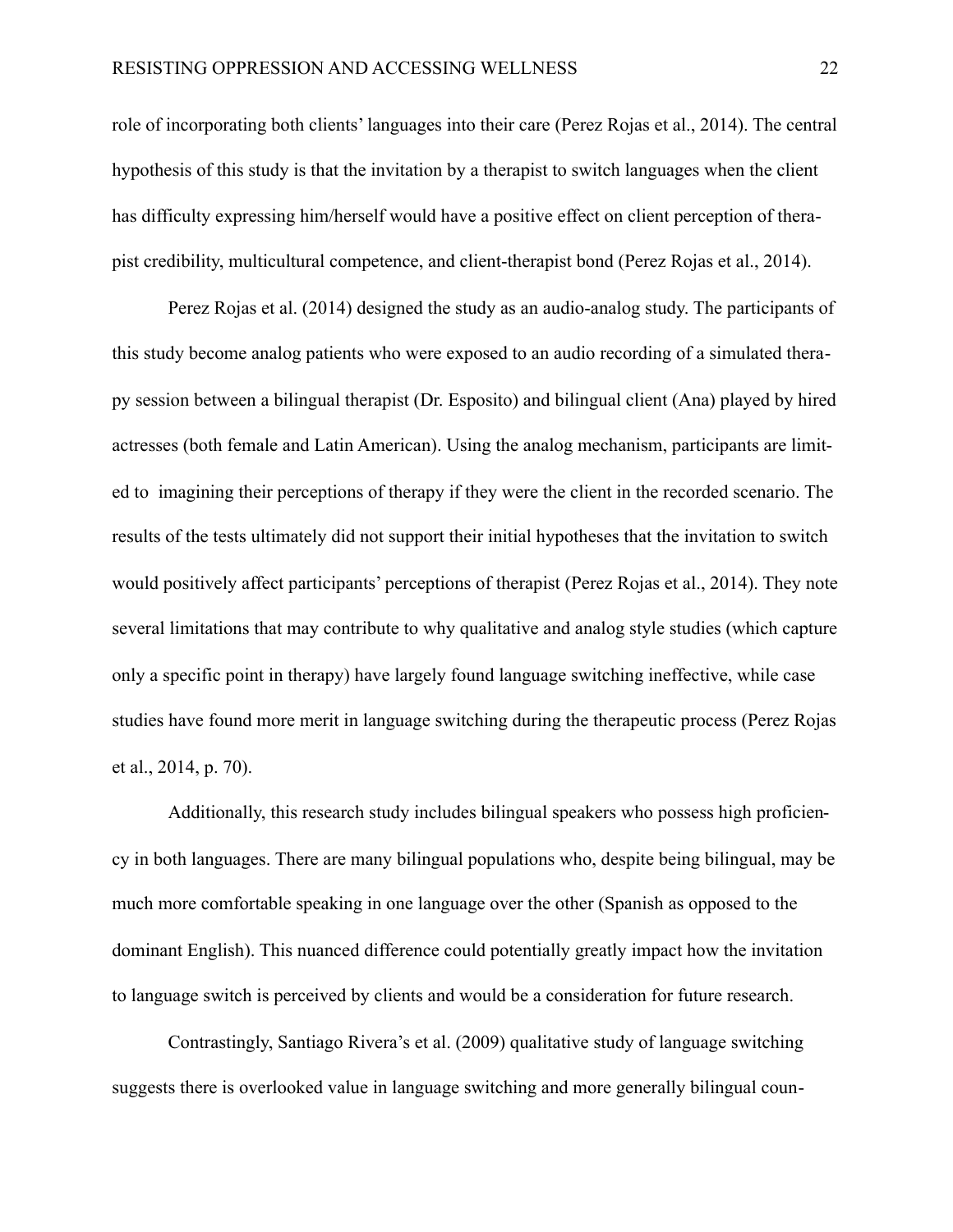selling. This project seeks to explore how bilingual therapists use language switching with their clients and to explore what may cause clients to language switch during therapeutic sessions. Research in this study consisted of qualitative interviews carried out by a research team consisting of 5 bilingual psychologists. Nine therapists participated in the study, with ages, experience, ethnicity, and first languages varying. All therapists spoke both English and Spanish with varying proficiencies and were identified as currently providing therapy to bilingual Spanish-English speaking Latino clients, using both languages in therapy. Research participants were interviewed by two members of the research team, based off of a semi-structured interview protocol which was designed to cover a range of questions pertaining to the interviewees experience with bilingual clients, scope of practice, and process of therapy.

 Results of this study conducted by Santiago-Rivera et al. (2009) suggest that therapists effectively utilize language switching to follow the client's lead and in order to be "sensitive to clients' English language proficiency" (p. 439). Further, interview responses suggest language switching provides counsellors tools for building meaningful therapeutic alliances, bounded in solidarity and the accentuation of commonality rather than difference (Santiago-Rivera et al., 2009). Reflection from participants on why clients may utilize language switching suggests that some clients may find it easier to talk about, and express, emotions when speaking in Spanish. Additionally, may clients present their identities to the counsellor differently depending on which language is being spoken (i.e. speaking in English can minimize client sense of confidence and strength).

 Santiago-Rivera et al. (2009) conclude their study by asserting that the ability to switch languages, and provide bilingual clients adequate bilingual care, facilitates "greater access to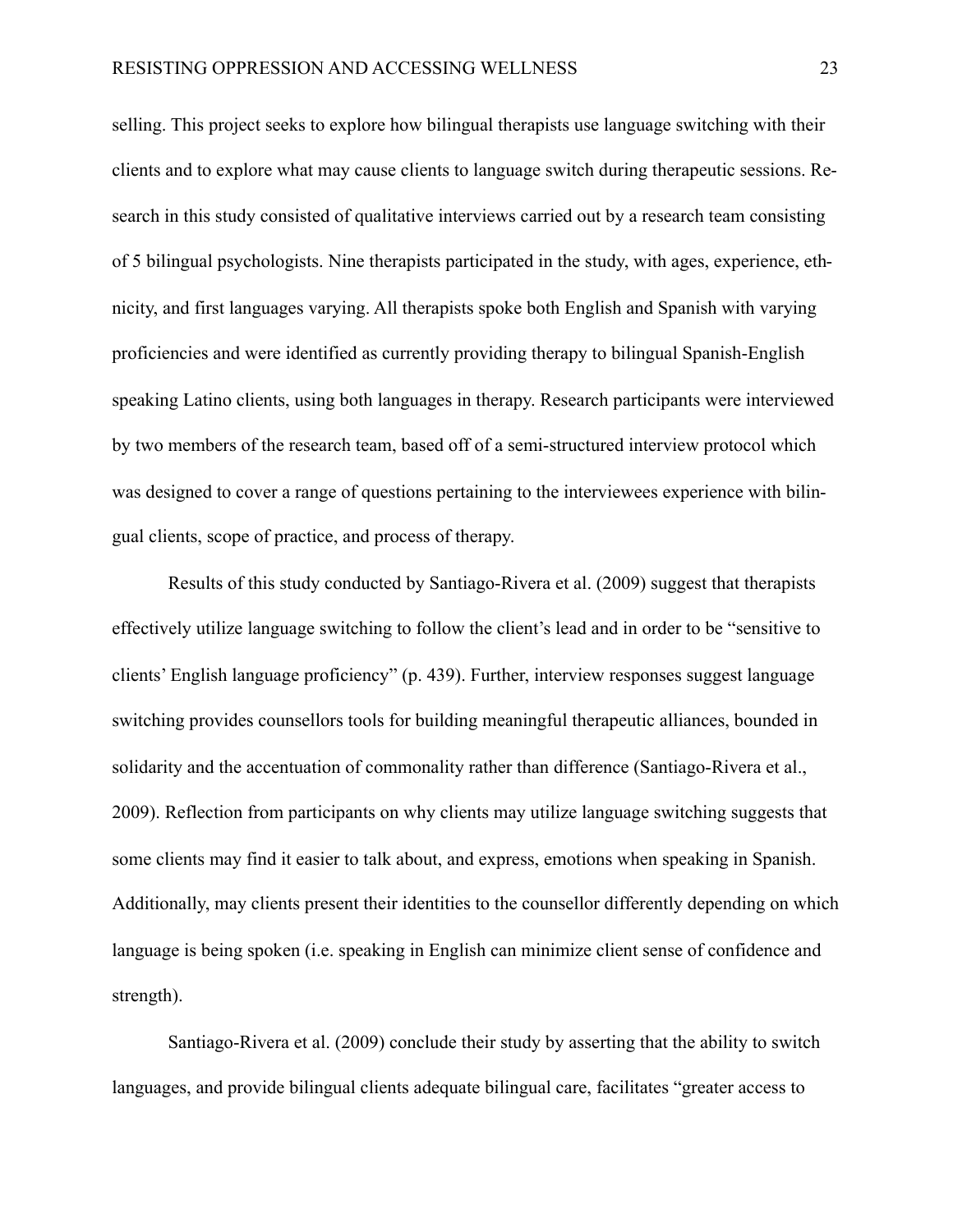client experiences, increases emotional expression, and helps the therapist facilitate the therapeutic process" (p. 440). Further, Santiago-Rivera et al. (2009) note that because research participants involved in their study were not all of Latino heritage, it is important to continue exploring the possibility that language match may be more important in enhancing therapeutic exchanges between counsellors and bilingual clients than ethnic match. This is a particularly significant observation in the Canadian context where there is not a large population of Latin-American counsellors, yet emerging counsellors in areas that serve Latin populations may be encouraged to learn and practice in Spanish as well as English.

 Finally, the research of Koyama and Bartlett (2011) brings forth some important considerations when exploring the radical nature of bilingual counselling. While I argue that bilingual counselling is revolutionary simply because it provides populations outside of the dominant culture with forms of self care, it is also important to consider how counselling agencies may co-opt meaningful forms of therapeutic resistance in an attempt to appear inclusive or social-justice oriented. Although the context of Koyama and Bartlett's (2011) research is not bilingual counselling, their exploration of bilingual education policy as political spectacle brings attention to the risks of adopting cultural/language sensitivities in organizations and agencies. In addressing political spectacles and their mechanisms for "sustain[ing] inequalities and maintain[ing] power differencials" (p. 173), Koyama and Bartlett (2011) open space for analyzing how bilingual counselling can be misused by counsellors seeking to broaden their client-base. In their qualitative interview style study, Koyama and Bartlett (2011) illustrate how the struggle for increased bilingual eduction in US public schools has historically been co-opted by policy makers and administration heads in an attempt to appear progressive and proactive. Further, they illustrate how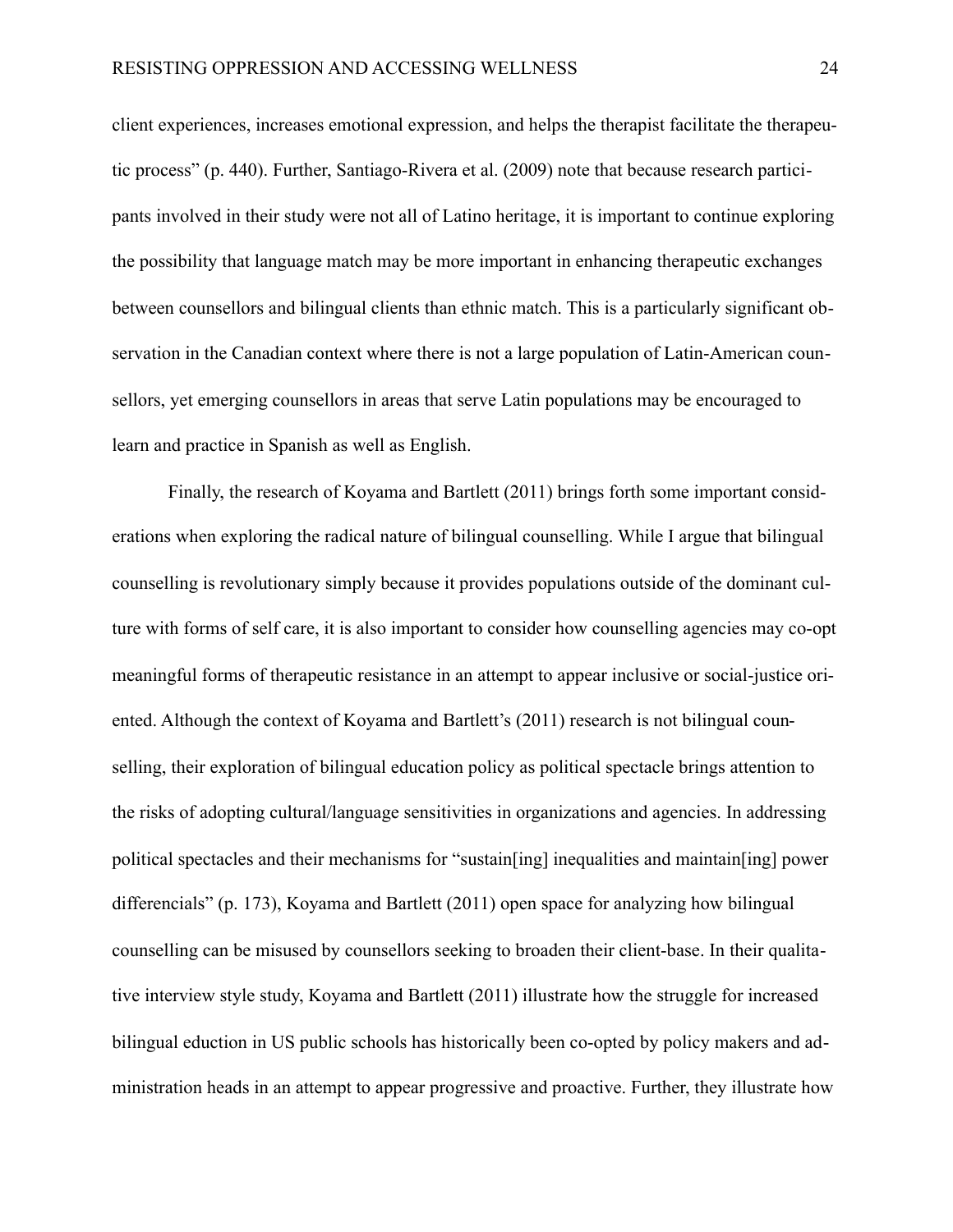"words and numbers" (Koyama and Bartlett, 2011, p. 182) can misrepresent the power of certain mechanisms that are challenging to measure. Although largely unrelated to bilingual counselling, the observations made by Koyama and Bartlett (2011) suggest that beyond offering bilingual counselling, therapists should be made accountable to the ethical use of bilingual capacities, as well as other factors, such as ethical cultural competency. Beyond utilizing bilingual therapy, counsellors (educators in the context of this study) should be encouraged to actively take part in advocating for the demographics that they claim to serve.

 In conclusion, Koyama and Bartlett (2011) contend that in the face of individuals or organizations misrepresenting their intentions to centre inclusivity and consciousness, localized political actions, spearheaded at the 'ordinary'-people level may be an "antidote to political spectacle" (p. 183). This may prove sage advice for counsellors and clients seeking to expand the reach of bilingual counselling — rather than placing the onus on institutions (counselling training schools and counselling agencies) to introduce bilingual counselling, counsellors advocating for adequate bilingual counselling services can adopt their own performative means for centring the needs of minority populations.

## Activism as a form of Therapy

 While the resources mentioned above focus on exploring the liberatory capacity of bilingual counselling for bilingual clients who may traditionally not be privileged enough to have access to mental health supports, the next portion of this literature review will present how the link between direct action activism and health/well-being are being understood by current research. First, Klar and Kasser (2009) conduct three separate survey studies to explore whether engagement in activism could be linked to higher levels of well-being. The three surveys involve dis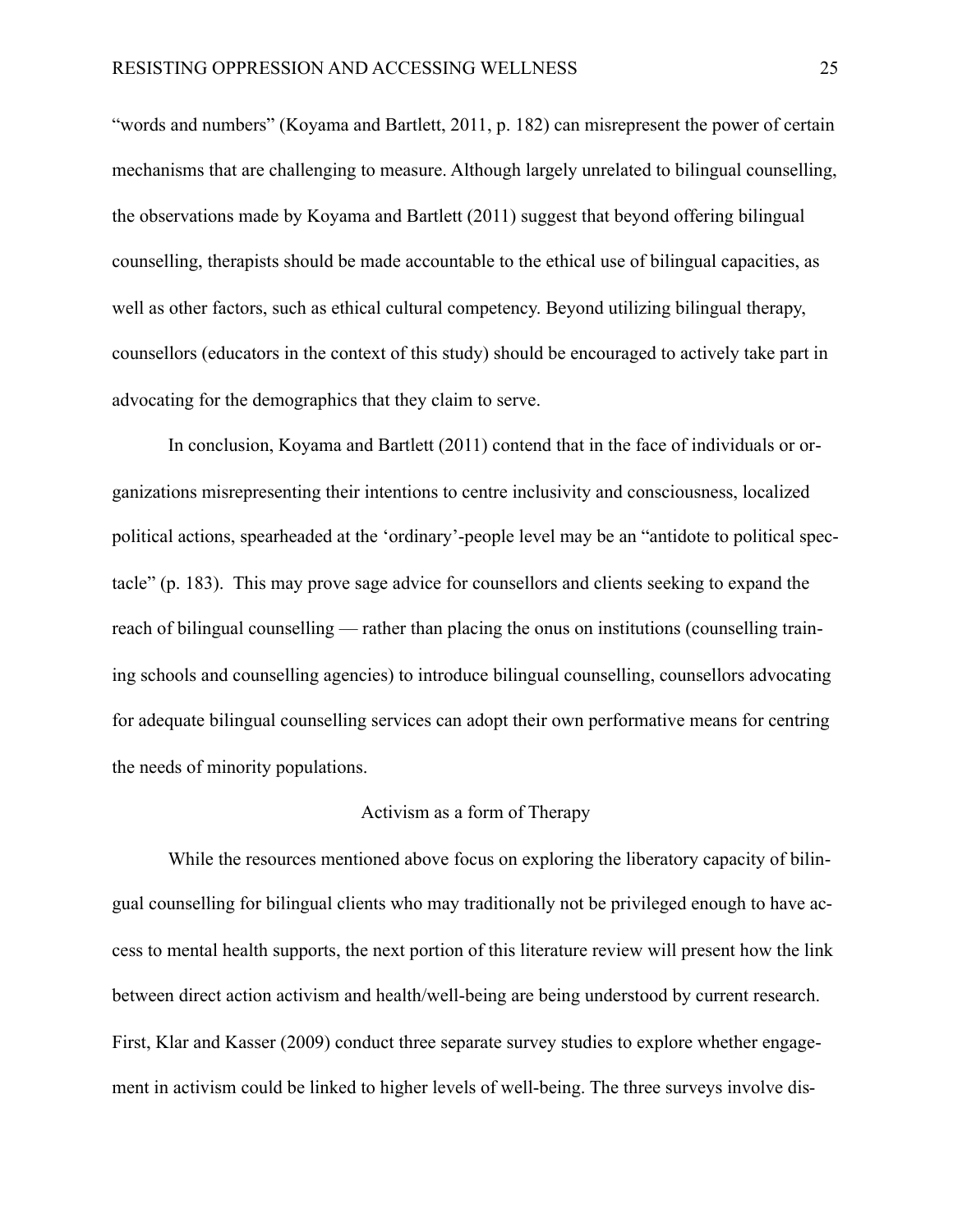tinct participant populations in order to display a comprehensive representation of the relationship between activism and sense of well-being. Participants were recruited from a college participant pool and a national sample of activists found online. Similar measuring scales were used across the three studies, with certain variations depending on the specific demographic being surveyed. Some of the scales used measured commitment to social justice, commitment to engagement with activism, level of risk connected to activist work, and various facets of psychological well-being. The third study involved participants potentially expressing political activism (in the form of a written letter advocating for a chosen cause) and the evaluation of whether this increased participants' sense of well-being. Following the complex data analysis of the three studies, Klar and Kasser (2009) assert that there is some viable support to suggest "engaging in political activism is associated with higher levels of well-being" (p. 771). This study supports the idea that activism can be a self-healing action which can have a positive effect on individuals' psychological health and well-being. Interestingly, Klar and Kasser (2009) also note that despite activists sensitivities to perceived injustices, the sense of vitality produced by engaging in concrete actions that oppose injustices is significant. Additionally Klar and Kasser (2009) suggest that high-risk activism (including illegal actions) is less likely to yield high well-being outcomes. This is a significant consideration as research into activism is continued, acknowledging that not all forms of activism actually facilitate well-being, rather, some forms are tied to increased distress and risk.

 Contrastingly, Vaccaro and Mena (2011) explore the risks associated with activist work, taking into account how intersectionality disrupts individuals' ability to benefit from their engagement in activism. The findings of this study are meaningful because they present the unfor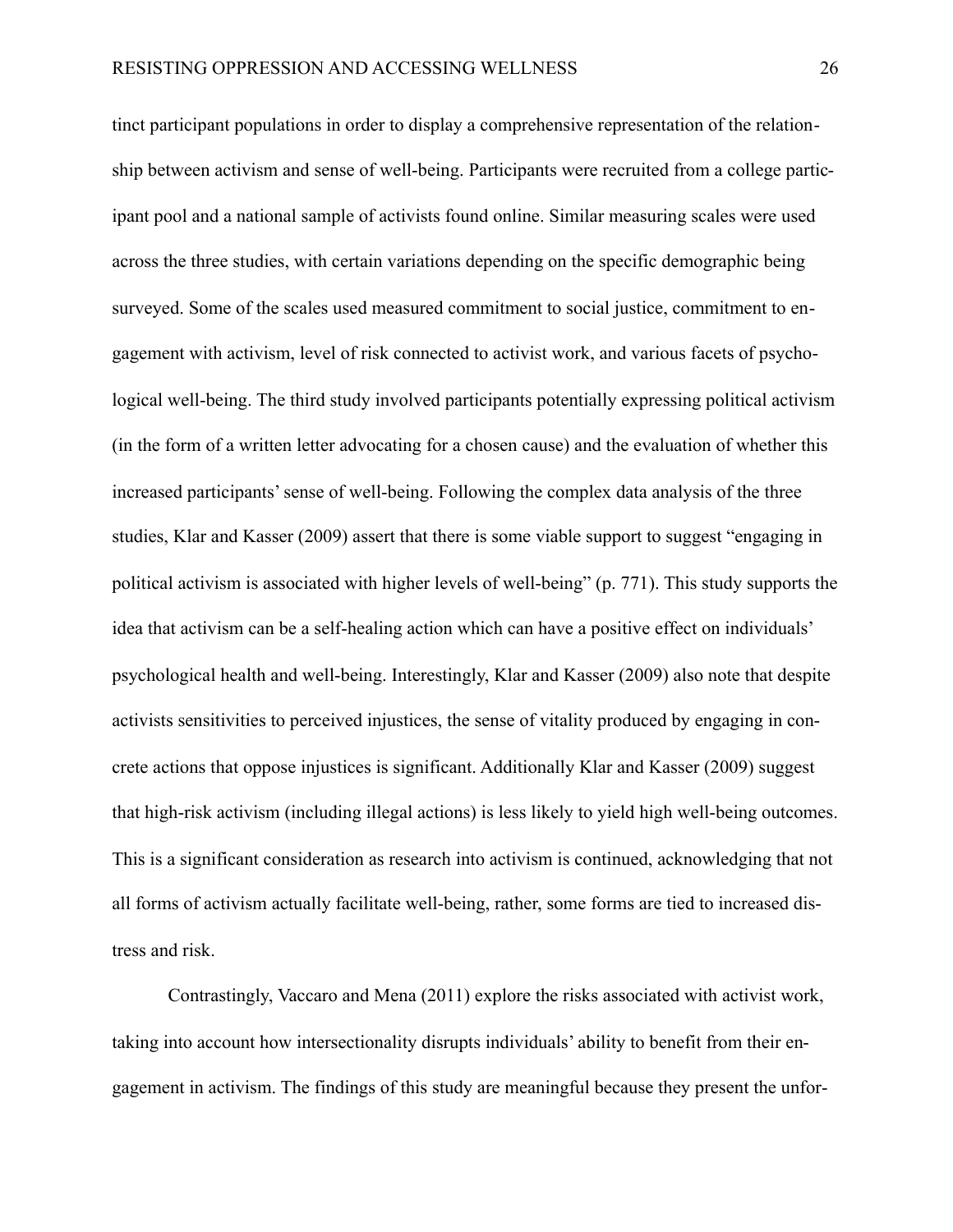tunate reality of people whose level of vulnerability bring them to activism yet who struggle to reap benefits from their activism. This phenomenological study presents us with the experiences of self-identified queer activists of colour. Through interview style questions, participants speak on their personal journey as activists who have been drawn to the work because of their level of vulnerability as queer people of colour (POCs). In this in depth review of narrative and experiential data, Vaccaro and Mena (2011) contend with the burnout and risk facing participants. They note that despite participants' many strengths in dealing with difficulty and marginalization, certain aspects of their engagement with activism and other personal characteristics were placing these participants at higher risk for meaningful distress and potentially suicidal ideation.

 Taking into account the unique factors at play for each individual, Vaccaro and Mena (2011) explore how the accessibility of social supports, establishment of personal boundaries, ability to practice self-care, and the varieties of internal and external pressures affect the health and well-being of queer activists of colour. They find that participants who lack social supports and self-care mechanisms are more likely to suffer from their activist engagement. Additionally, they note that for people with multiple minority identities, heightened vulnerability is likely to increase the possible risks of activism.

 In their unique study of lifelong feminist activists, Dutt and Grabe (2014) seek to examine the lives and experiences of three activists living in distinct sociopolitical and geographic contexts. The research is grounded in the intention to understand the "psychological mechanisms and experiences that are involved in sustaining and growing each woman's commitment to social change" (Dutt & Grabe, 2014, p. 111). They set out to explore what factors contribute to an individual committing their life to a social cause. They also want to know what helps sustain and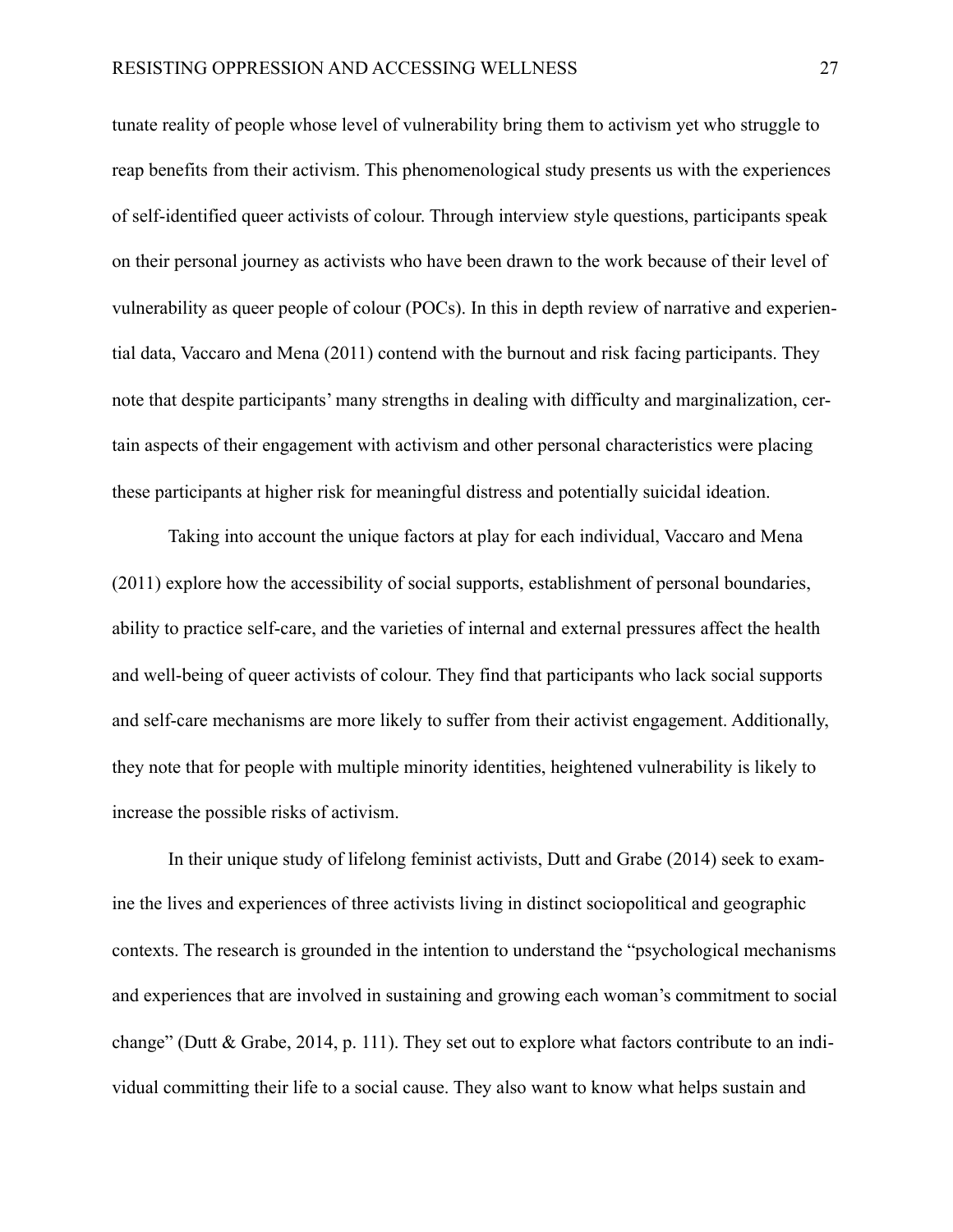grow an individuals commitment as they are faced with barriers, as well as exploring the role of activism in helping individuals develop a sense of identity and personal ideology.

 This study used interviews archived in the Global Feminisms Project database with three prominent feminist activists. Dutt and Grabe (2014) identify their study as an idiographic narrative analysis. Their analysis was guided by the social psychological concepts of positive marginality, conscientización, and social identity theory which they explain in great detail throughout their study. The three activists explored were identified as lifelong feminists who dedicated their lives to continuously developing critical consciousness and engaging in concrete actions in their fight to promote equity/social justice. All three women, despite existing in very different contexts (American, Nicaraguan, and Indian) shared in common the development of conscientizacion and their experience as marginalized bodies highlighting their need to respond to oppressive systems within society. The women also displayed significant connections with how their sense of identity developed with their engagement in activism, as well as how their sense of self developed from the community they were a part of.

 In summing up their findings, Dutt and Grabe (2014) note that their study of three distinct narratives serves as a reminder of the variations between how activism is experienced depending on culture and context. Further, Dutt and Grabe (2014) choose to conclude their study by centering the importance of alternative narratives, suggesting that the importance of "understanding the experiences of marginalized individuals through their own narratives" must not be overlooked, a final point which stands out in relation to the work I hope to do.

 Finally, Gilster (2012) explores the difference between the benefits of volunteer work and engagement with activism in their survey-based study. Gilster (2012) notes that although the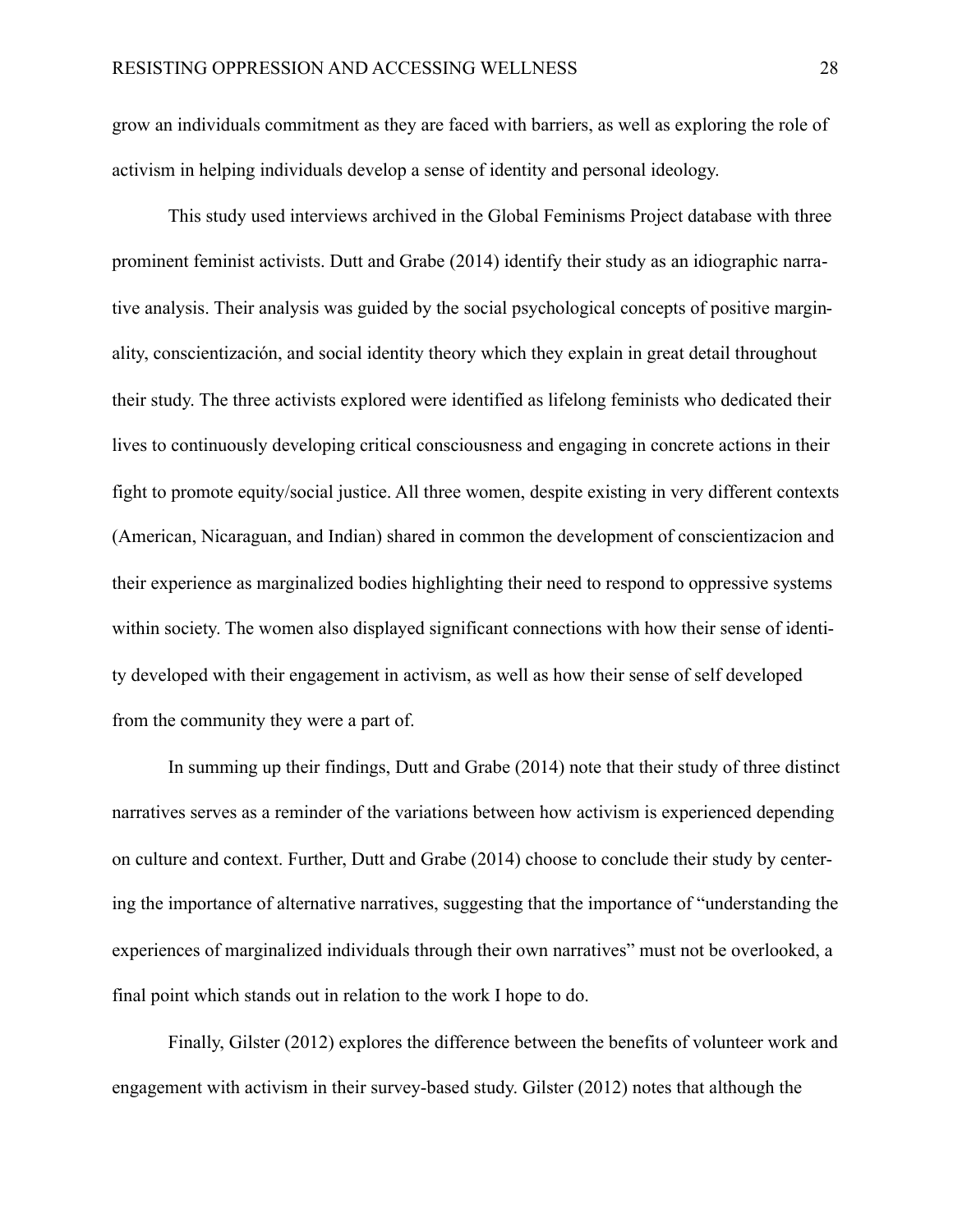physical and psychological health benefits of volunteerism have been the subject of previous research, the physical and psychological effects of neighbourhood activism have largely gone under-researched. Gilster (2012) sets out to make important distinctions between volunteer work and activism and then explore the different implications of engaging in either action. Survey data from a previous community-level health study conducted in Chicago, Illinois was used and examined in relation to the research questions Gilster (2012) found relevant. Following the data analysis, using regression models, Gilster (2012) found that participation in neighbourhood activism was strongly related to well being. Gilster's (2012) findings suggest that sense of empowerment, and working for a collective good, positively interact with individual sense of wellness. In accordance with some of the findings presented by Klar and Kasser (2009) regarding high-risk activism, Gilster (2012) found that less-risky/more mundane forms of community activism may yield higher personal benefits.

 Following a thorough reflection on the limitations of their study, Glister (2012) concludes by noting that further research of community activism, and the potential wellness benefits of engagement in this work, must be pursued. This study highlights the important distinction between activism and volunteerism and can be used to inform how I approach this semantic difference in my current study of the interaction between environmental activism and personal wellbeing.

### Conclusion

 Regardless of the evidence for the importance of both bilingual counselling and social justice based activism as steps toward health and oppression-resistance, more research and discussion must be carried out to facilitate a deeper understanding of the potential for resistance and therapy to jointly contribute to healthy and meaningful human existences for both clinicians and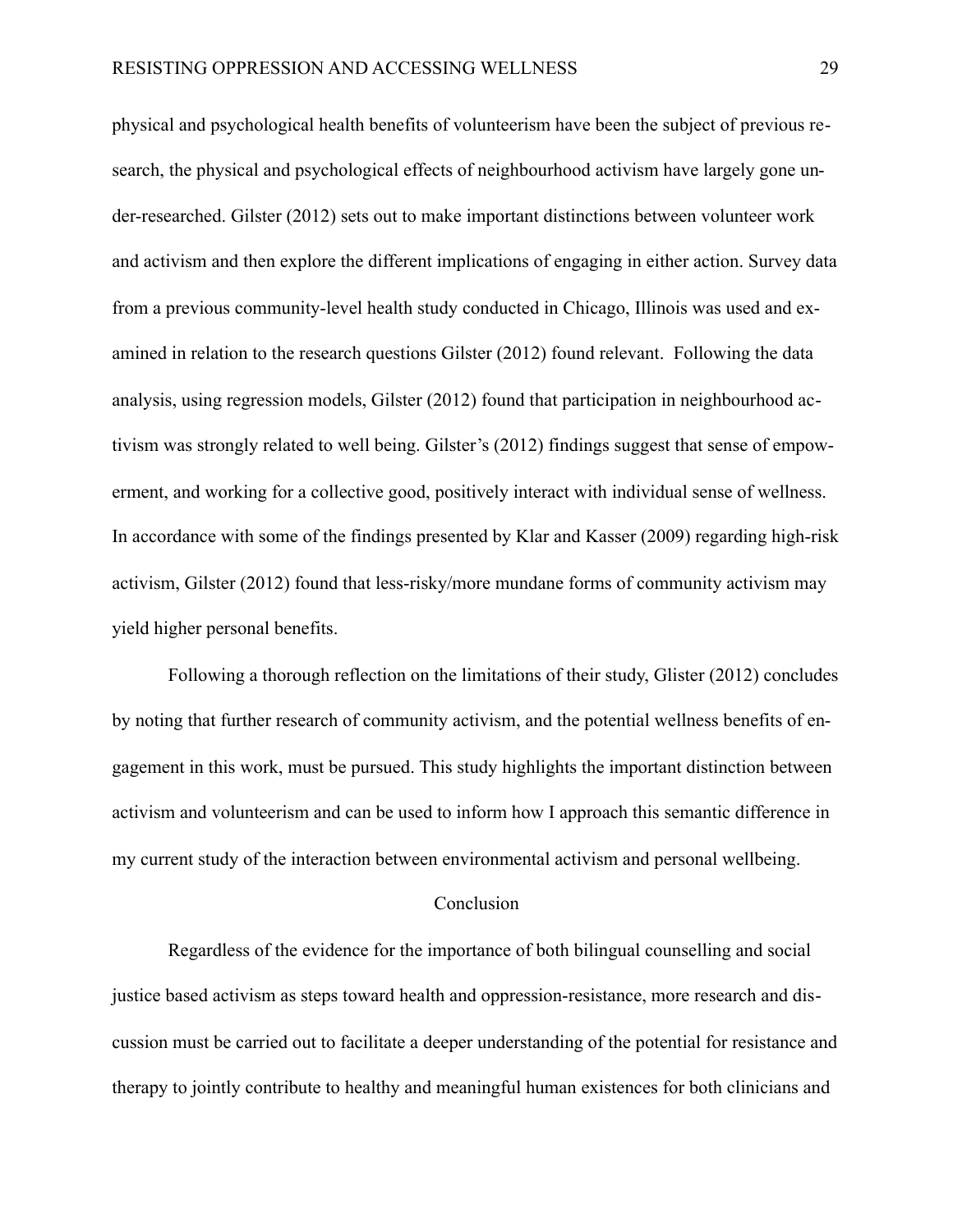the general public. Further, a piece of this necessary future discussion involves developing a better understanding of the potential risks and additional considerations which must be included in the discussion of resistance as therapy and therapeutic mechanisms as resistance.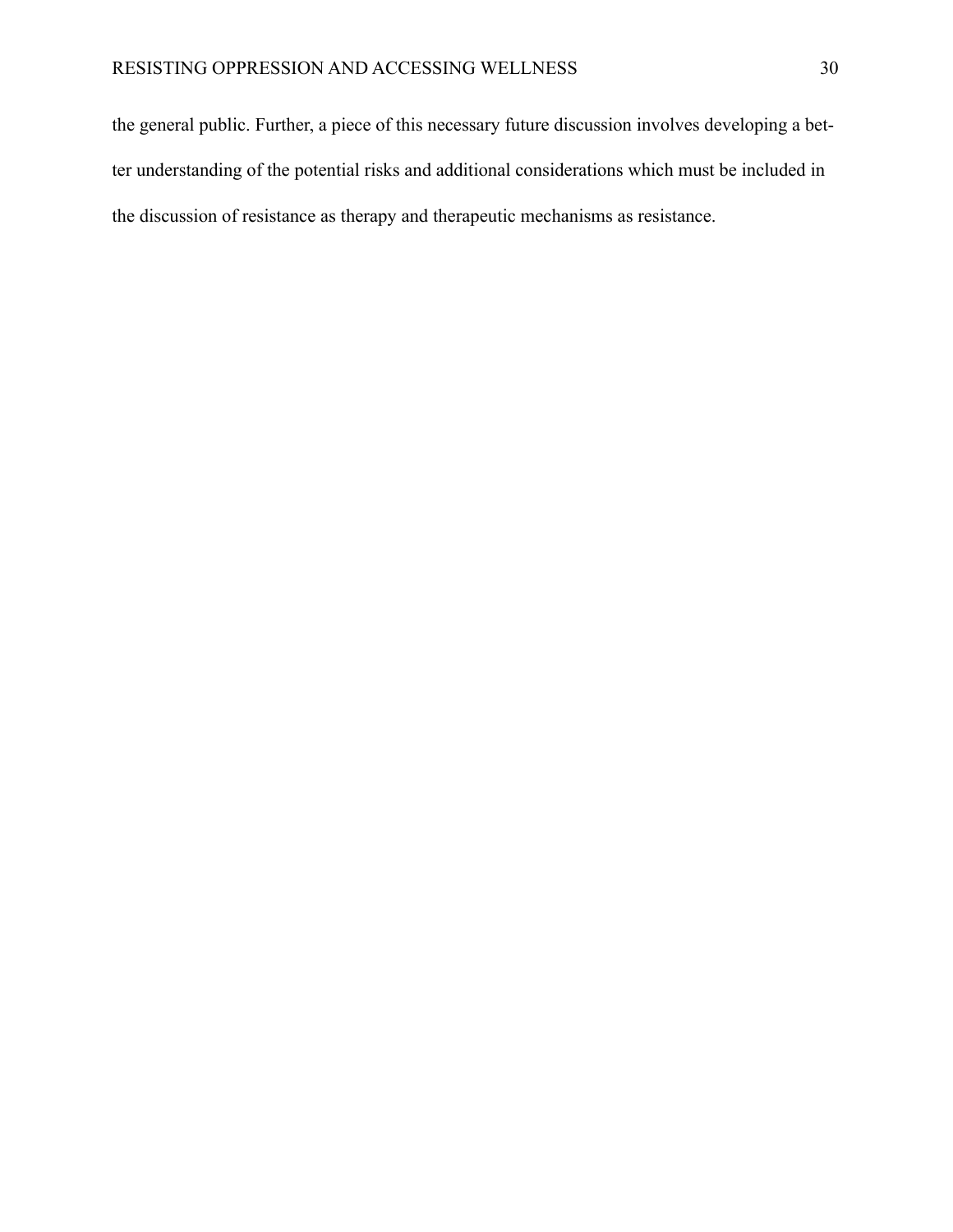Chapter Three - Praxical engagement in counselling work:

A case for bilingual therapies

### Sólo le pido a Dios

Sólo le pido a Dios que el dolor no me sea indiferente que la reseca muerte no me encuentre vacío y solo sin haber hecho lo suficiente. 23 Sólo le pido a Dios que lo injusto no me sea indiferente que no me abofeteen la otra mejilla después que una garra me arañó esta suerte.

Sólo le pido a Dios que la guerra no me sea indiferente es un monstruo grande y pisa fuerte toda la pobre inocencia de la gente es un monstruo grande y pisa fuerte toda la pobre inocencia de la gente

Sólo le pido a Dios que el engaño no me sea indiferente si un traidor puede más que unos cuantos que esos cuantos no lo olviden fácilmente.

Sólo le pido a Dios que el futuro no me sea indiferente desahuciado está el que tiene que marchar a vivir una cultura diferente.

Sólo le pido a Dios que la guerra no me sea indiferente es un monstruo grande y pisa fuerte toda la pobre inocencia de la gente

I only ask of God

I only ask of God That pain be not indifferent to me, That the arid death does not find me, Empty and lonely, without having done enough.

I only ask of God That injustice be not indifferent to me, That they do not slap me on the other cheek After a claw scratched me this luck.

I only ask of God That war be not indifferent to me, It is a huge monster and it crushes hard The poor innocence of the people.

I only ask of God That deception be not indifferent to me, If a traitor is more powerful than many, That these many don't forget him easily.

I only ask of God That the future be not indifferent to me, Hopeless is the one who has to leave And live a different culture.

I only ask of God That war be not indifferent to me, It's a big monsters and it crushes hard The poor innocence of the people.

(1982). Solo le pido a dios [Recorded by M. Sosa]. On Mercedes Sosa en Argentina [streamed recording].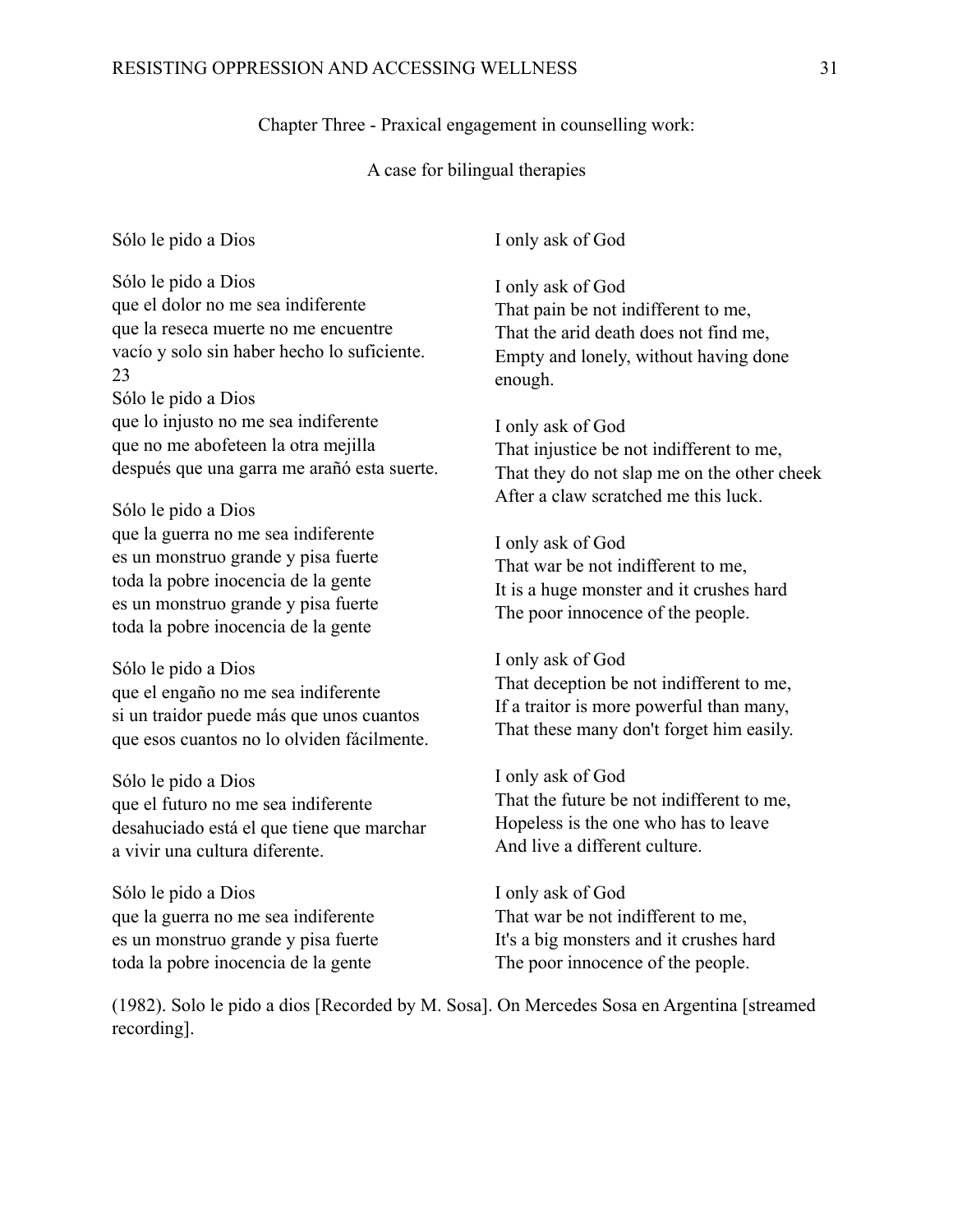Reflejando en esta canción de protesta, popularizada por la bella Mercedes Sosa, este proyecto intenta a honrar a todos afectados por el 'monstruo grande' que pisa fuerte. Especialmente a todas las personas que han muerto en el intento peligroso de lograr una vida con seguridad y esper-

anza.

A Mariee Juárez, Juan De León Gutierrez, Jakelin Caal Maquin, Carlos Gregorio Hernández Vásquez, Felipe Gómez Alonzo, Wilmer Josué Ramírez Vásquez, que descansen en paz y en resistencia.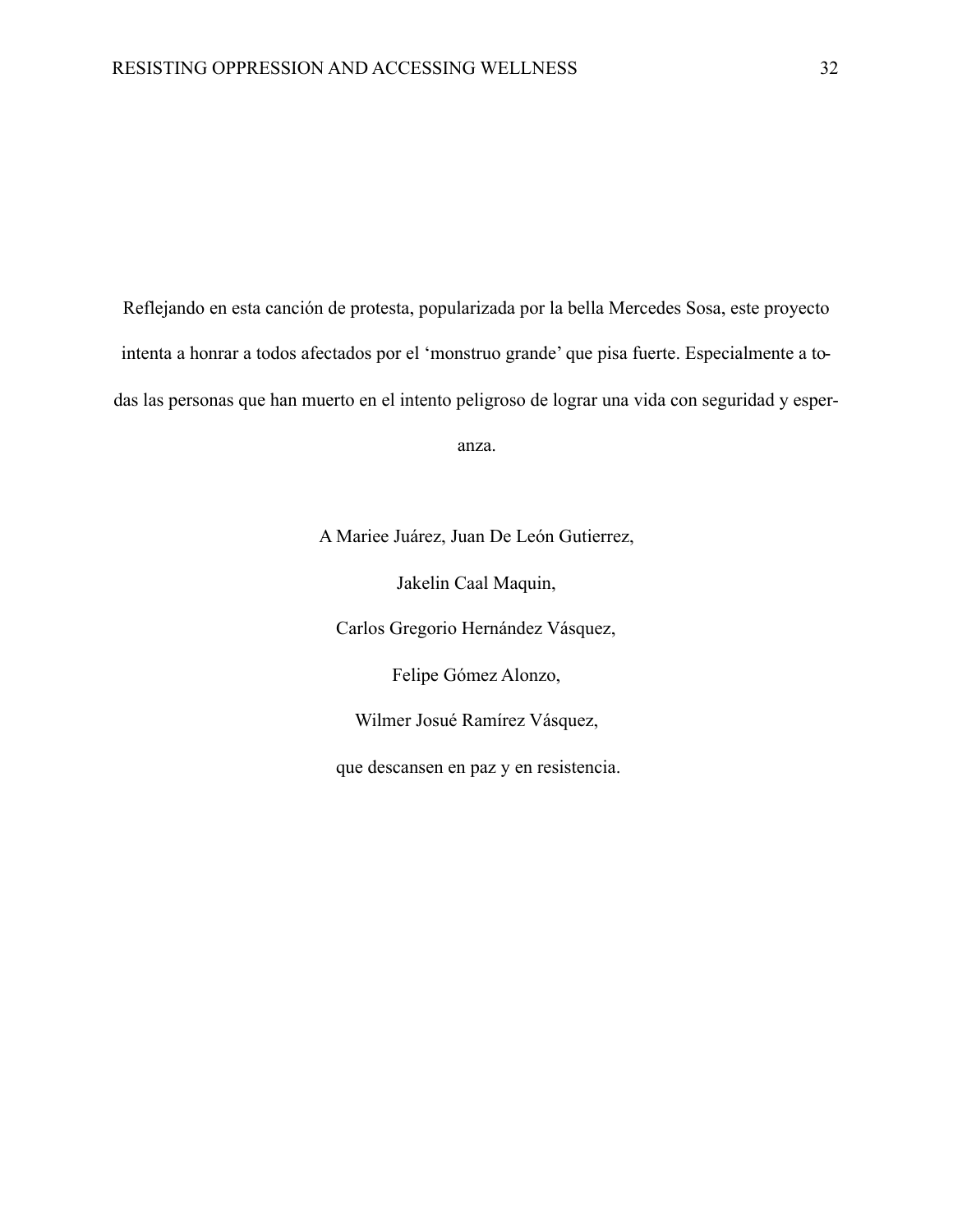Recently I assisted with and attended a community organized fundraiser in support of detained migrants currently held in ICE detention centres along the U.S.-Mexico border. Photos of the deceased children named above were presented to the fundraiser attendees, their names loudly stated by the main event organizer, a young El Salvadorian community member who felt compelled to raise funds for RAICES, a prominent advocacy group based out of Texas that is connecting detained migrants with legal support. We shared a moment of silence for these children whose deaths have left many of us reflecting on our own families histories and the journeys of migration that have shaped our life trajectories. In this small, overcrowded, overheated Baptist church (often volunteered as a venue for local social justice centered events) community members from distinct ethnic, cultural, and socio-economic backgrounds mourned these children who have perished as a result of global disparity and the institutionalized violence faced by the poor and the racialized. As I reflect on the injustices occurring globally against people fleeing violence, poverty, and environmental crises, my thoughts turn to the plethora of ways that we con-

tinue to fail these vulnerable people even once the nightmare of migration is over.

 In this chapter, I aim to contextualize the current human rights violations that have facilitated the deaths of children like Carlos Gregorio Hernández Vásquez and Jakelin Caal Maquin, ultimately centering on how the field of counselling can better meet the needs of migrant communities who join our communities of the global North facing higher chances of mental health issues, stemming from previous (and continued trauma), rooted in experiences of marginalization (poverty, racism, discrimination, etc) which impact mental wellness (Colen et al., 2018; Maclean et al., 2019; Szaflarski & Bauldry, 2019). My intention is to explore how resistance to systemic oppression can be mechanized by counselling organizations and individual practitioners when we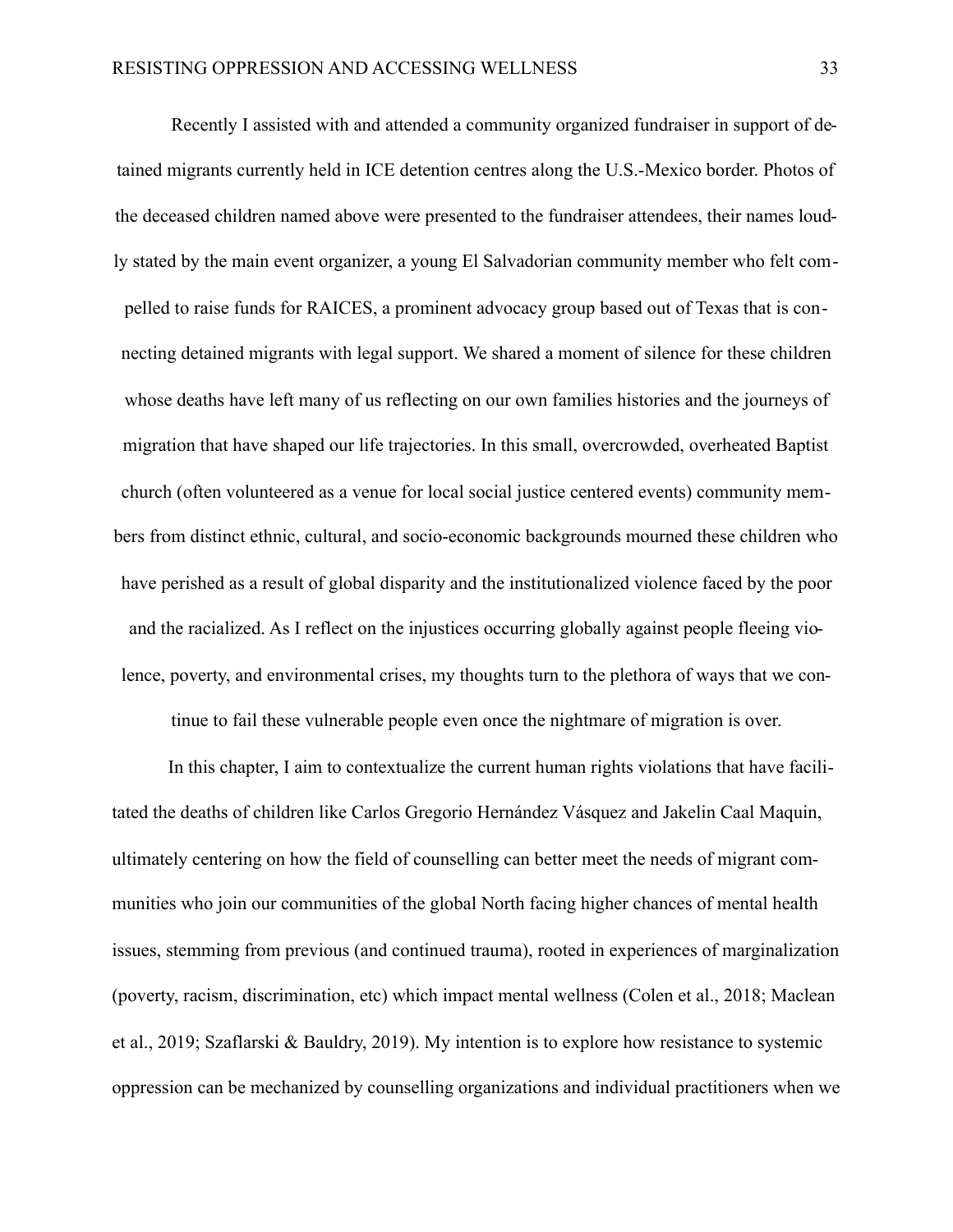host the "discussions that most institutions do not make time for" and in doing so, prevent the dominating culture from simply holding sway in these structures that define how we live (Tamasese and Waldegrave, 1993, p. 90). Reflecting on the pain of marginalized and oppressed peoples, Tamasese and Waldegrave, (1993) assert that "at a functional level, societies, disciplines, agencies, including family therapy agencies, cannot afford the non-hearing of this pain" — a sentiment of urgency through which this thesis project is rooted in (p. 91). More specifically, I will centre on the value of bilingual counselling as a praxical step toward resisting the dominant culture which so often designs spaces and services that are inaccessible to those outside this culture. I will turn to existing literature to explore the impact of access to bilingual counselling services within Canada and the U.S., highlighting both the benefits and potential challenges associated with bilingual counselling services. Ultimately, my attention — guided by the principle that everything is political — is turned to the ways counselling agencies and practitioners might enact their politics of liberation and pragmatically disrupt systemic oppression in their work.

Contextualizing migration patterns and the construction of the 'migrant crisis'

 Hegemonic colonial projects have historically (and continuously) dominated over and destroyed communities globally. Neoliberalism and free market policies have further created vast economic disparity and have become tools for oppression, stunting democracy, impeding selfsustainability, and further strengthening the divide between the global North and South. Roy (2015) asserts that "violating human rights is integral to the project of neoliberalism and global hegemony" which deems democracy as a threat to the free market. As such, hegemonic countries, such as the United States, have demonstrated vested interests in intervening to topple democratic governments that are not market-friendly. The socio-political and economic chaos that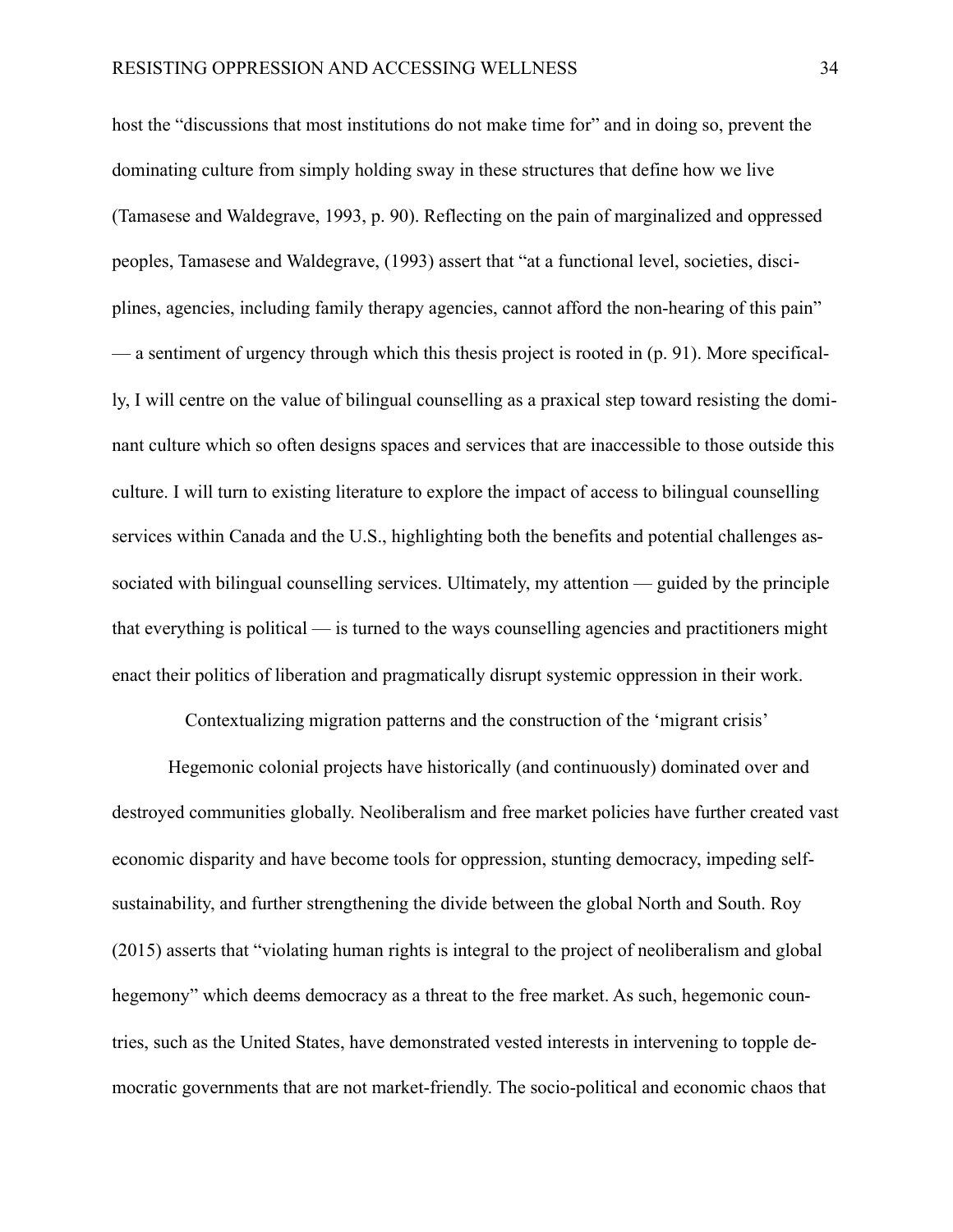has ensued in countries of the global south has resulted in the migration patterns that are now often referred to as 'migrant crises'. Rodríguez (2018) dissects the ways the 2015 European 'migrant/refugee crises' has been constructed to uphold the white colonial hegemony that has sought to dominate and erase racialized peoples. Mirroring the analysis by Rodríguez (2018), the Latin American 'migrant caravan' — and the Trump-era rhetoric/policy that has resulted — are products of the 'coloniality of migration'. Rodriguez (2018) uses the framework of 'coloniality of migration' to highlight the ways European countries are strategically omitting their involvement in creating the conditions that have forced people to flee their countries of origin. My parents saw themselves implicated in this pattern of migration in the late 80s, as their country was being torn apart by an American-backed civil war and the resulting resource shortages, economic stagnation, and socio-political unrest.

 The Central American diaspora that migrated to Canada and the U.S. consists of distinct migration stories and experiences post-migration. This thesis project aims to work through a decolonizing framework — an approach that "involves the practice of disrupting the effects of colonialism, which seeks to privilege and promote the dominant group's ideology and cultural practices while erasing those from a marginalized group" (Bermudez et al., 2019, p. 311). Thus, as Yu (2011) notes, it is important to acknowledge the ways many migrant communities contribute to the project of settler-colonialism. Although a full discussion of the role of migrants in sustaining settler-colonialism is beyond the scope of this project, some considerations are necessary. Settler-colonialism has licensed the disappearance of indigenous peoples and the expropriation of indigenous spaces and continues to do so (Bond and Inwood, 2016, p. 721). This violent attempt to erase indigenous bodies and histories from the Canadian landscape has simultaneously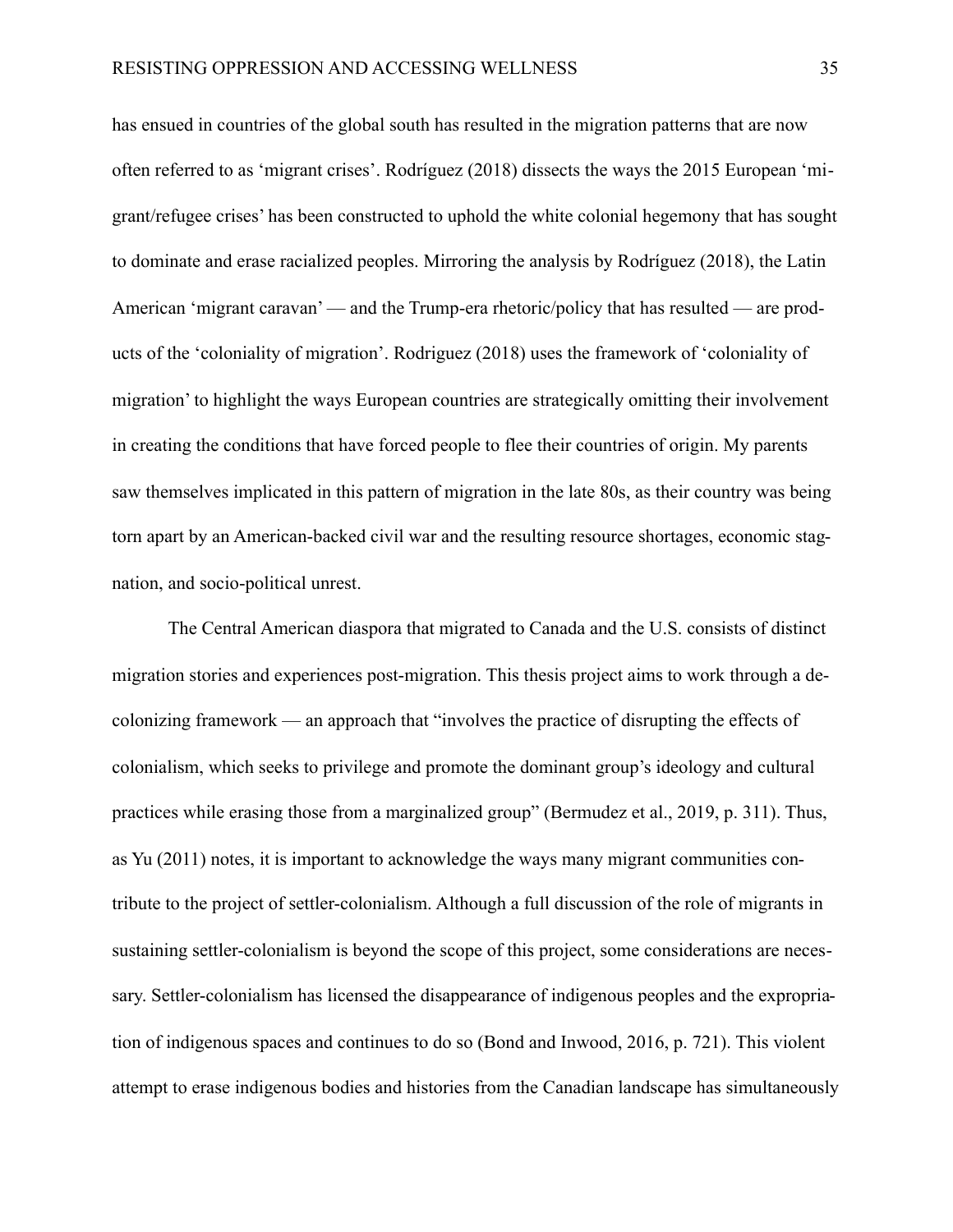enabled various systems and institutions to demarcate who is visible/matters and who has the right to thrive in our current settler-colonial context. Relating this to my families experience, I can see that despite my parents having valid reasons for seeking Canada, we have "participated in and been beneficiaries of Canada's colonial project" (Phung, 2011, p. 292). An added layer of complexity stems from the attempts often made by immigrants and racialized people at achieving equality with Canadian settler subjects, which works to simultaneously place their political and social status above indigenous peoples (Phung, 2011, p. 292). Certainly more research and literature needs to examine the ways individuals, and helping professions like counsellors, can address the harm caused by settler-colonialism, beginning with prioritizing the decolonizing frameworks developed by Indigenous community members and mechanizing reparations.

 In 2019, the government of Canada is slated to resettle 29,950 refugees and the U.S. government is expected to resettle 30,000 (Government of Canada, 2019, Krogstad, 2019). In the U.S., the foreign-born population is estimated to grow to 78 million by 2065 (Szaflarski & Bauldry, 2019, p. 2). One outcome of increased global migration is that the inhabitants of countries of the global north are becoming less monolingual. That is, there has been a substantial and steady increase in the number of people who speak two languages or primarily speak languages other than English (Grenier, 2017). Compounded with increased psychological vulnerability, a result of pre and post-immigration experiences, it is imperative that immigrant communities have access to mental health services that take into account their multiple languages.

# Revitalizing commitment to the most marginalized

 Waldegrave and Tamasese (1993) chronicle the development of the 'just therapy' approach highlighting the dangers of therapeutic practices that are not decolonizing or multicultur-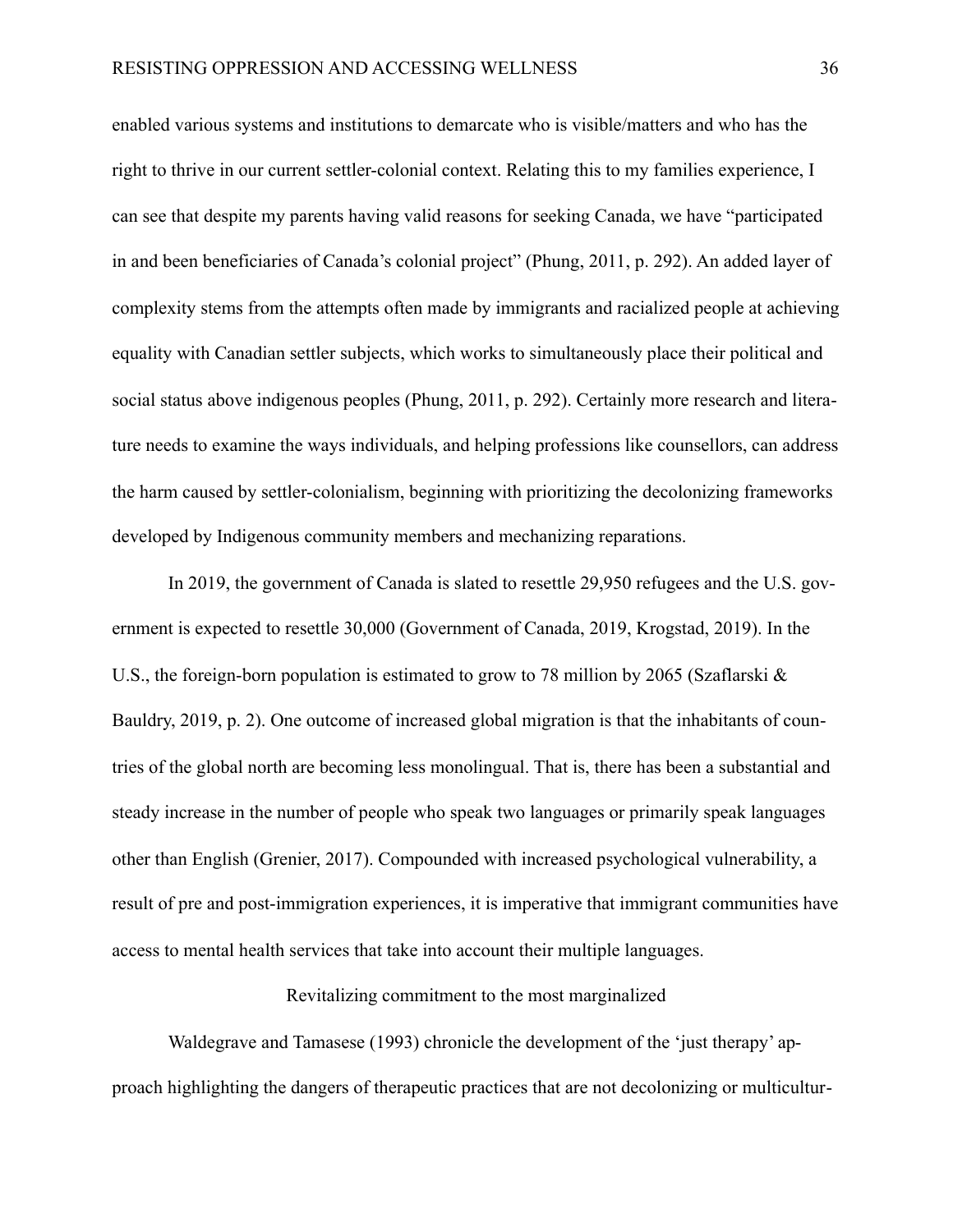al, noting that colonization no longer operates by the "might of the sword, no longer with the decimation through disease, but through the gentle conversation of a therapist assuming the rightness of her/his value system" (p. 101). Here, value system can also be expanded to include the languages counselling agencies choose to prioritize. Bermudez et al. (2019) assert that counselling practitioners must develop awareness to the taken-for-granted discriminatory practices within the field, including the priority given to english speaking clients and the impact this has on non-english speaking community members. In their study of Latin American immigrants living in Canada, Tomic (2013) identifies the ways language can be mechanized as an "instrument of power", illustrating how the construction of 'being' ESL is tied to a devalued immigrant identity (p. 2). Compounded with other systemic barriers that people outside of the dominant culture may encounter, Bermudez et al. (2019) note that a lack of accessibility to mental health support is a large reason for the existing health/resource disparities for non-english speakers in North America. Castaño, Biever, González, and Anderson (2007) assert that the "inability of psychotherapists to communicate in the dominant language of their clients can compromise the quality of services delivered by creating a barrier to cultural understanding and result in the misinterpretation of the clients' communication" (p. 667). Ultimately, counselling practitioners can no longer claim to centre ethics and justice in their work if they are not actively working to dismantle the many ways certain people are excluded. Rather, incorporating other languages to meet the needs of diverse clients becomes a way to enact resistance, a praxical approach that both resists the dominant culture and increases the possibility for more people to access healing and wellness.

Bilinguality - shaping identity and lens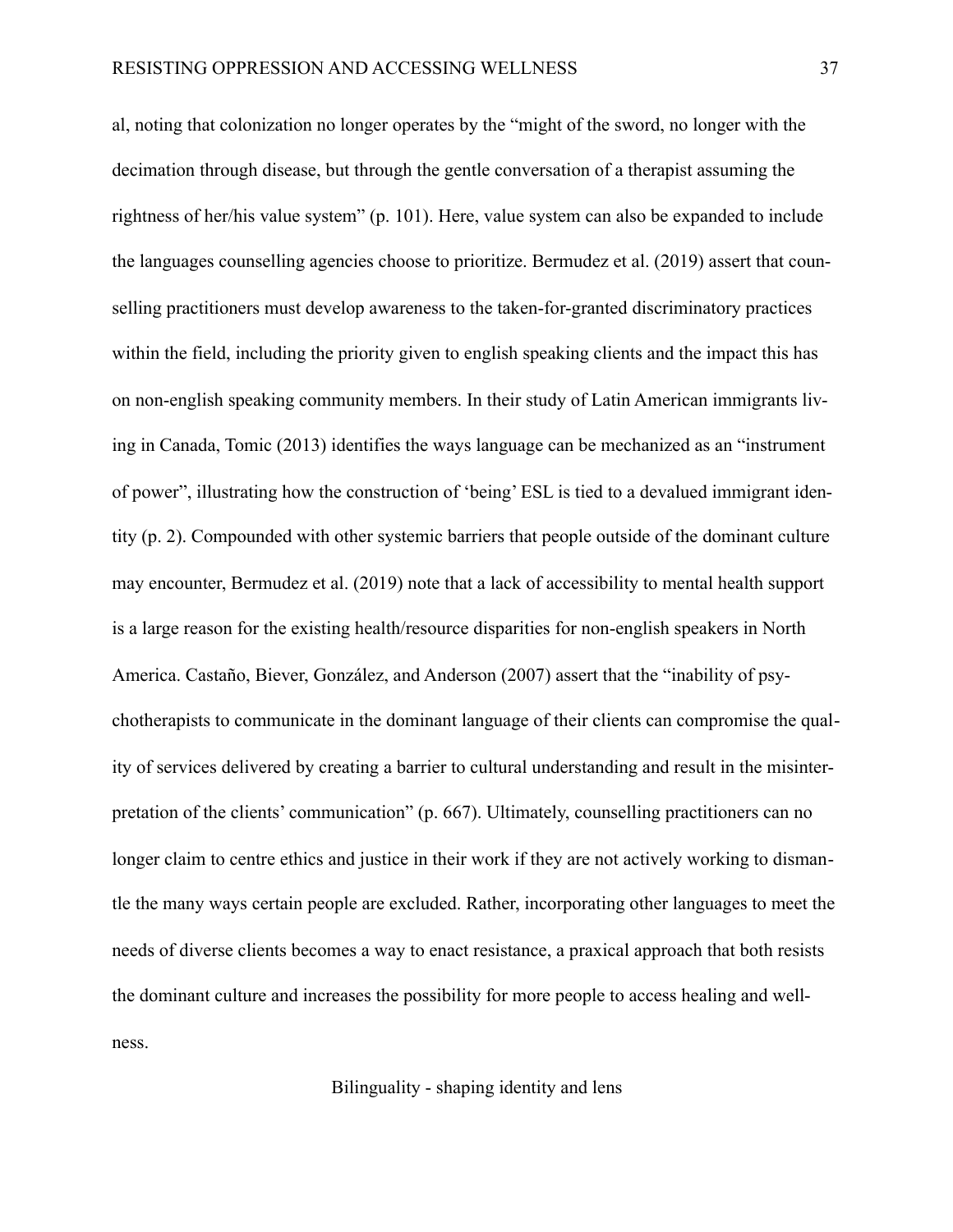Addressing the value of bilinguality, Polanco and Epston (2009) posit that it "offers playful approaches to language by heightening the multiplicity of possible meanings that exist within words" (p. 65). Polanco and Epston (2009) note the richness that comes with being bilingual as "events or things are not solely named by words on paper – dictionary words", rather, bilingual individuals are able to renew or reinvent words and meanings according to their experiences (p. 65). These reflections illustrate the virtue of speaking two languages and creating meanings with both, meanings that come to define us and our lived experiences. Counselling agencies cannot overlook this. Simply put, as Field et al. (2010) assert, "accurate communication is critical to both therapy and supervision" (p. 50). This assertion calls on the field to better equip itself for supporting bilingual and monolingual clients who may speak English with low proficiency or not even at all. As much of the literature on multicultural competency suggests, there is a connection between acknowledging clients' cultural backgrounds — which often influence their values and facilitating connective and safe counselling services (Ratts, 2008). These forms of acknowledgment also extend to language, and the space created by practitioners for clients to communicate using the languages they are best able to express themselves with. As Santiago-Rivera, Altarriba, Poll, Gonzalez-Miller, and Cragun (2009) note, if clients cannot express themselves in the language they are most proficient, they are less likely to feel engaged in the therapeutic process — less likely to feel seen and heard, and in turn, less likely to feel empowered through their engagement (a central objective of anti-oppressive/feminist therapies). What follows will explore the virtues and complexities of bilingual counselling services, specifically turning attention to English-Spanish counselling services in the United States.

### Language switching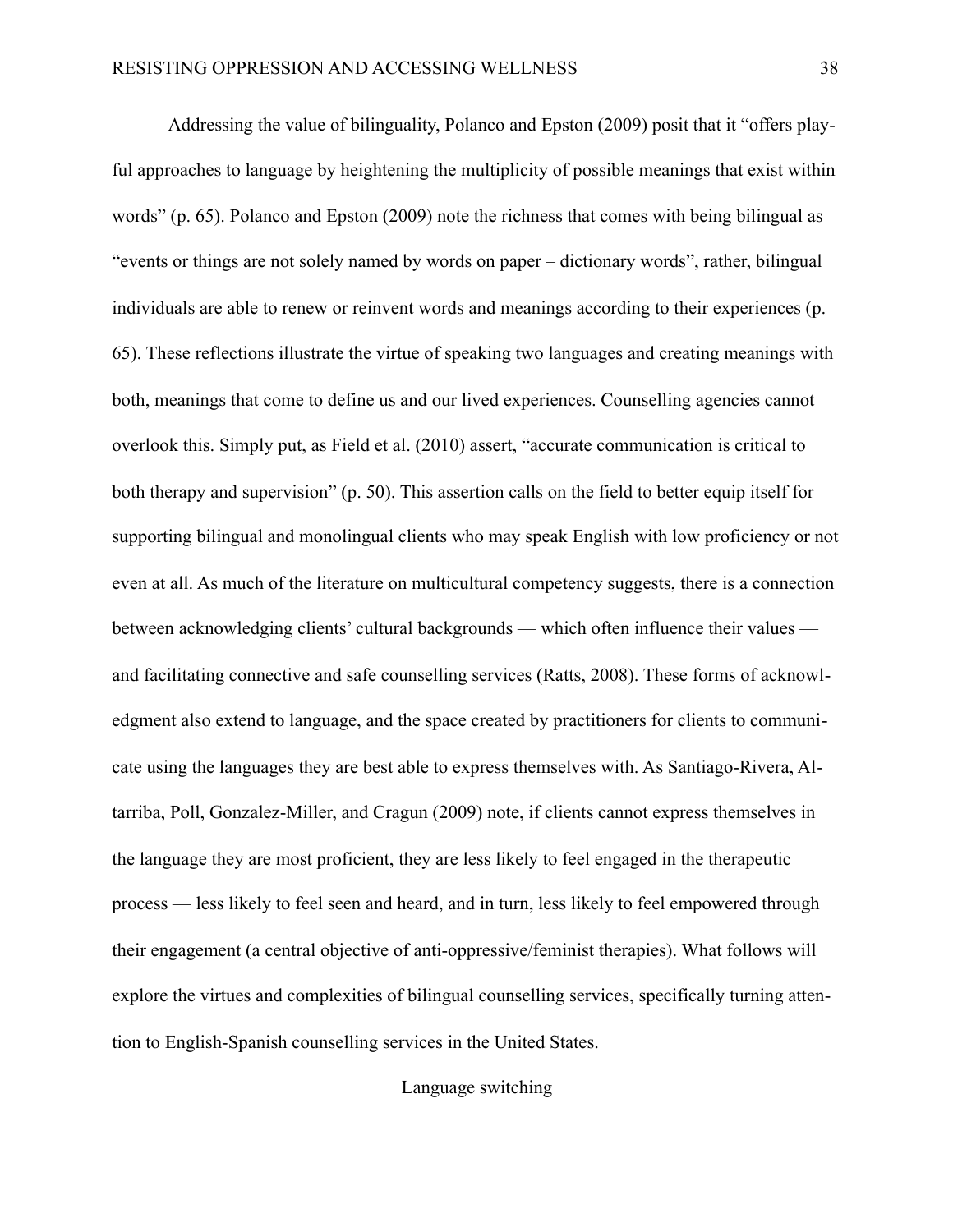Aside from the feelings of consideration and care that receiving counselling services in a mother tongue may procure, Santiago-Rivera et al. (2009) assert that bilingual individuals "represent emotional words differently in their two languages and typically associate these words with a broader range of emotions in their first language " (p. 33). Santiago-Rivera et al. (2009) explore the ways language interacts with memory and emotion, pointing to previous research which suggests "experiences and the accompanying emotions are encoded in memory in the language in which the experiences occurred" (p. 437). Further, they suggest that bilingual clients may want to switch between their two languages depending on which language brings memory, emotion, and description closer to the surface (Santiago-Rivera et al., 2009). As such, bilingual counsellors can employ language switching in their practice as a technique to assist client memory retrieval (Santiago-Rivera et al., 2009). Additionally, some practitioners in the Santiago-Rivera et al. (2009) study reported employing language switching as a means to establish trust and rapport with their clients, and to ensure that critical information involving confidentiality and consent be accurately received by clients. Finally, Santiago-Rivera et al. (2009) posit that the language prioritized during sessions impacts the self-image the client puts forward (or develops) throughout the therapeutic process. For instance, Santiago-Rivera et al. (2009) point to the connection between client self-confidence/engagement and their articulation skills as they attempt to navigate between multiple languages.

# Considerations

 Of important consideration is the question: when is language switching valuable and who is it most serving? Perez Rojas et al. (2014) make the important distinction between language switching that is warranted and effective and language switching that is not clinically warranted,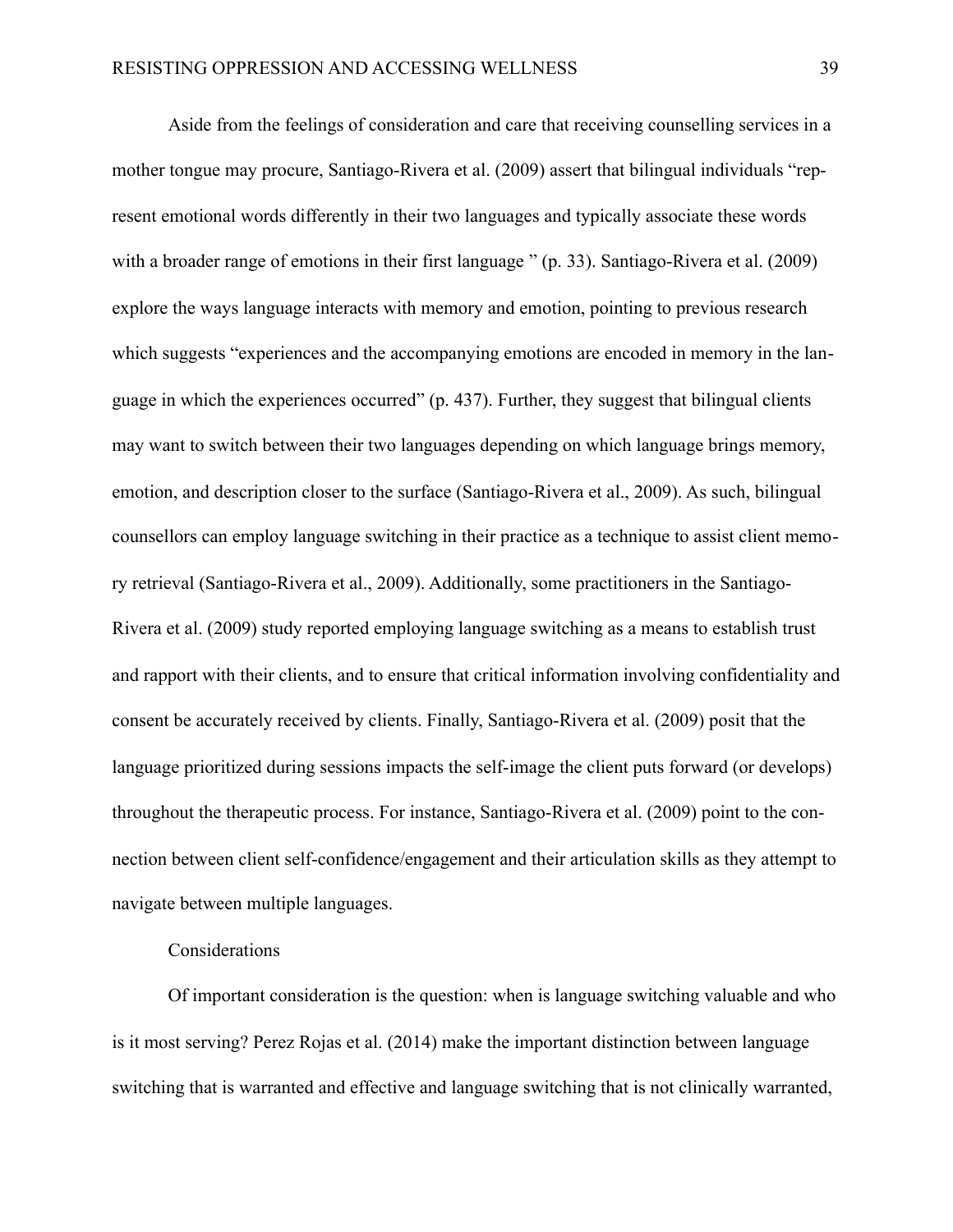suggesting that this technique is very much a tool to be employed on some occasions, not arbitrarily, and most importantly, with the client in mind. In their analog study on the impact of the invitation to language switch on the therapeutic process, Perez et al. (2014) explore the claims of previous research conducted by Santiago-Rivera et al. (2009) that client cultural identity interacts with the attitudes clients develop toward therapists who language switch. The results of their study suggest that an invitation to switch languages does not improve client perception of therapist multicultural competency or alliance (Perez et al., 2014). That said, this particular study uses a sample of bilingual university students who perhaps have a mastery of the English language that makes them less likely to be impacted by the invitation to switch away from the dominant English language, a limitation Perez et al. (2014) carefully consider. Ultimately, Perez et al. (2014) highlight the need for additional research into the impacts of bilingual counselling on clients and therapists, noting that their analog study is limited to vignette-like insights as opposed to case studies that take "into account the totality of treatment between bilingual client and therapist" (p. 70).

### Intergenerational family counselling

 Turning away from the topic language switching, another point of interest for research and practice in bilingual counselling is its value in family counselling and school settings. In their qualitative study of the need for bilingual school counsellors in the U.S., Smith-Adcock et al. (2006) posit that in order for bilingual students to receive adequate support and care, school administrations and counselling programs must consider staffing practitioners with bilingual language proficiency — ideally with similar ethnic/cultural backgrounds as their bilingual students. Another large consideration in this study is the need for bilingual school counsellors in order to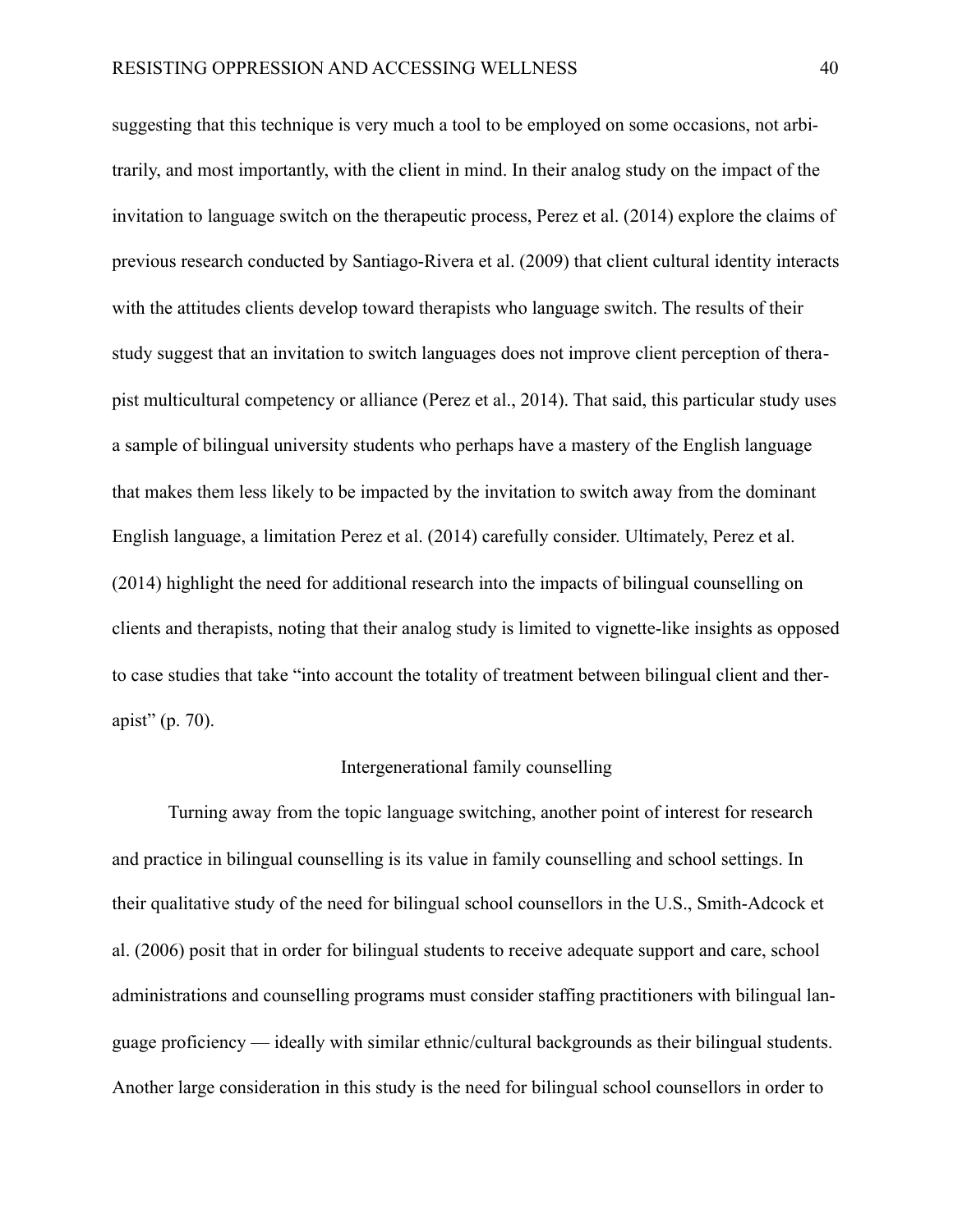incorporate entire family systems into therapeutic care, a critical approach for addressing conflicts that stem from cultural-generational differences between parents and youth (Smith-Adcock et al., 2006). The intergenerational element of bilingual counselling is also explored by Sciarra and Ponterotto (1991) who were early in highlighting the ways language switching impacted the communication patterns within families in and out of therapy. Sciarra and Ponterotto (1991) were also early in their call for increased training grants and empirical research surrounding bilingual therapy training programs, asserting that demographic trends would only increase the need for bilingual therapists capable of servicing non-english speaking communities. Nearly fifteen years later, the Smith-Adcock et al. (2006) questionnaire-style study, geared toward student service directors across several Florida school districts, reveals a pressing need for bilingual school counsellors to address the personal, academic, and career needs of Spanish speaking students and their families (Smith-Adcock et al., 2006). A discussion of their data analysis sees Smith-Adcock et al. (2006) acknowledging that the development of bilingual counselling programs must go beyond "addressing language barriers" and must also pay attention to mitigating cultural barriers faced by students and their families (p. 99). This consideration highlights a critical element of anti-oppression resistance work within the field of counselling — praxical engagement in this work requires us to be critical of all the ways systemic/institutionalized oppression impact our clients and their communities. Returning to Waldegrave and Tamasese's (1993) 'just therapy' approach, counsellors centering anti-oppressive principles must find creative and subversive ways to address all systemic barriers their clients face, both when accessing counselling services and outside the therapeutic setting.

What is needed?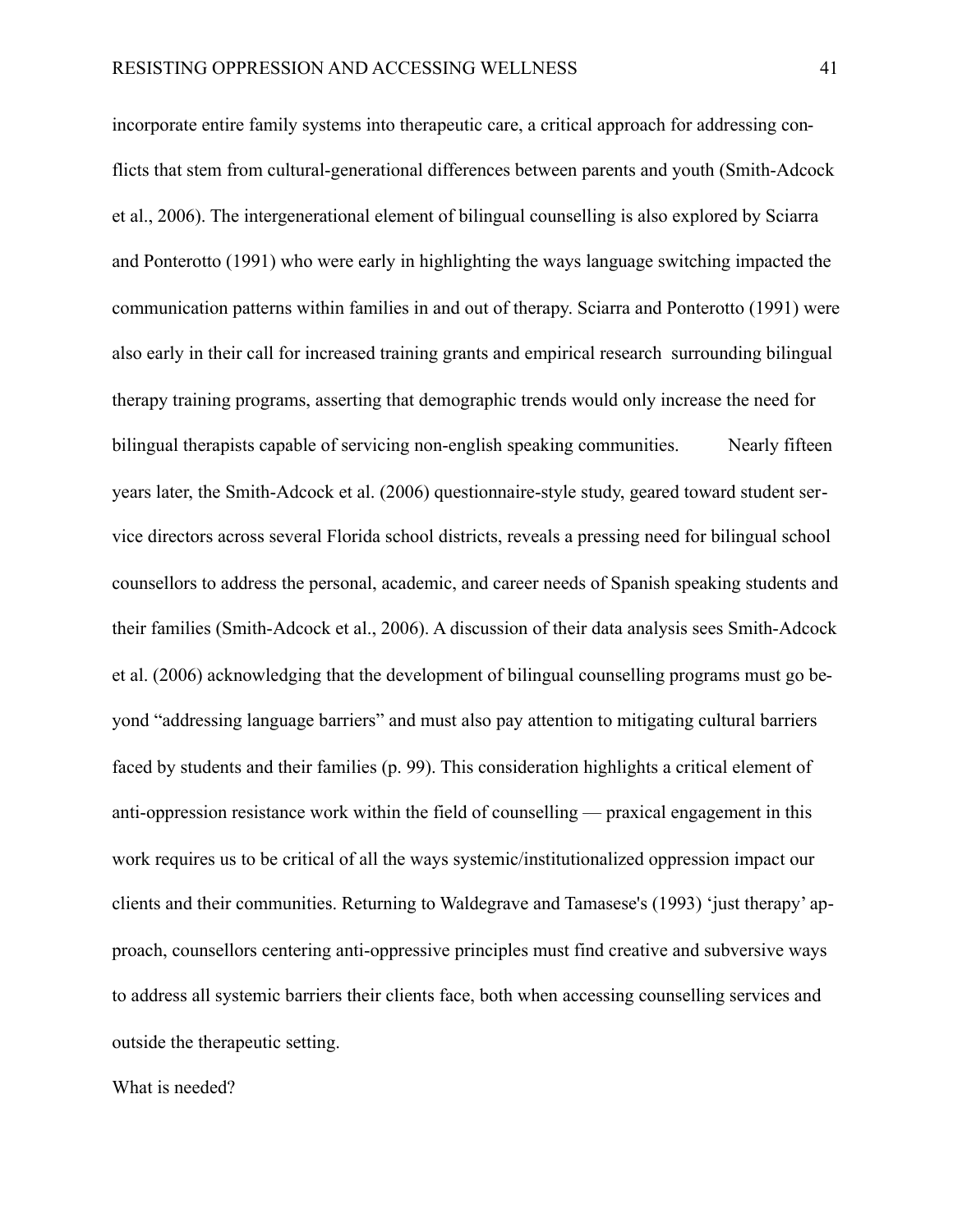As Santiago-Rivera et al. (2009) note, there is a pressing need for quantitative research that explores the client perspective in bilingual counselling scenarios. Further, they posit that bilingual research must also be expanded to include more languages to account for the diverse bilingual communities that need to access suitable mental health support (Santiago-Rivera et al., 2009). This thesis project focuses in on English-Spanish bilingual counselling because there is a foundation of existing literature to turn to. That said, other languages must be included in the discussions and research surrounding bilingual therapies, which must also be extended beyond the U.S. context.

Polanco and Epston (2009) remind us that counselling modalities are not confined to the language in which they 'grow up', and that models of therapy can find new life and value in a new linguistic context of practice (p. 64). Therapeutic models finding 'new life' in other languages requires the development of quality training programs (and thorough supervision) in nondominant languages (Field, Chavez-Korell, and Rodríguez, 2010). Field et al. (2010) highlight the need for specific supervising models that are grounded in cultural competency. They focus on Latina-latina supervising dyads and the considerations necessary for best supporting Latina supervisees who aim to work primarily within the Latinx community. In their study on culturally competent supervisory models, Field et al. (2010) recognize the different levels of cultural identity development and how the varying levels that practitioners identify with impact how they relate to each other, and further, how they work together. This is an important consideration, moving beyond simply how therapist and client might relate depending on various factors, into a more careful analysis of how supervisor and supervisee experiences will likely vary due to their own cultural identities, even when sharing a culture. The Multicultural Developmental Supervisory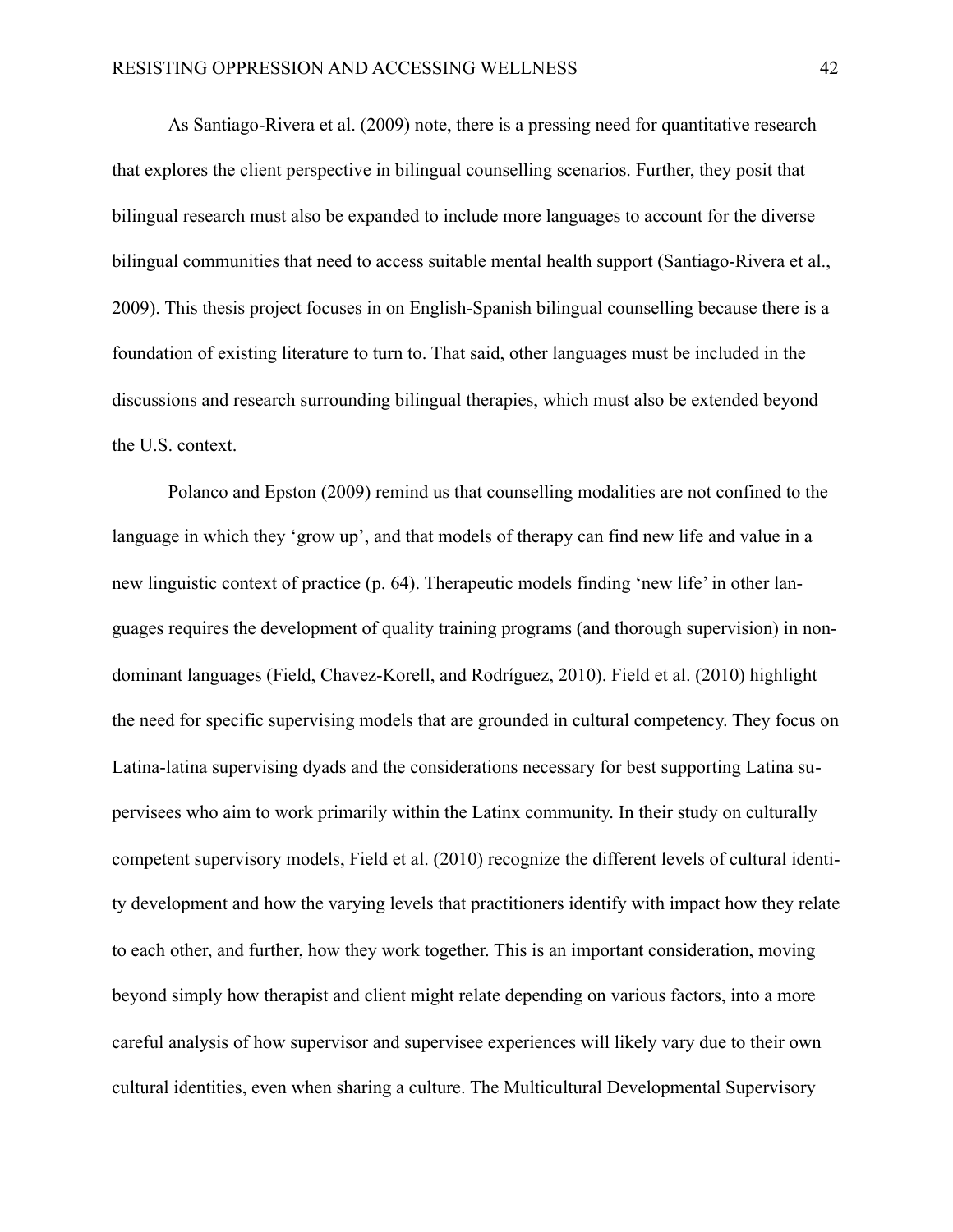Model (MDSM) that Field et al. (2010) explore — "both culturally grounded and empirically based" — focuses on "dyads and the complex relational dynamics that result in both opportunities and challenges to a specific training situations" (p. 48). Ultimately, if counselling practitioners are unable to access the support and tools necessary to reflect and develop their bilingual practice, they are less likely to be willing and qualified to engage in anti-oppressive/culturally competent bilingual counselling work that has added layers of complexity.

### Praxical engagement and the challenges that emerge

 While it is evident that there are institutional barriers within the field that make it challenging for languages outside of the dominant english to be included in counselling practices, it is imperative that we begin to prioritize this across the field. The counselling methods for working with non-english speaking communities that have dominated the field are no longer sufficient. Castaño et al. (2007) posit that utilizing translators often "result in denying clients their voice, altering hierarchical structures and dynamics, and essentially paving the way for misrepresentation or misperceptions" (p. 668). Santiago-Rivera et al. (2009) offer some insight into practical methods to employ for monolingual english-speaking practitioners working with bilingual clients. Based on their research, they suggest therapists invite clients to "communicate the experience in his or her native language and then ask the client to reflect on the disclosure in the therapist's dominant language" (Santiago-Rivera et al., 2009, p. 442). Further, Santiago-Rivera et al. (2009) present the opportunity to enact resistance by creatively working with clients, suggesting therapists use a voice recorder to "provide the client with an opportunity to 'rewind' and explain what was communicated", potentially facilitating a deeper understanding of the issues and emotions clients face (p. 442).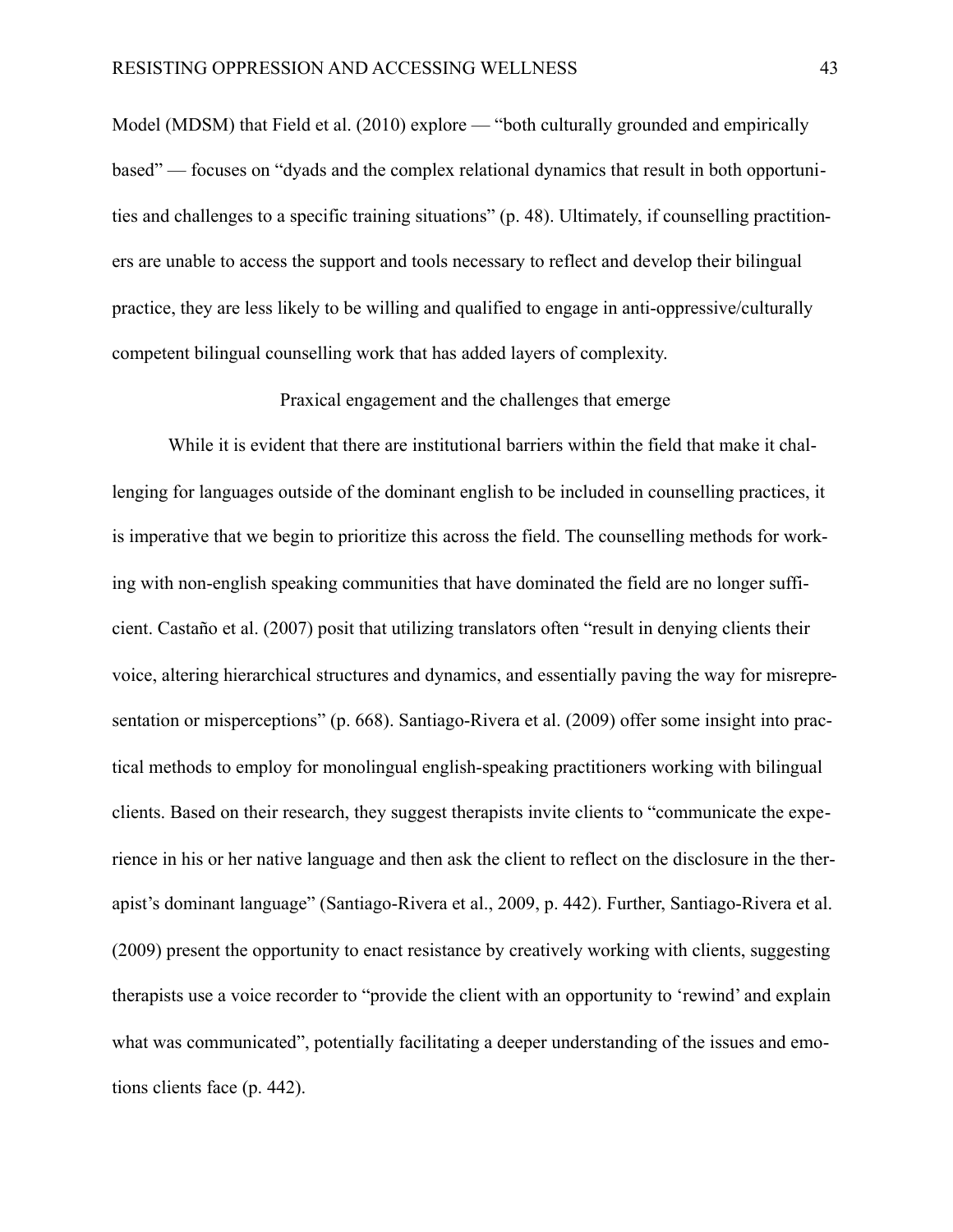Similarly, Bermudez et al. (2019) assert that having properly translated clinical materials is part of sustaining an ethical and 'good' practice, "reflecting the ability to be culturally sensitive and competent" (p. 310). Bermudez et al. (2019) posit that it is not enough to simply provide clients with translated materials, rather, agencies and practitioners have a responsibility to provide clients translated materials that capture nuance and are culturally informed. Their study explores the differences between translation methods, highlighting the methods which produce ethical translated materials (Bermudez et al., 2019). They identify 'one way translation' through which a "translator who is an expert in both languages reviews a text or measure in its original language and directly translates it into the target language" as yielding less culturally and linguistically nuanced materials than materials translated through the Modified Serial Approach (p. 312). Ultimately, Bermudez et al. (2019), echoing the concerns of Castaño et al. (2007) that bilingual counselling practitioners have not been adequately trained to effectively produce reports in languages other than english, suggest agencies adopt a community-based five level tier approach to translation. In their study, this approach incorporated several methods of translation from the one-way-forward translation to consulting with a community caucus that included over a dozen local monolingual Spanish speakers who were briefed and given space to make edits and recommendations on translated documents Bermudez et al. (2019).

 Ultimately, working through anti-oppressive principles and centering praxis requires counselling practitioners and organizations to be creative, reflective and critical of the places clients may experience harm. Returning again to the teachings of Waldegrave and Tamasese (1993), harm is no longer confined to outright violence and discrimination. Rather, counselling practitioners and all people seeking to dismantle oppressive systems must be aware of the impact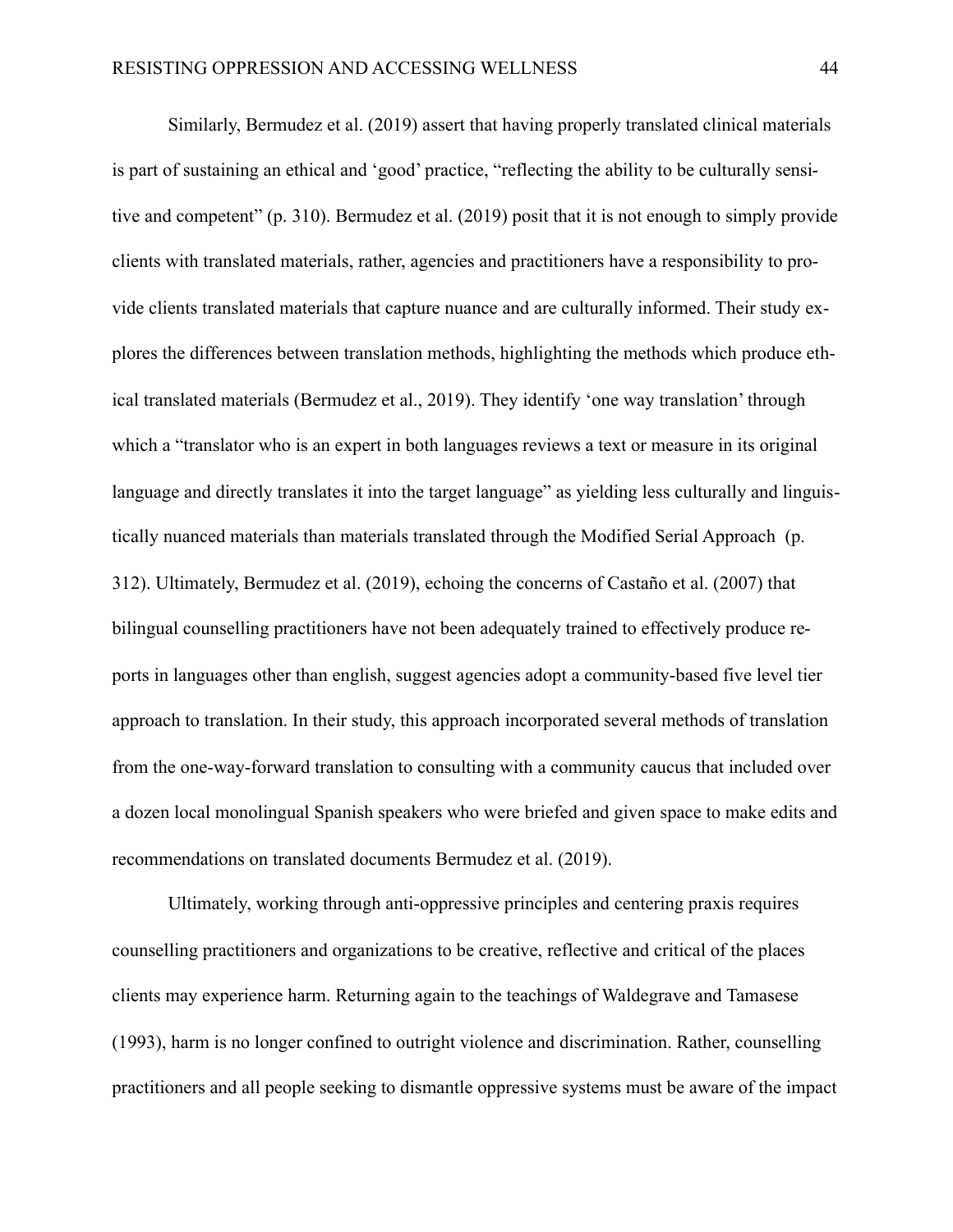of daily micro-aggressions on the wellness of marginalized communities. Hook et al. (2016) provide an in depth exploration of micro-aggressions that occur in counselling and counselling outcomes from the perspective of the client. Although a full discussion on micro-aggressions in the context of counselling is beyond the scope of this project, it is important to note that the current literature asserts counsellors hinder the therapeutic process when there is not enough cultural competency or critical reflexivity to avoid micro-aggressions (Hook et al., 2016).

 Bermudez et al. (2019) provide counselling practitioners concrete suggestions for disrupting oppressive taken-for-granted practices within therapy. Along with their insight on translation methods, Bermudez et al. (2019) dissect the standard intake process and identify alternative measures that can be employed to better suit clients outside of the dominant culture. In particular, they highlight the use of a "brief introductory video in the waiting area, on a computer, webpage, or small computer tablet" that could potentially provide clients without previous counselling experience a warm introduction to the process and the issues around consent and confidentiality (Bermudez et al., 2019, p. 317). Highlighting suggestions proposed by a community caucus they consulted with, Bermudez et al. (2019) propose counsellors offer to read clinic intake materials in order to "decrease embarrassment and shame for those who could not read them" (p. 317).

# Conclusion

 In the same way that individuals can actively resist the dominant culture by speaking their mother tongue (in and out of the privacy of the home) — consequently challenging the "colonizing practices embedded in the dominant culture" — counselling organizations can resist the hegemonic nature of the dominant culture by centering non-dominant languages (Tomic, 2003, p. 17). Implementing institutional changes within counselling organizations requires com-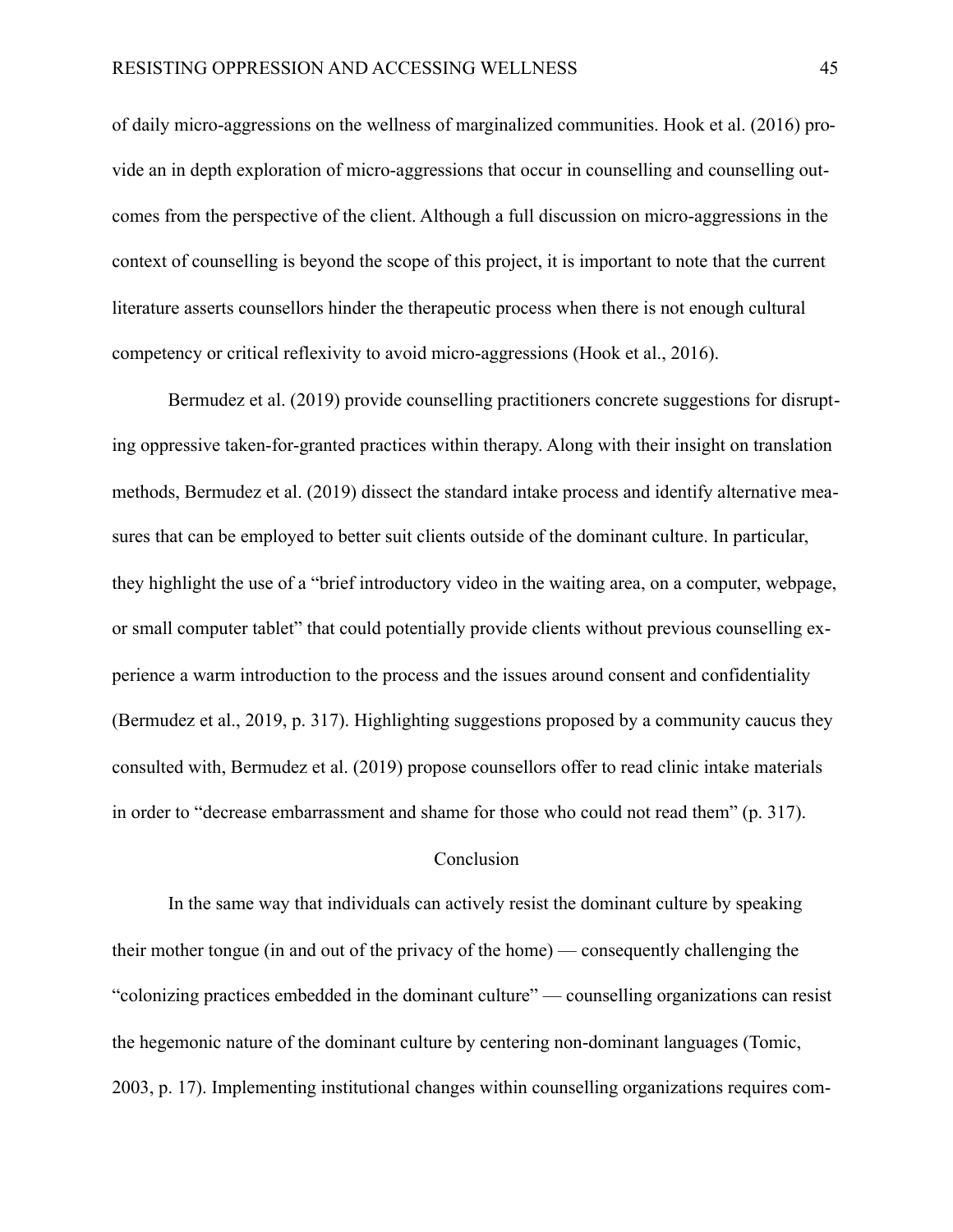mitment and creativity to overcome barriers that have disproportionally impacted the most marginalized clients. This project intends to shed light on the risks and gains we can make as community level practitioners when we centre resistance in our practices. Ultimately, prioritizing non-dominant languages in order to serve non-english speaking clients is one small avenue toward resisting the dominant culture. A dedication to this goal, through organizational change and more generally, shifts within the field of counselling, exemplifies the possibilities that arise when we mechanize resistance to oppression, increasing access to wellness on both an individual level and a broader community level.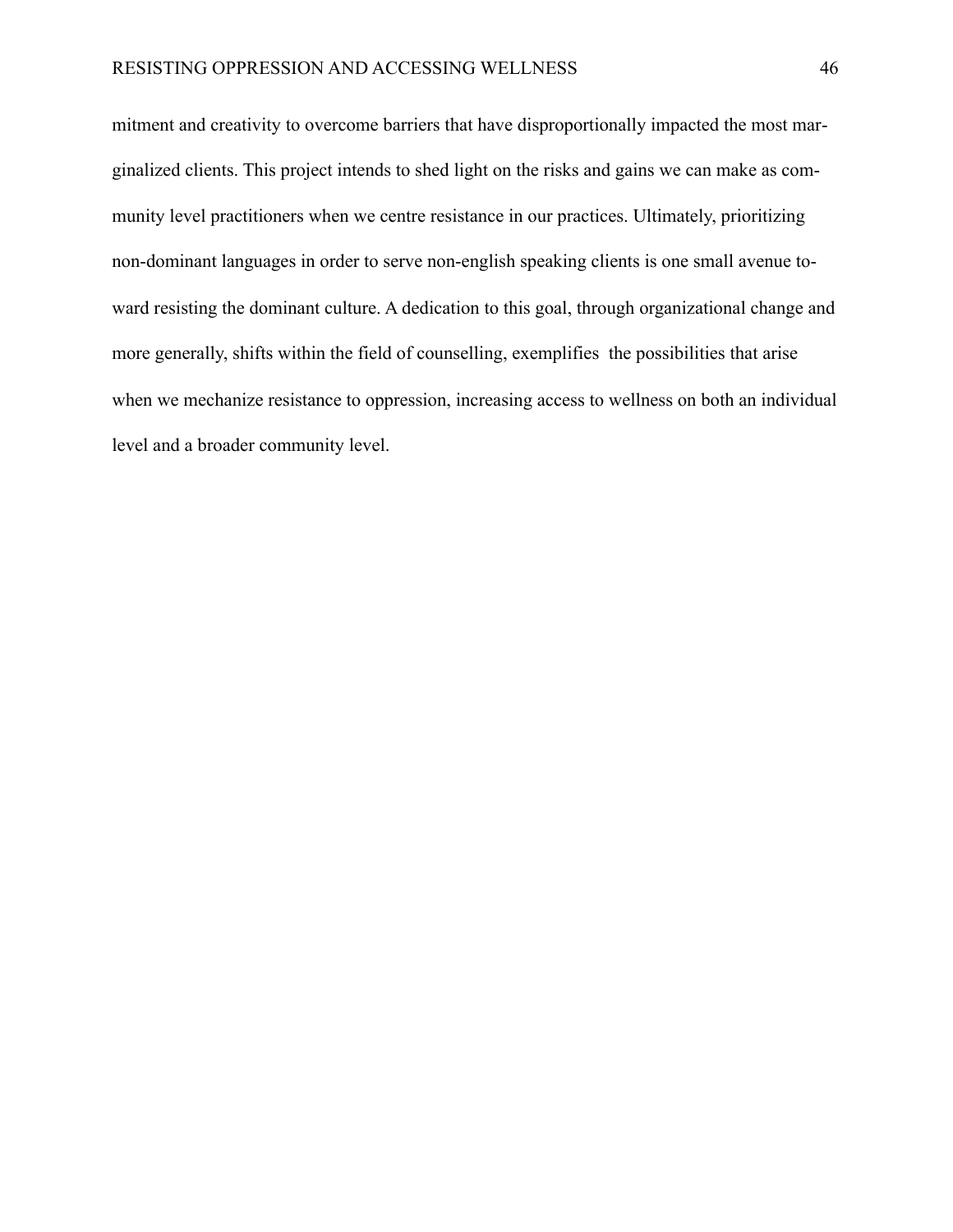Chapter Four - Resisting oppression and accessing wellness through activist engagement [T]he more radical the person is, the more fully he or she enters into reality so that, knowing it better, he or she can transform it. This individual is not afraid to confront, to listen, to see the world unveiled. This person is not afraid to meet the people or to enter into a dialogue with them. This person does not consider himself or herself the proprietor of history or of all people, or the liberator of the oppressed; but he or she does commit himself or herself, within history, to fight at their side. (Freire, 1960, p. 39)

 The critical pedagogy movement and Freirian perspective offers a foundation for this project. Freire's (1960) ideas of praxis and conscientizacao are central to this exploration on the relationship between resisting systemic oppression and mental wellness. Moments of conscientizacao — the process through which individuals learn to perceive social/political/economic contradictions and are driven to take action against systems of oppression — have shaped my understanding of social justice, ethics, and my role in both promoting justice and resisting oppression (Medina, Burks-Keeley, Costa-Guerra, & Ibrahim, 2016). These moments of 'conscientizacao' have helped formulate my sense of ethics and my desire to centre social justice. Lewis, Ratts, Paladino, and Toporek (2011) define the social justice perspective as grounded in the belief that every individual, regardless of their intersecting identity categories, has a right to the equal distribution of resources and opportunities. Kennedy and Arthur (2014) assert that social justice is also about the "elimination of any aspect of social structure or organizational practices that contributes to domination or oppression" (p. 188). It feels impossible for me to imagine a therapeutic practice that is not integrated with social justice principles. Ratts (2008) asserts that counsellors have an ethical obligation to address social injustices, suggesting that we advocate at various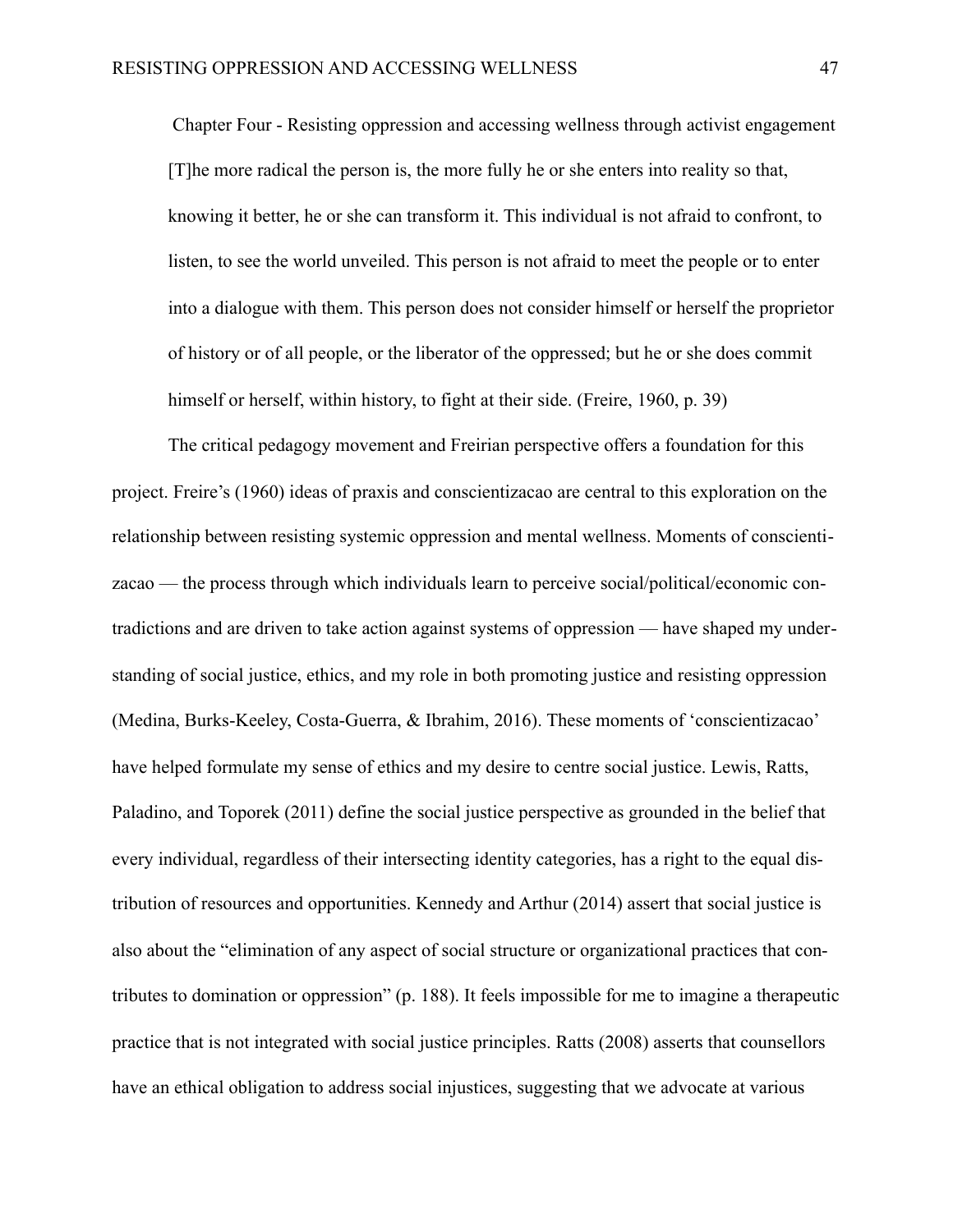levels. Moving beyond the professional obligation, Reynolds and polanco (2012) echo the inseparable nature of promoting justice and doing therapy, reminding us that "building a just society is a collective responsibility that requires frontline workers to become activists for social change, both in their work with clients and in their lives" (p. 19).

 Modelling after Marom (2016), I look toward Indigenous scholar Susan Dion's (2007) concept of 'critical reflexivity' — "critical reflection on self and self in relation to others situated in a social-political-historical context" (p. 331-332). In situating myself, I can reflect on and acknowledge the ways my intersecting identities interact with power structures, ultimately shifting my relationship to privilege and marginalization. As a cisgendered queer woman of colour, I navigate the world embodying Marom's (2016) assertion that "oppression works in multiple directions" (p. 34). As a settler in unceded Coast Salish territory I acknowledge my complicity in the settler-colonial project, and my responsibility to disrupt the oppressive systems of the dominant culture. As such, this project is informed by the desire and responsibility to highlight the voices of folks whose intersecting identities place them at odds with the dominant culture. Specifically, I seek to illustrate the ways people can affect positive change in their lives (and society at large) outside of the counselling context, accessing justice, wellness, and healing in a way that can mirror the desired outcomes of engaging in counselling. In this chapter I will explore the relationship between activist work —which can look many different ways— and mental wellness. My intention is to highlight the ways engaging in activism generates some of the psychological conditions that are associated with wellness, as well as the generative nature of activism with regard to positive social change and increased access to mental wellness. A brief introduction to community activism will be provided with the intention of exploring what this work can look like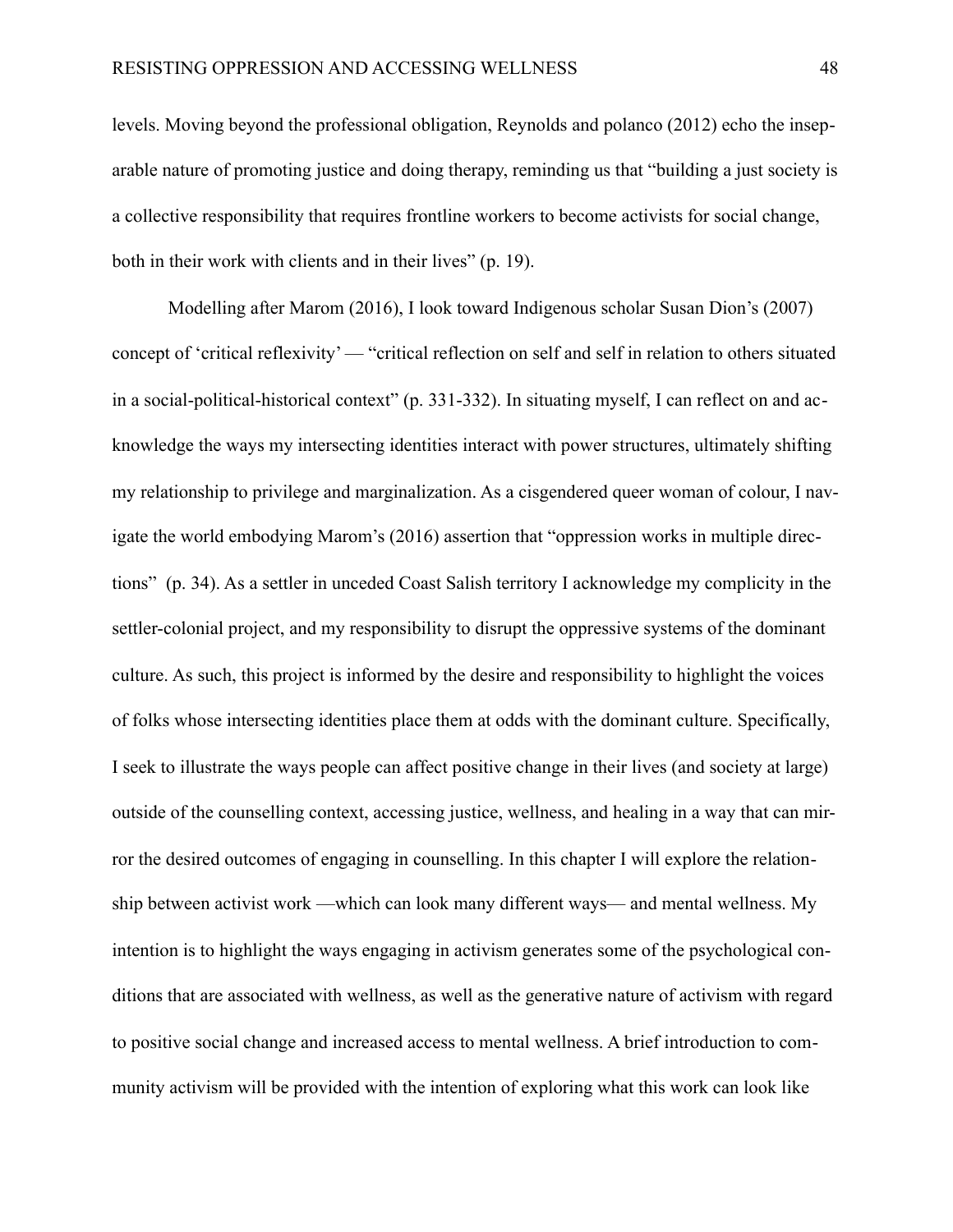and what existing literature says about who is likely to engage in this work. Environmental activism and the concept of ecological grief will be used to illustrate the role of activist work in processing grief and injustice (Cunsolo Willox, 2012). Similarly, the ongoing opioid crisis that has afflicted community members of the Vancouver Downtown Eastside will also be explored, elucidating the generativity and resiliency procured through peer-peer harm reduction activism.

 This project also aims to shed light on some of the central challenges activists and community organizers face, particular with regard to their own sense of mental wellness. While some research illustrates the merits of engaging in activism, the field of counselling also benefits from explorations of what risks may emerge as people engage in praxis. Some suggestions for mitigating these risks are offered.

 Activism can entail a wide array of behaviours and actions. Following the Klar and Kasser (2009) definition of activism, this project defines activism as behaviours that advocate a political cause via means that range from "institutionalized acts such as starting a petition to unconventional acts such as civil disobedience" (p. 757). Gilster (2012) notes that social movement scholarship has shifted to increasingly include activism that is neighbourhood-based and mundane, in contrast to high risk direct action activism. This alludes to the many diverse ways people can engage in activism and praxis, including acts of civil disobedience, supporting frontline activists through court support, solidarity marches/sit-ins, cooking and cleaning at activist camps, hosting discussions and meetings, operating childcare for activists, education-based initiatives, and organizing through new media platforms. While the definition of activism used in this project includes low-risk and high-risk behaviours, it is important to acknowledge the very real differences between the ways this work is experienced depending on risk level. These differ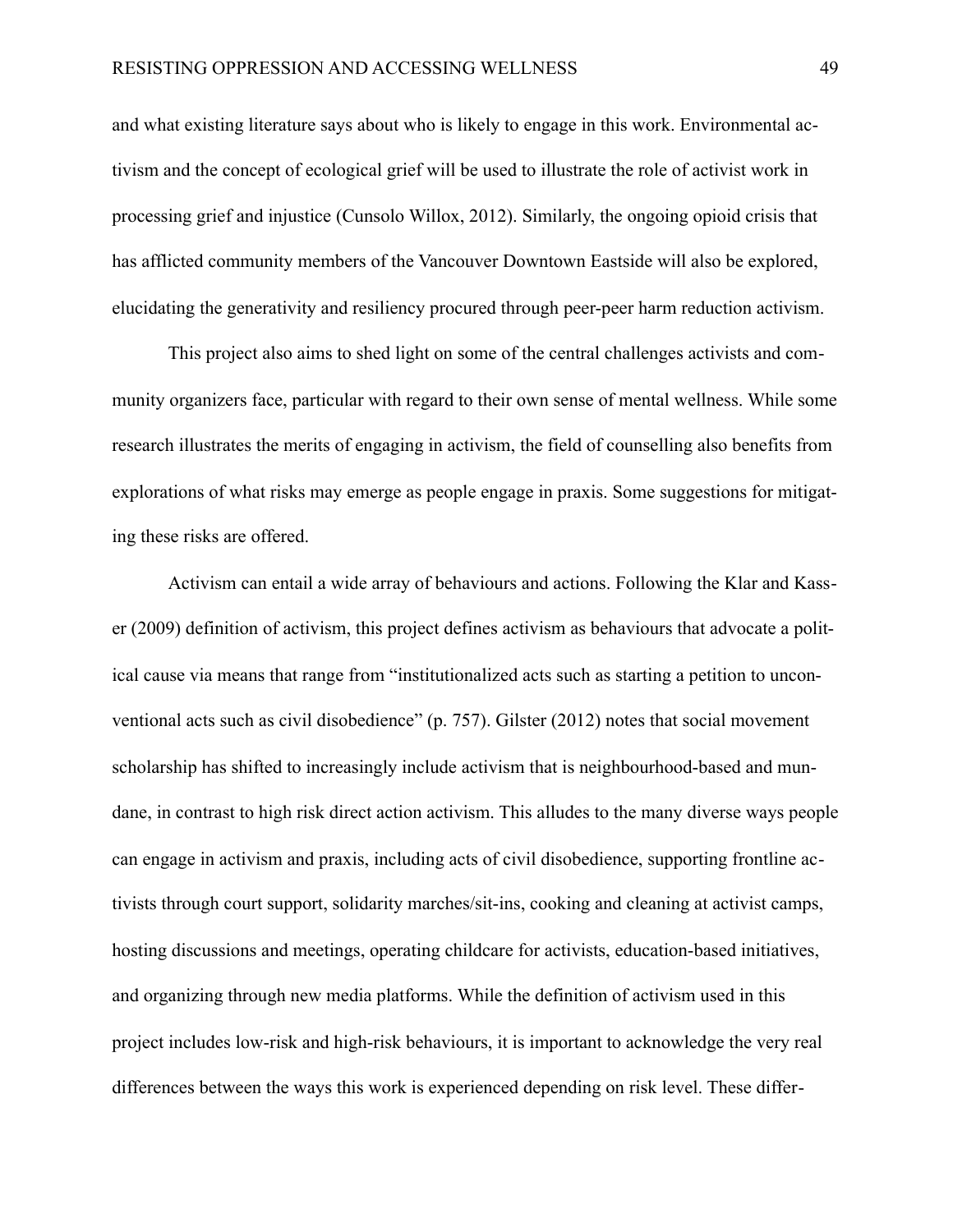ences, and their implications, will be addressed in a discussion on the challenges and risks associated with activism.

# Processing pain and grief through political activism

 In their ethnographic study of Spanish environmentalists engaged in activism across their lifespan, Ruiz-Junco (2011) assert that "activism transforms old ways of interpreting reality and old self-understandings into new ones—in some cases, through painful personal experiences." (p. 729).Cunsolo Willox (2012) also highlight the transformative nature of activism and the importance of language in determining who and what we grieve. Using concepts originally developed by Judith Butler, Cunsolo Willox (2012) suggests that historically, there has been a distinction between bodies that matter in the public sphere and bodies that have been "disproportionately derealized from ethical and political consideration in global discourse" (p. 139). Some bodies are legitimized as 'grievable' while others — "women, racial minorities, sexual minorities, peoples of different religions, certain ethnic groups, economically and politically marginalized groups, Indigenous peoples" and those living with disease/addiction — are deemed 'ungrievable' (Cunsolo Willox, 2012, p.139). Moreover, grief over the destruction and deaths of non-sentient beings, animals, and ecologies, have also been neglected in the broader public and academic discourses concerning climate change (Cunsolo Willox, 2012). That said, these experiences of ecological grief — "the mental, emotional, and corporeal felt responses to environmental degradation and destruction"— frequently serve as a catalyst for political and social engagement (Cunsolo Willox, 2012, p. 138). Cunsolo Willox (2012) uses a Derridian framework to highlight the connection between ecological grief and political engagement, noting that according to Derrida, grief work is "about encountering and engaging with the responsibility posed by death and the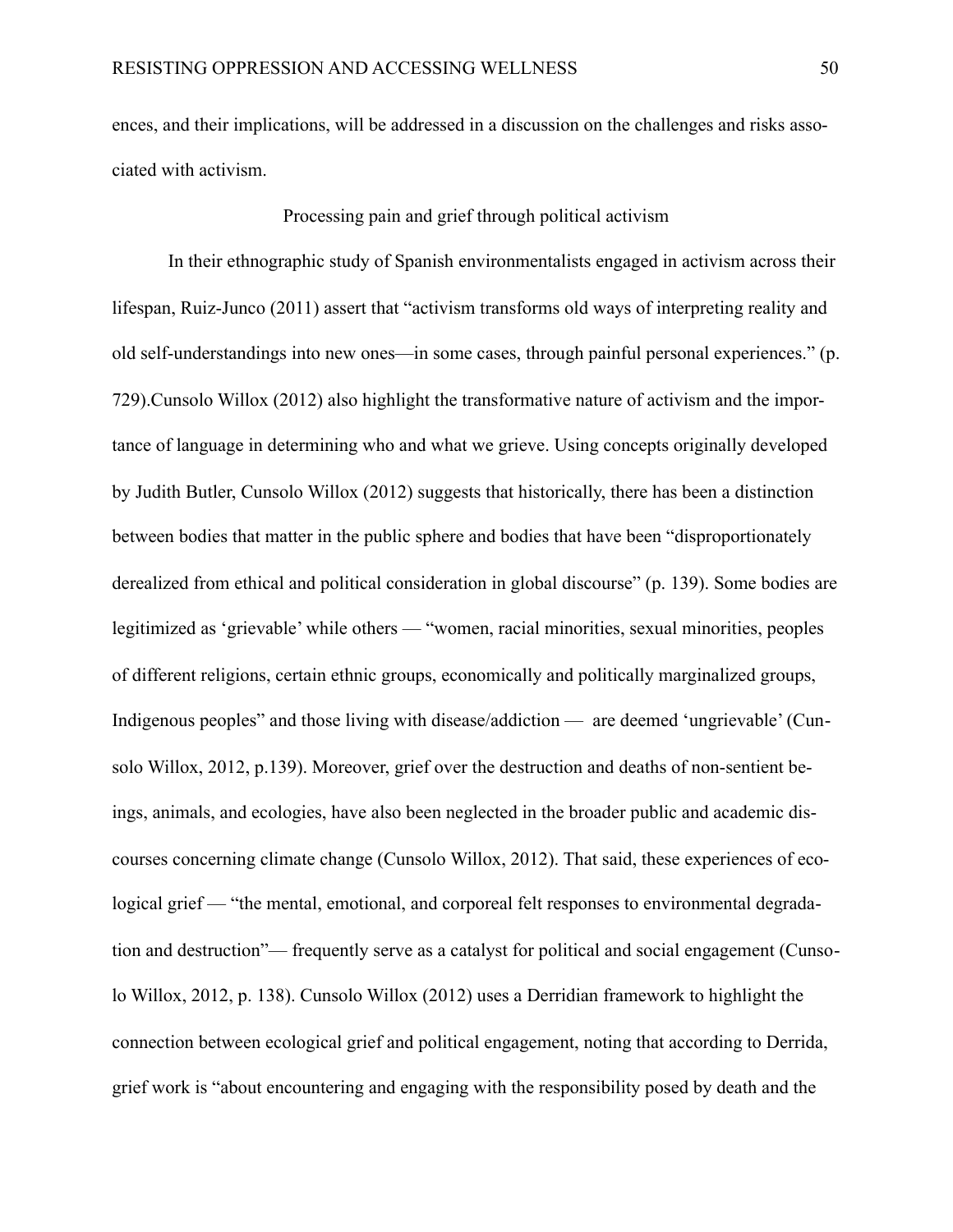foregrounding of vulnerability, and of responding through our ethical and political choices, actions, and framings" (p. 145). "Mourning is, from a Derridian perspective, both a necessity of life and a call to responsibility to engage with what was lost, and carries a requirement of response through our own lives and actions" (Cunsolo Willox, 2012, p. 145). This mirrors the Freirian conscientizacao, where experiences (felt personally or witnessed) lead to an awakening of sorts, generating political and social engagement that can be transformative both on individual and social levels (Freire, 1960). Praxical engagement becomes a tool for processing grief and pain. These tools for processing pain are especially important considering the assertions made by Gray and Coates (2012), that climate change and the consequences of environmental devastation disproportionately impact already disadvantaged/marginalized communities. Local activists like Kanahus Manuel of the Secwépemc and Ktunaxa Nations are resisting the expansion of pipelines across unceded Indigenous territory and the man camps associated with pipeline construction (Cantieri, 2018). Through projects like Tiny House Warriors and the Burnaby watch house, local activists are acting in response to anticipatory grief over the violence enacted on indigenous land and indigenous women (Cantieri, 2018; Cunsolo Willox, 2012). Future scholarly literature on social movements, activists, and their wellbeing, may want to explore the work being done by Indigenous folks on Turtle Island.

 Mirroring the grief responses enacted by environmental activists, along the US-Mexico border, people are turning their grief over the death of asylum-seeking migrants into direct-action activism, canvasing the desert with food, water, and first-aid for at risk migrants (Sundberg, 2013). Mourning transforms from inward experience to political mobilization and "through these activities, an inherent strength emerges as [people] realize that in order to cope they must not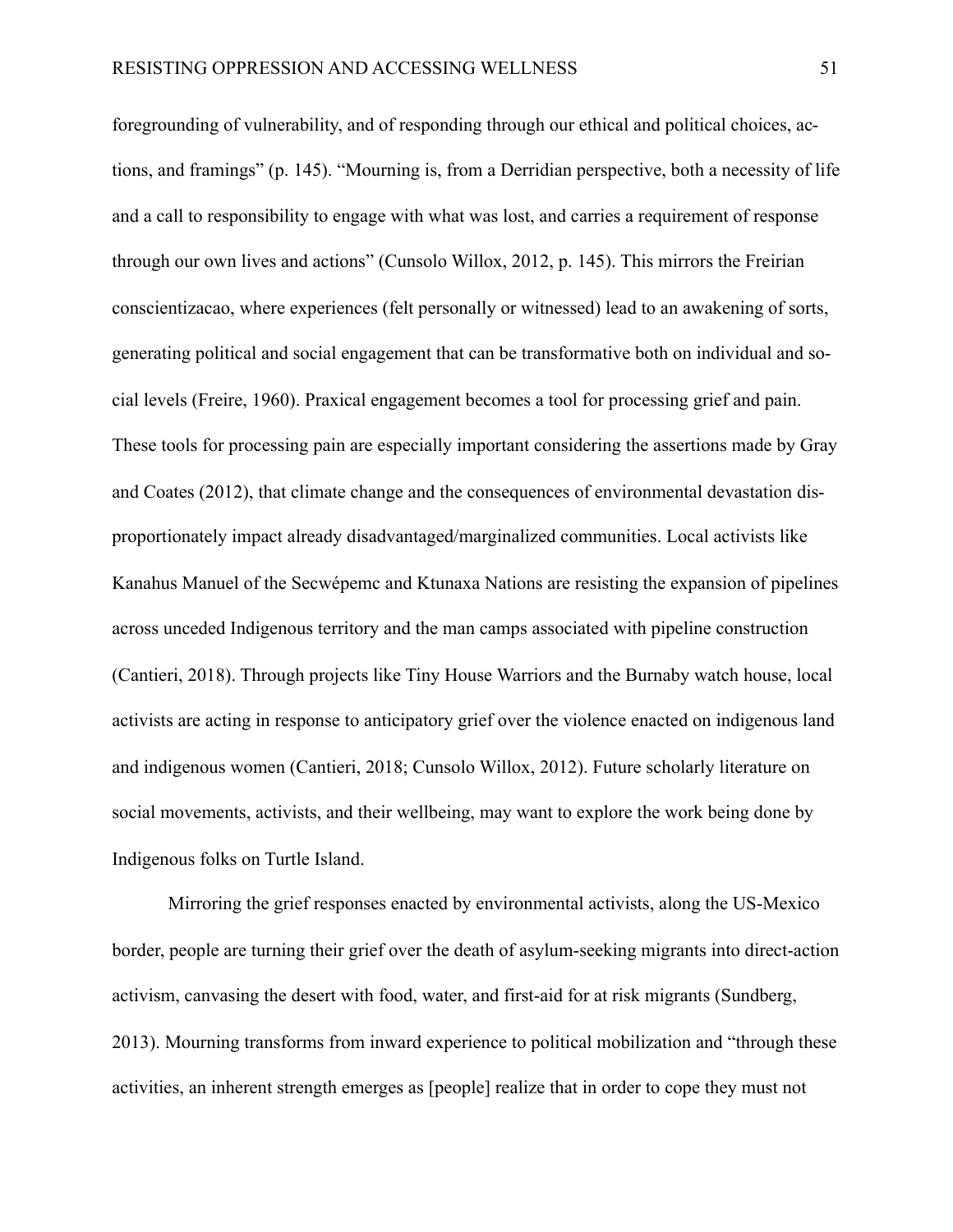only survive themselves but fight for others to do the same" (Al'Uqdah &Adomako, 2018, p. 95). Al'Uqdah and Adomako (2018) illustrate the transformative nature of grief and loss through their exploration of how black mothers who have lost their children to various forms of systemic violence (police, racism, gang/crime) are turning to social justice activism. The concept of 'political mourning' which "involves mobilizing and utilizing the grief of ordinary citizens as a political tool of social change" can be observed in the activism of these grieving mothers (Al'Uqdah & Adomako, 2018).

# Structuring 'safe-enough' spaces through activism

 Reynolds (2012) posits that safety is structured through the practice of "negotiating or coconstructing conditions, structures, and agreements that will make space for "safe-enough" work" (p. 28). This concept has been applied directly to counselling work but is highly relevant when discussing anti-oppression activism. Discourse centred on the peer led activism in the Vancouver Downtown Eastside (DTES) illustrates this practice of structuring safe-enough spaces. Throughout the 1990s, substantial pockets of activism began to centre on drug policy reform in the midst of the 'war on drugs' and in the wake of an overdose crisis (Boyd et al., 2017). Demands from activists in the mid 1990s included an "end to drug prohibition, the creation of a federally sanctioned supervised injection facility in the DTES, and expanded harm reduction initiatives, including HAT [heroin assisted treatment]" (Boyd et al., 2017, p. 3). Determined activism and advocacy for harm-reduction strategies throughout the 90s resulted in the eventual approval of Insite in 2003, Canada's first safe injection site (Boyd et al., 2017). In response to the instability, chaos, and death that characterized the 'war on drugs' in the late 90s, peer/users and community support workers formed the Vancouver Area Network of Drug Users (VANDU)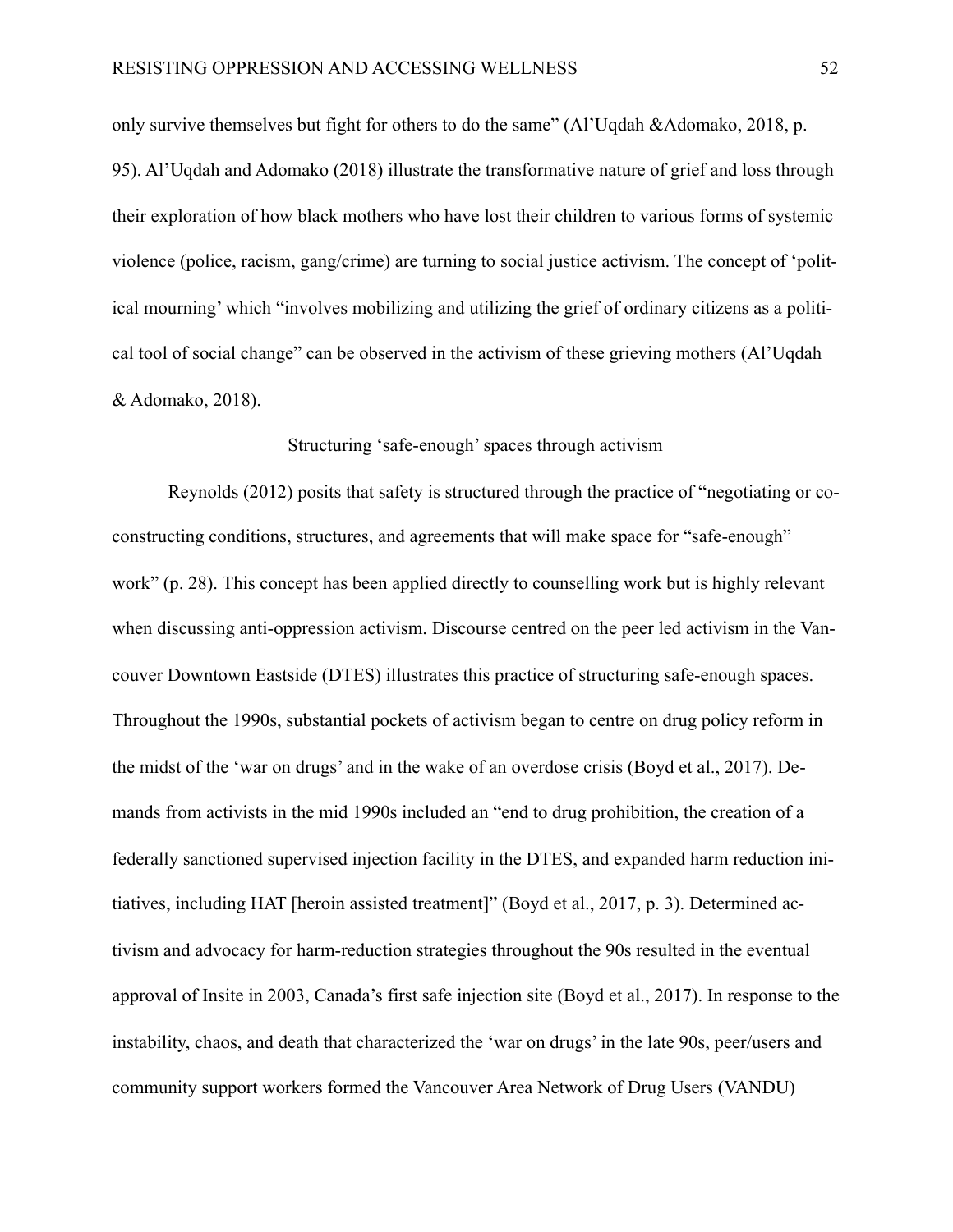(Boyd & Boyd, 2014). Advocating for drug policy reform, decriminalization and with the overarching goal of advancing the human rights for criminalized drug users, VANDU has operated since 1998 as a peer-centred drug-user union (Boyd & Boyd, 2014).

 Like the activists motivated by ecological grief, and the black mothers-turned-activists, narratives from people who use drugs in the DTES illustrate the generativity of engaging in peerled activism (Jozaghi et al., 2018). Aside from helping keep people who use drugs safe from overdose/death, disease, and violence, peer-led outreach has countered dislocation by promoting community, solidarity, and action. Boyd and Boyd (2014) illustrate, through the interviewing of female peers from the DTES, how VANDU has become a space "where you can be yourself" characterized by acceptance and safety (p. 322). Further, Boyd and Boyd (2014) suggest that female peers involved with VANDU were able to disrupt conventional notions of addiction/criminalization through their politicized community work and their ongoing resistance to systemic oppression. While female peers struggled with a "prevailing culture of disinterest", through which the dangers and violence they faced had been largely overlooked by the general public, certain community roles and spaces allowed them to advocate for themselves, enriching their own lived experience and working to create meaningful shifts in their neighbourhoods (Boyd & Boyd, 2014). Al'Uqdah and Adomako (2012) highlight the significance of empowerment and agency in healing, noting previous research that links a sense of empowerment to reduced depressive symptoms. Dutt and Grabe (2014) also note that the increased sense of empowerment that can occur when engaging in activism further encourages people to continue in their activism.

Activism facilitating community and a sense of purpose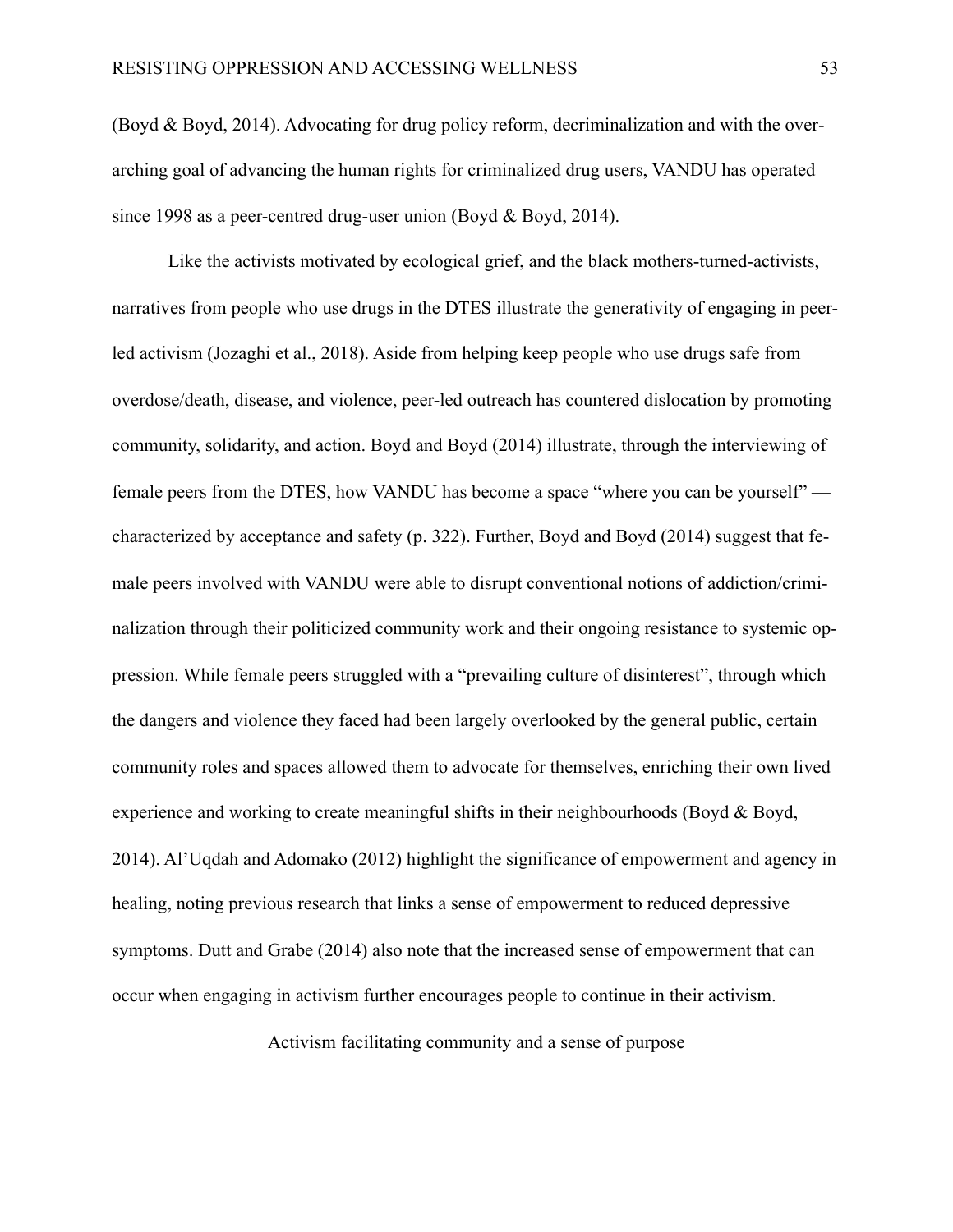Jozaghi et al. (2018) note that the community aspect of peer work has been critical not only in nurturing community between people who use drugs, but also critical in creating an intersectional community of peers/users, varied allies, and government and health officials, all grounded in solidarity. Attempts to resist dislocation and pursue community have influenced the formation of groups like the SALOME/NAOMI Association of Patients (SNAP) which has served as a community support group for people who use heroin, which has been critical in advocating for heroin assisted treatment (HAT) in Vancouver (Boyd et al., 2017). Community building is a critical component of anti-oppression activism, allowing people to stand together in solidarity and generate meaningful and creative alternatives for resisting systemic oppression. Dutt and Grabe's (2014) narrative study of three female lifetime activists illustrates the merits of building supportive and encouraging communities based on shared ideology, communities "united by a shared commitment to change, and a sense of shared fate connected to the status of their [activism]" (p. 119). Gilster (2012) notes that based on empowerment theory, participation in neighbourhood activism is likely to increase the psychological and social well-being of individuals and communities. As such, Gilster's study (2012) sets out to explore the relationship between activism and wellness — reporting that the engagement of community members in neighbourhood activism was identified as an "important component of safe and healthy communities" (p. 769). Along with facilitating a sense of community, Gilster (2012) asserts that activist engagement is strongly related to developing a sense of empowerment.

 Furthermore, interviews conducted by Faulkner-Gurstein (2017) with peer/drug users indicate "being trained as a peer offers a sense of purpose that is otherwise socially denied" (p. 21). Dutt and Grabe (2014) also found that a commitment to praxical activism facilitated a sense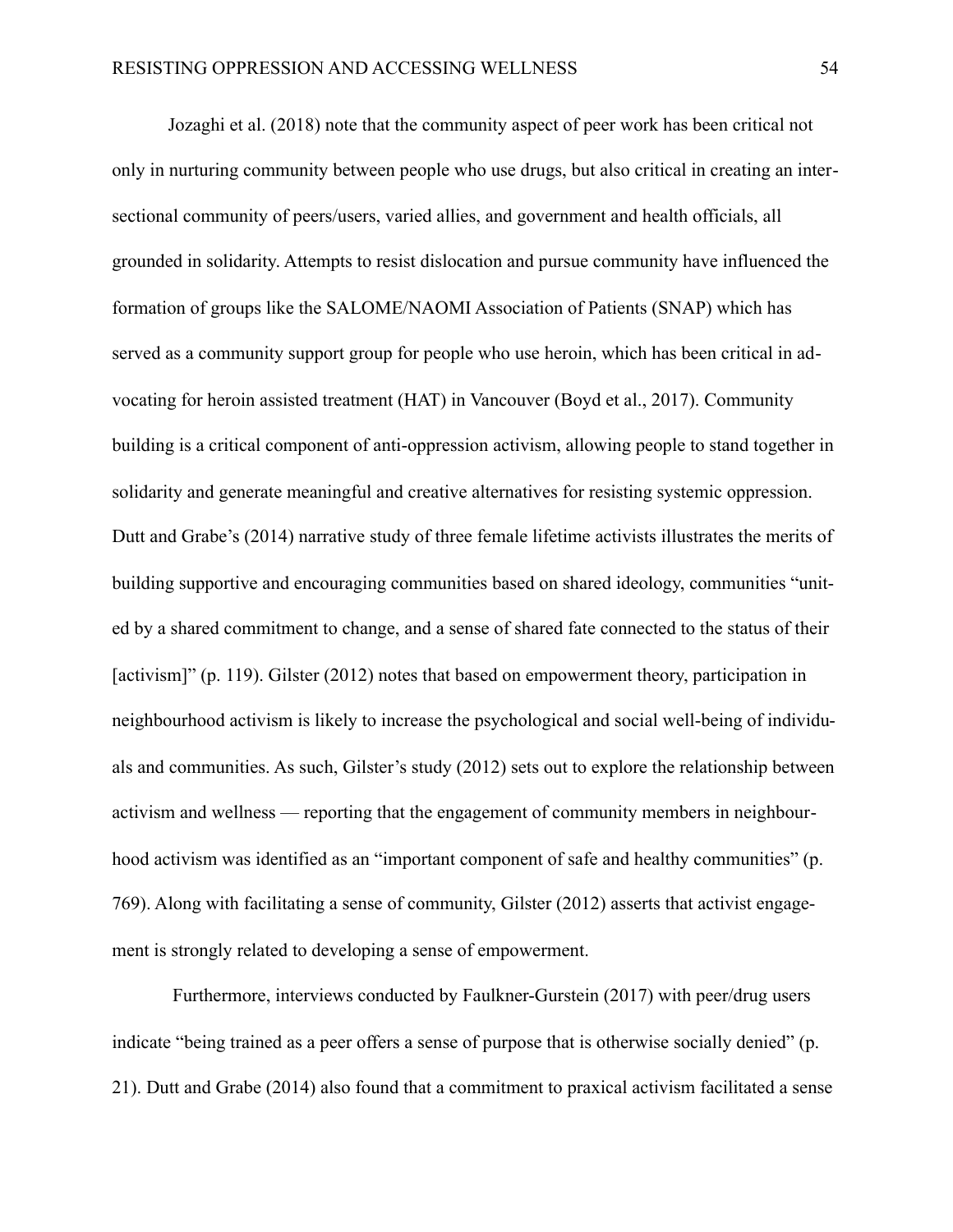of purpose in the lives of the three lifetime activists featured in their study. When discussing their findings in a qualitative study of activist engagement and psychological well-being, Klar and Kasser (2009) note the possibility that participants who engaged in low-risk activism displayed increased mental wellness because they "experience greater consistency between their deeply held (political) beliefs and values and their actions, thereby reducing unpleasant cognitive dissonance" (p. 773).

#### Activism and reclaiming narrative

 "So here we are amazingly alive, against long odds and left for dead" (Bud Osborn, 1999, p. 9); various examples of peer community engagement illustrate that anti-dislocation practices (using the dislocation theory of addiction explored by Alexander (2008) where addition is understood as the adaptive response to a sustained lack of psychosocial integration) create opportunities for people who use drugs to be 'amazingly alive' — leading meaningful and connective lives in spite of addiction (Boyd & Boyd, 2014). Being 'amazingly alive' is also facilitated when peers resist dislocation by redefining themselves and reclaiming their narratives. Peer led work gives voice to the traditionally voiceless marginalized populations of people who use drugs and who often live in poverty. (Jozaghi et al., 2016). Boyd and Boyd (2014) highlight the intersectional complexities faced by people who use drugs, who may be discriminated against for using drugs but who face further marginalization depending on their gender, race, sexuality, and socioeconomic status. One example of this is Indigenous women on the DTES, who "oscillate between invisibility and hypervisibility: invisible as victims of violence and hypervisible as deviant bodies" (Boyd & Boyd, 2014, p. 315). Spaces like VANDU, and the work peers are doing in their communities become opportunities for peers to re-contextaulize themselves from an 'at-risk'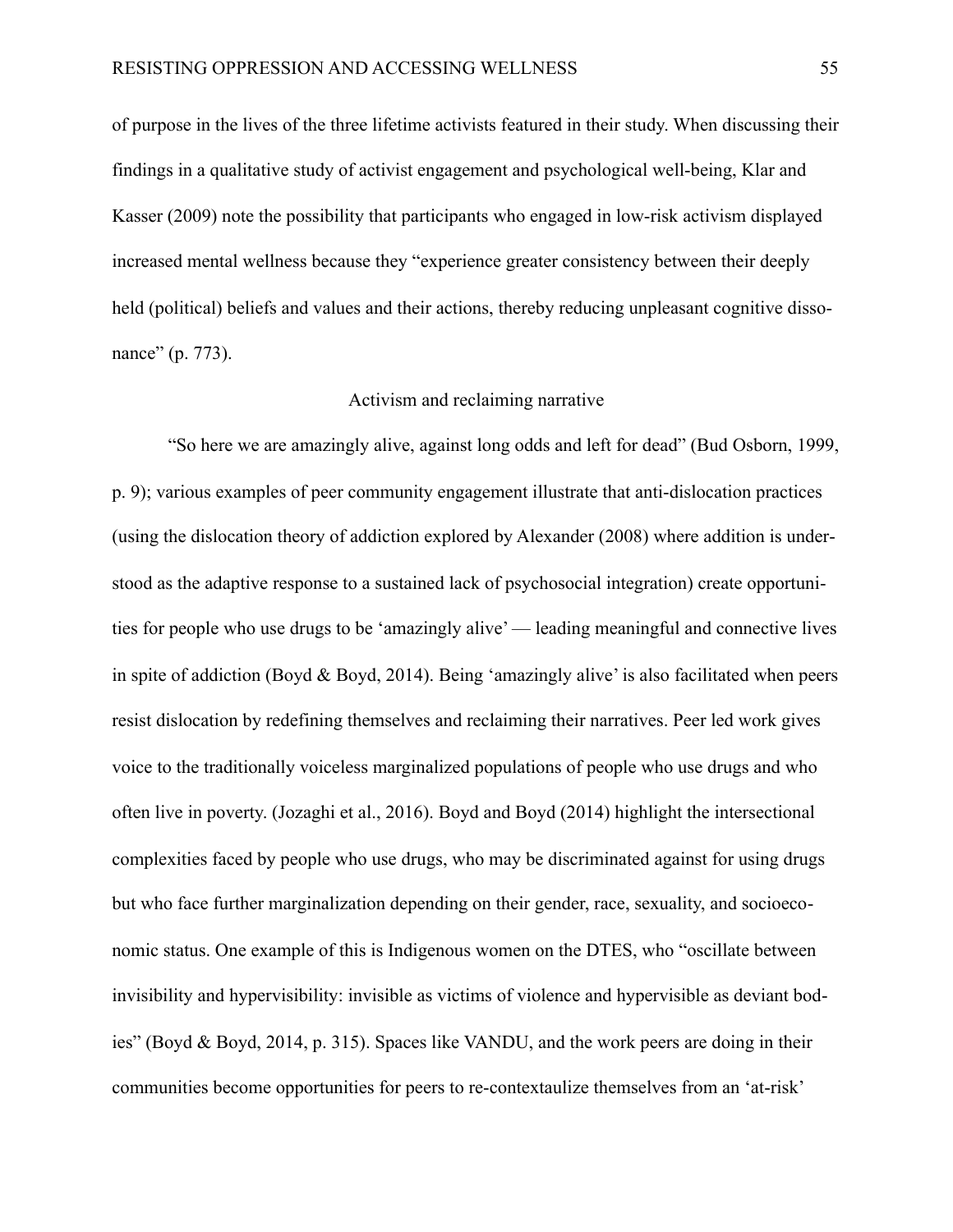population to empowered self advocating leaders in their community (Boyd & Boyd, 2014). Further, the peer role offers people who use drugs the "possibility of authority and respect in a world that often denies it to them" (Faulkner-Gurstein, 2017, p. 23).

 Reclaiming narratives can have both a personal and sociocultural impact. On the personal level, reclaiming narratives through peer-led work is empowering for peers themselves. More broadly, the highlighting of voices and stories of traditionally marginalized populations may alter how they are perceived and treated in society. Jozaghi et al. (2018) illustrate the significance of centring the voices of peers in research, with peers both guiding the research and informing it. They posit that peers in the DTES should be included in data not only as subjects of research but also as researchers themselves, noting that the effects of scholarly work may have a direct impact on their lived experience as residents of the DTES (Jozaghi et al., 2018). Part of the advocacy/ activist work being done by allies and peers relating to harm-reduction on the DTES centres on legitimizing and valuing the contributions and expertise of people who use drugs (Joghazi et al., 2018). Examples of this can be seen in the work of VANDU and SNAP, as well as activist Bud Osborn, who greatly transcended his once limiting 'addict' identity to be highly revered as a social justice activist, poet, author, and contributor to academic research (Small et al., 2006).

### Challenges and risks of engaging in activism

 While current literature on the correlation between activism and mental wellness suggests engaging in activism is connected to an increased sense of empowerment, agency, community, purpose, and may even combat cognitive dissonance, activists face many risks and challenges as they engage in anti-oppression work (Boyd & Boyd, 2014; Dutt & Grabe, 2014; Gilster, 2012; Klar & Kasser, 2009). Vaccaro and Mena (2012) highlight some of these risks in their double in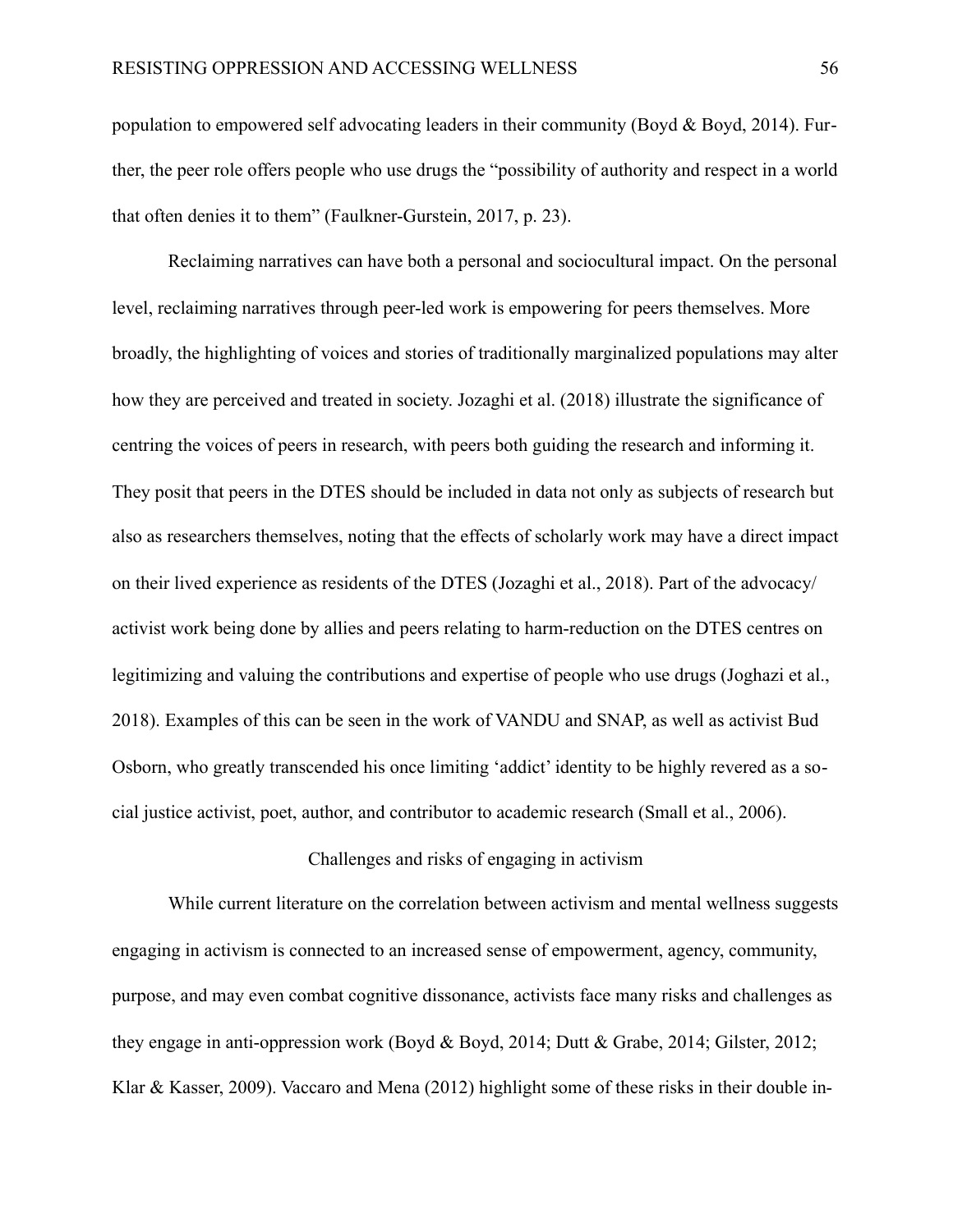terview-style study of ten queer college activists of colour. They illustrate some of the less generative realities of identifying as an activist as participants, overwhelmed by their many commitments, reported feeling a level of exhaustion that was described as more than burnout (Vaccaro & Mena, 2012, p.). Vaccaro and Mena (2012) found that as participants attempted to balance their various identities, interests, and obligations, their sense of burnout was compounded by a self-reported lack of "awareness to personal limitations" and "self-sacrificing behaviours" (p. 329). Further, the majority of participants in this study of intersecting vulnerable identities reported experiencing a lack of social support and self care, to the extent that two participants attempted suicide in the time between their first and second interviews over one year (Vacarro & Mena, 2012). That said, Vacarro and Mena (2012) also found that high engagement in activism also served as a protective factor against suicidal ideation for other participants who noted that their commitment as queer activists made it "impossible" for them to act on suicidal ideation (p.352).

 Further, Klar and Kasser (2009) explore the increased challenges tied to high-risk activism compared to lower-risk activism, suggesting that perhaps high-risk activists feel a "greater sense of injustice and hopelessness, which not only makes them less happy but impels them to more extreme activist behaviours, including illegal ones" (p. 773). This is an important distinction that requires significant unpacking that is beyond the scope of this paper. Particularly when we consider the ways certain bodies are deemed illegal and threatening to the dominant culture simply for existing. Further complicated by the ways law enforcement criminalizes and violently responds to BIPOC individuals who assert themselves and their intention to dismantle oppressive systems. Future research may want to further explore the ways intersecting identities impact the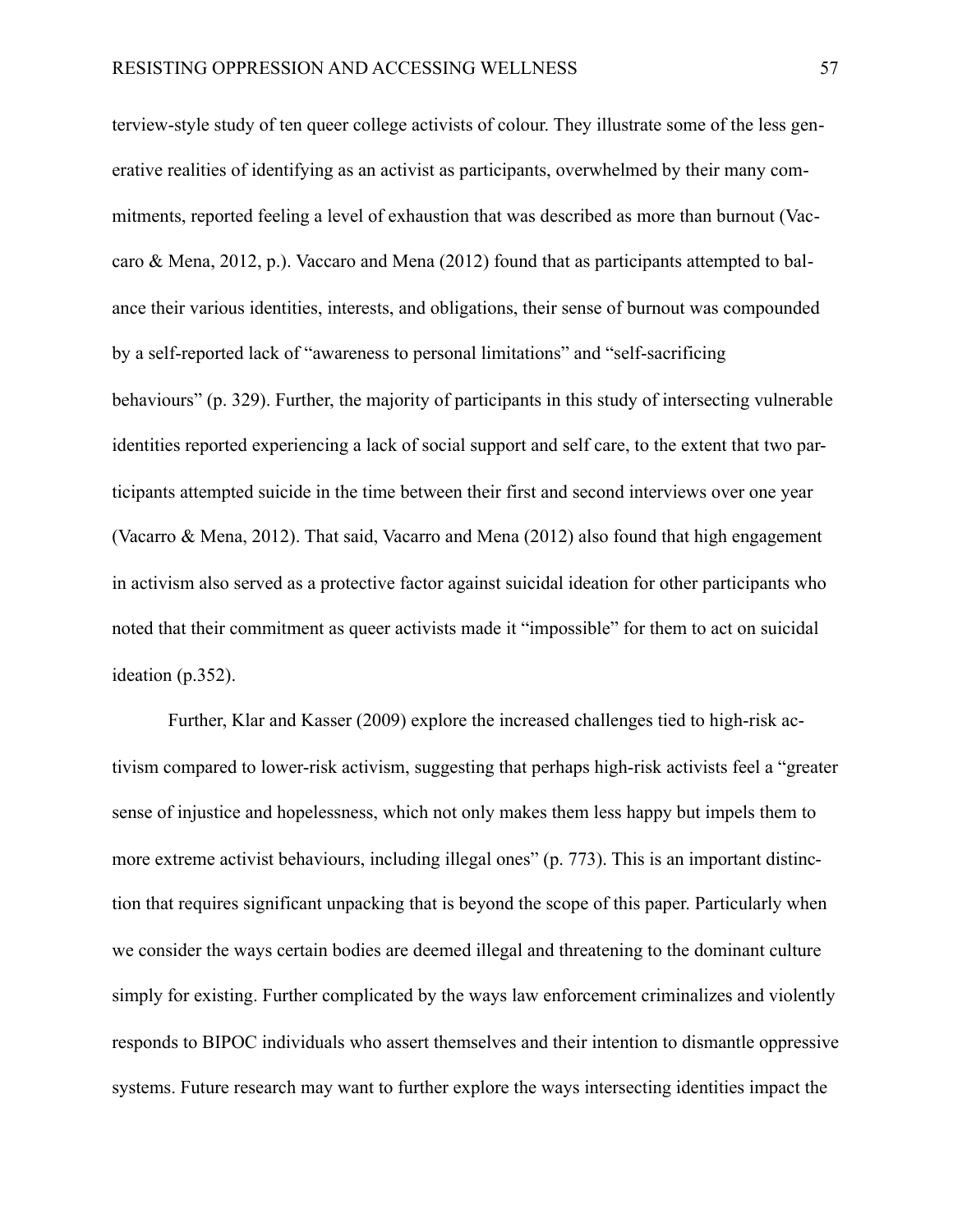way activism is experienced by individuals, as well as explore the ways counselling practitioners can mitigate some of the risks associated with activist engagement.

Suggestions for supporting both counsellors and activists

 Vaccaro and Mena (2011) highlight the importance of self-care in sustaining activist behaviours for individuals with multiple marginalized identities. Self-care is understood by participants of Vacarro and Mena's (2011) study as knowing when to set limits and boundaries, moreover, knowing which battles to engage in and when to walk away was identified as a large component of activist self-preservation. In terms of participation and workload, knowing when to scale back was also identified by research participants as critical to avoiding activist burnout (Vacarro and Mena, 2011).

 While Vacarro and Mena (2011) explore how QTPOC (queer, trans, people of colour) activists are impacted by feelings of emotional responsibility to others — often compounded by a lack of support—, Reynolds (2009) addresses burnout in an alternate way. They suggest "activism and therapy recursively inform each other, and a spirit of solidarity is required to stay amazingly alive in both" (Reynolds & Hammoud-Beckett, 2012, p. 59). Reynold's framework for understanding counsellor 'burnout' may also be useful for understanding activist burnout, as Reynold's (2009) highlights the spiritual pain that can arise when an individual is unable to work in line with their ethics or unable to "change social contexts of injustice" (p. 6). Reynold's (2009) suggests "building relationships based on solidarity, pre-existing points of unity and heartfelt commitments to an ethics of resistance, an ethic of justice-doing, is our path out of despair, hopelessness and what gets called burnout (p. 7).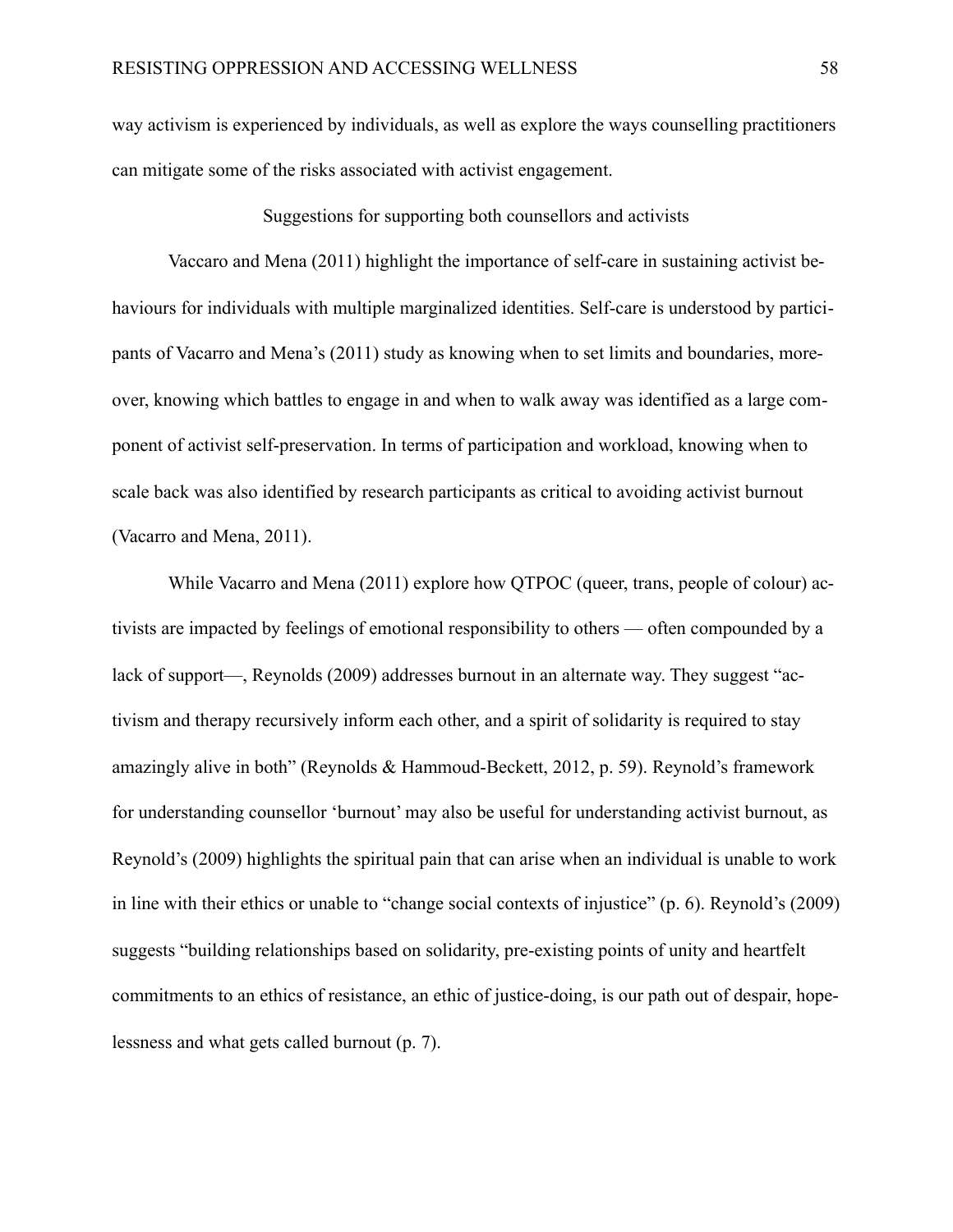Further, to ease the fears associated with counselling and activist burnout, Reynolds (2013) suggests we lean in to identify the collective ethics that bring people together to do justice; "when collective ethics are hard to trust, I always remind myself that no one is in this movement by accident, and that no one came to community work to hurt people." (p. 66). Reynolds (2010), quoting Leonard Peltier, suggests "we are not supposed to be perfect. We're supposed to be useful" (p. 16). That said, Reynold's (2012) is quick to highlight the ways counselling practitioners and activists must centre co-creating safe enough spaces as a core objective in both therapy and activist/ally work. For a more complete discussion on the nuances relating to activist/ally work we can turn to Reynolds work on 'fluid and imperfect allies' (Reynolds, 2010; Reynolds & polanco, 2012, p. 23).

 A full exploration of practical approaches for supporting activists and counsellors enacting anti-oppressive principles in their work is beyond the scope of this project. That said, counsellors and supervisors working with activists should be aware that burnout and compassion fatigue will likely not occur because of a single stressor, but rather as a result of complex intersecting factors that increase activists risk (Vacarro & Mena, 2011). Another consideration is the importance of having adequate information on the signs and symptoms of burnout, regardless of how we are choosing to define it. By acknowledging the possibility of burnout, counselling practitioners and activists are able to structure safety, working through organizations that are collectivist and interdependent, where practitioners (and activists) themselves feel supported in their work and in their multiple intersecting identities. If we can structure safety for practitioners in the agencies and organizations that aim to further support surrounding communities, we will be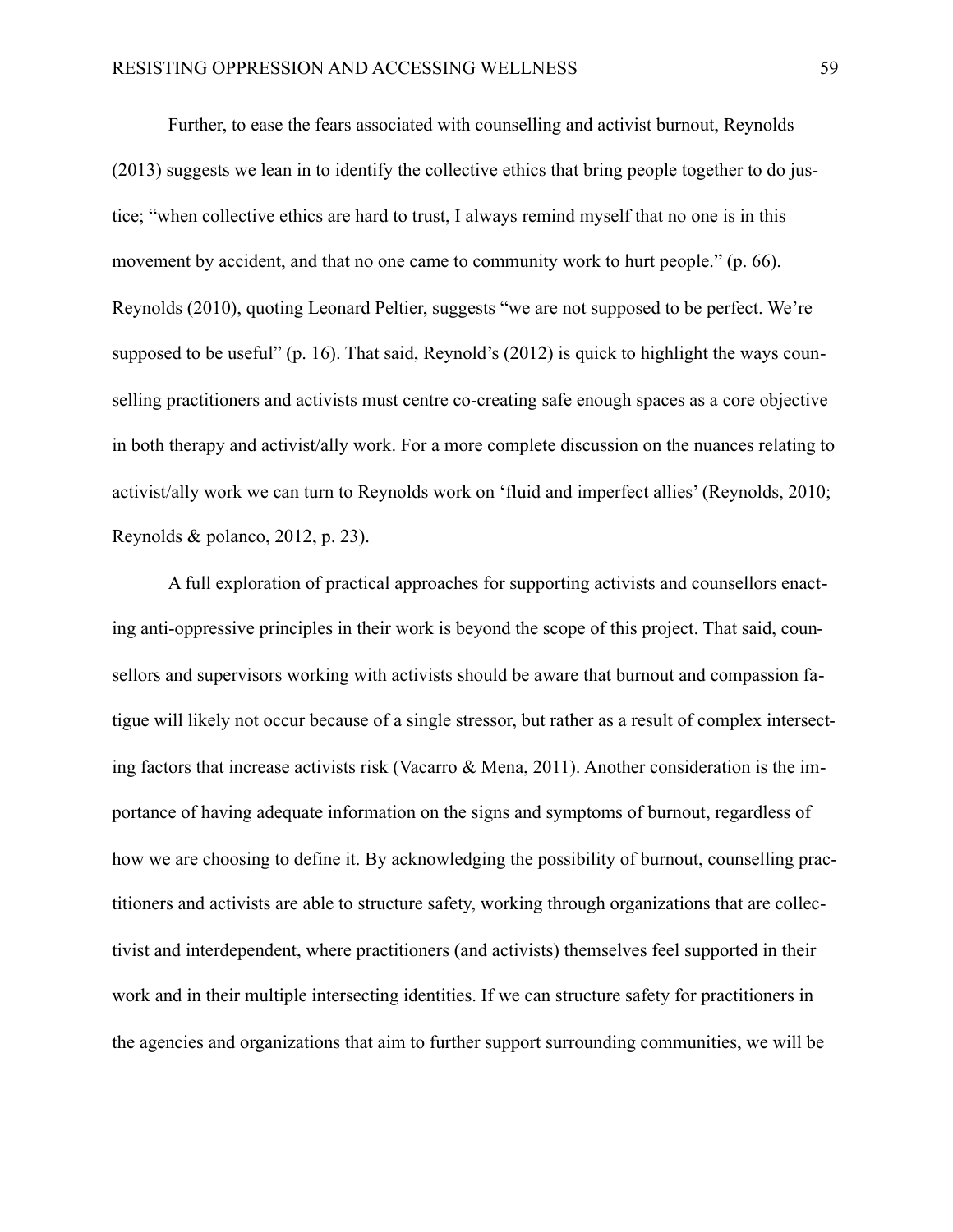better equipped to support clients who are existing and resisting in the face of their own multiple marginalized identifies.

 Further, prioritizing the creation of solidarity groups and structuring opportunities for community and connection in spaces where people can exist without having to resist is a part of making anti-oppressive work sustainable. Particularly for individuals who have multiple oppressed identities, such as queer people of colour who, as current research has illustrated, are at higher risk for structural violence, including suicidality (Vacarro & Mena, 2011). Finally, returning to some of the teachings of the Just therapy group, counselling practitioners and activists must find creative ways to ensure institutions and organizations take the necessary steps to structure safety, "speaking out against injustices and establishing that oppressive behaviours will not be tolerated" (Vacarro & Mena, 2011, p. 361; Waldegrave & Tamasese, 1993).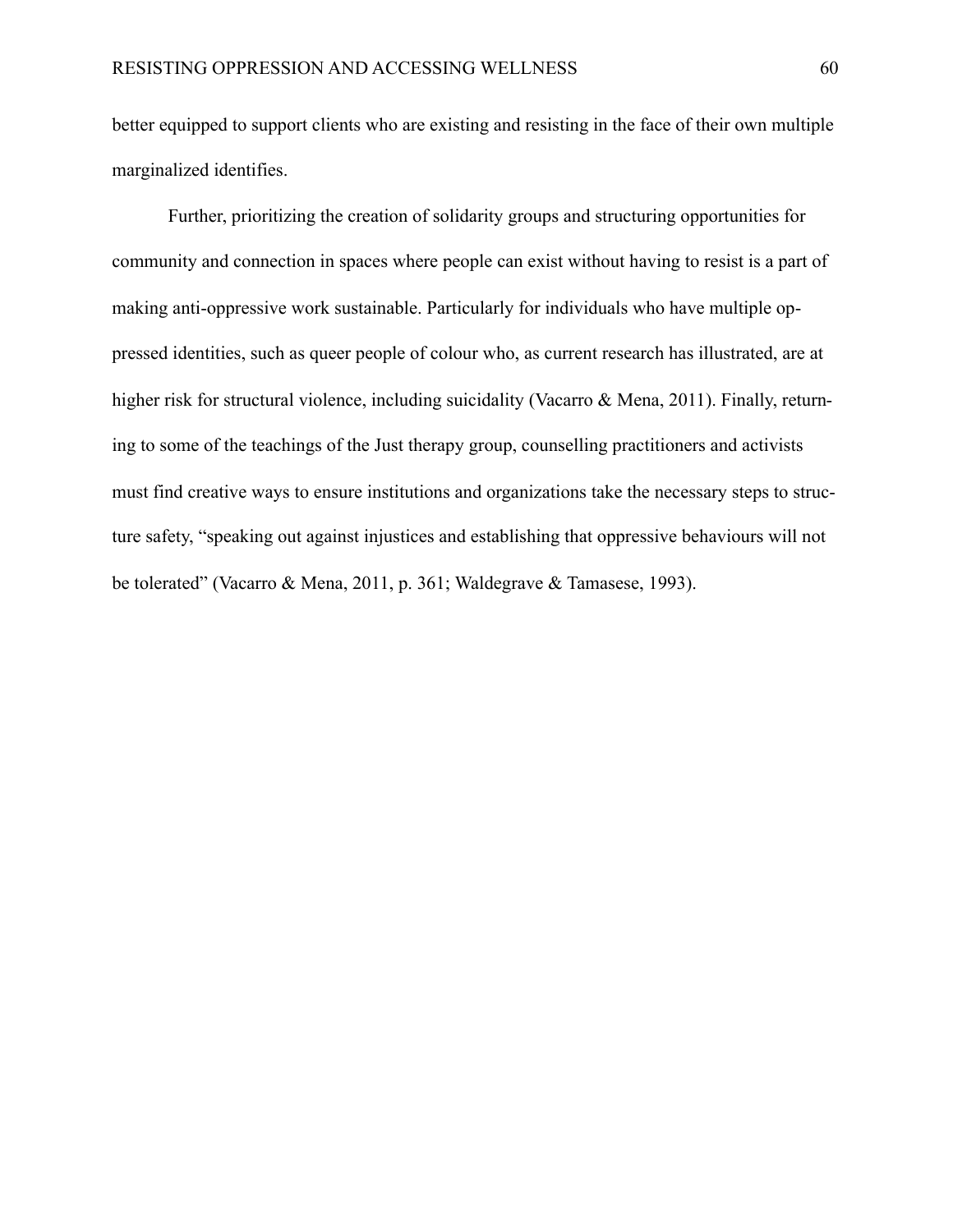Chapter Five - Praxical engagement in the digital landscape:

The future for accessing wellness while resisting oppression

 This thesis project has served as a space to explore the relationship between anti-oppression activism and mental wellness; exploring the ways activism and counselling are similar as well as acknowledging the very real differences in these phenomena. Chapter One established some of the foundational frameworks which have informed this project, namely, feminist theory and the pedagogical approach espoused by Freire. Additionally, Chapter One was space for me to situate myself in this project, acknowledging the ways my intersecting identities colour my intentions in this project and as a future counselling practitioner.

 Chapter Two read as a literature review that explored some of the current literature pertaining to anti-oppressive practices (both in and out of the context of the counselling field). Feminist theory, particularly Crenshaw's (1994) work on intersectionality was presented as foundational to this thesis project. Freire's (2018) *Pedagogy of the Oppressed*, and their conceptualization of praxis and *conscientização* was also presented as critical in the struggle to dismantle oppressive systems. Further, this chapter includes a thorough review of existing research around bilingual counselling —the importance of creating space within counselling organizations for bilingual clients and the risks associated with bilingual counselling services. Finally, chapter Two concludes with a review of existing literature on the relationship between anti-oppression activism and mental wellness. This segment explored both the merits and risks of engaging in activism, with the intention of highlighting the ways activist work and counselling work can function symbiotically.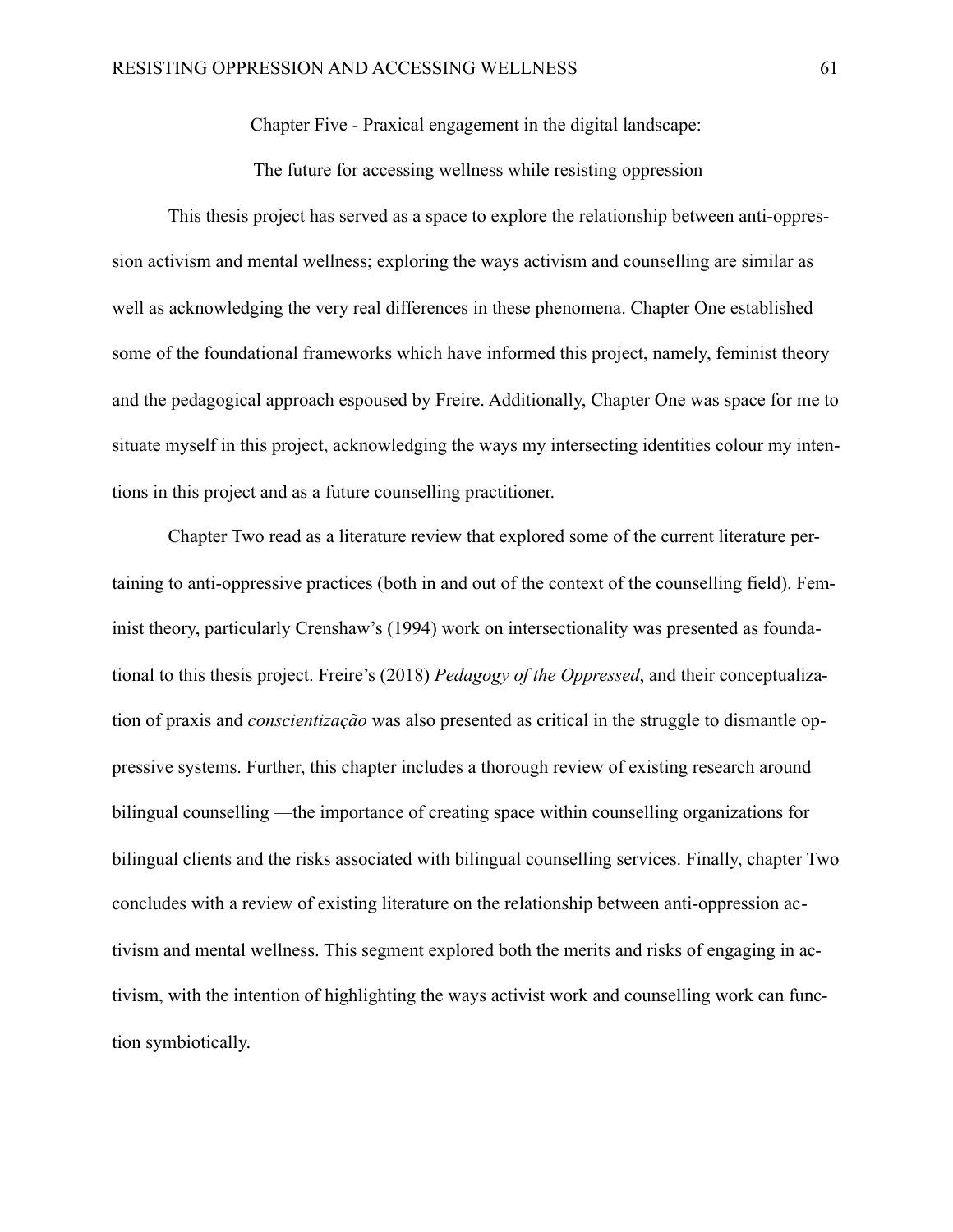Chapter Three explored the ways prioritizing bilingual counselling practices is a praxical approach necessary for counselling practitioners to meet the needs of diaspora communities displaced by global migration patterns. Research from Santiago-Rivera et al. (2009) was used to explore the impact that a bilingual identity has on emotional processing and memory retrieval. Additionally, the research of Perez Rojas et al. (2014) was included to explore the efficacy of language switching as a therapeutic tool. Other discussions included in Chapter Three centered around the importance of developing culturally competent models of supervision for adequately training bilingual counsellors. Finally, readers were presented with an analysis of the risks and barriers counselling practitioners may face when attempting to prioritize bilingual clients in their therapeutic practices; this includes limitations around competency as well as institutional barriers that may undermine efforts to radically create space for marginalized communities who require increased attention and care.

 The following chapter examined the ways praxical engagement impacts activist communities. Informed by some of the valuable teachings from scholar-practitioners such as Tamasese and Waldegrave, as well as Reynolds, Chapter Four provided space to explore the way activists can use their work as a way of processing pain and grief. Moreover, a thorough exploration of activist work in Vancouver's Downtown Eastside presented readers with some of the liberatory effects of engaging in self-advocacy work. Additionally, readers were presented with a discussion on the risks associated with burnout and engaging in high-risk activist behaviours. This chapter concluded by highlighting some of the ways burnout is being conceptualized and how we can collectively respond to burnout so as to make anti-oppressive work increasingly sustainable in and out of the counselling context.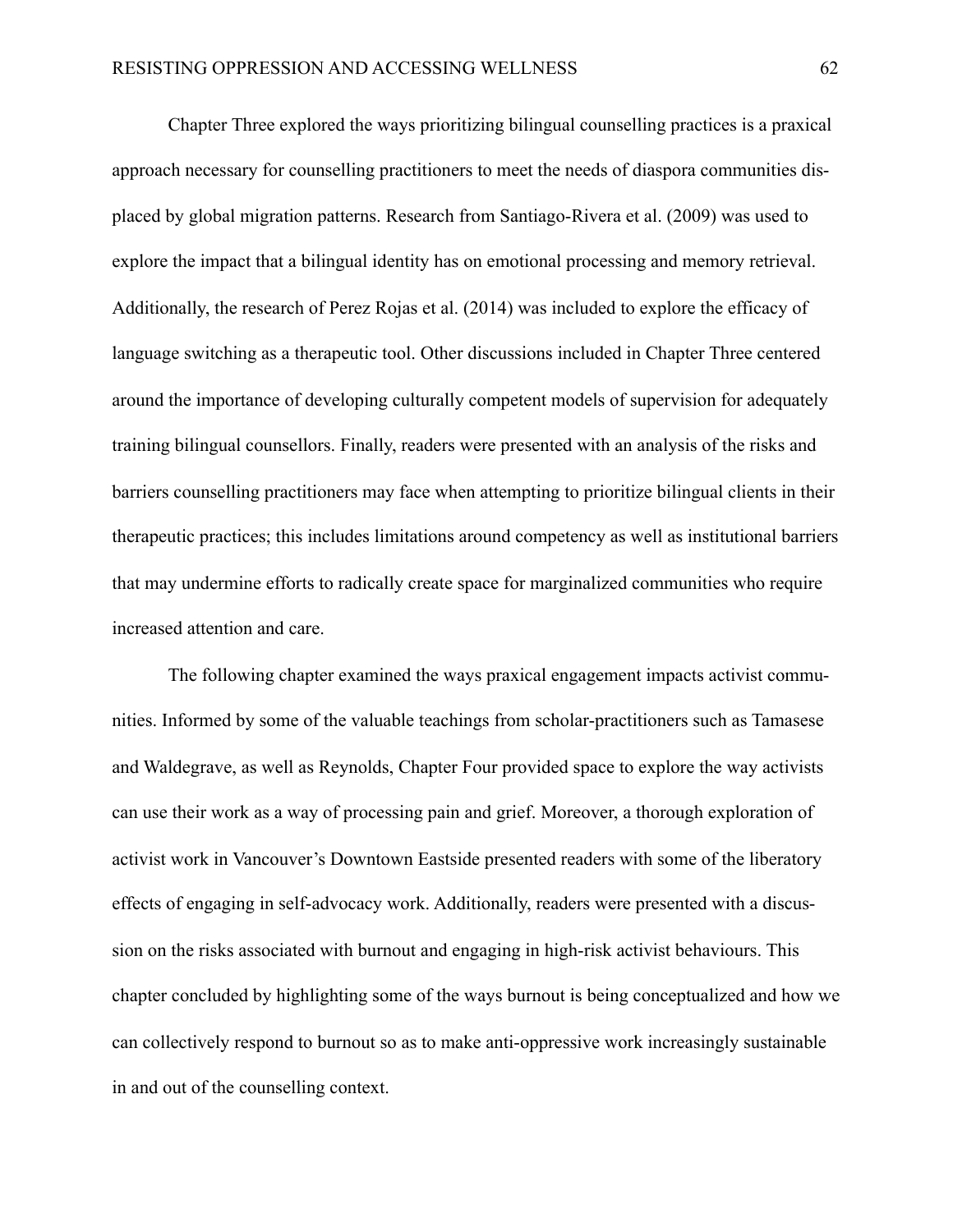In this final concluding chapter I will offer a brief discussion on some of the ways BIPOC (Black, Indigenous, People of Colour) are finding creative ways to disseminate knowledge and critical thought that is aiding in the work of resisting oppression. Special attention will be placed on the work of the Latinx organizers who are tackling multiple forms of oppression using new media. The intention behind this concluding chapter is to shed light on some of the topics future researchers may be interested to explore in greater depth. Particularly with regard to the expanding role of new media as a tool for resisting systemic oppression, and prioritizing mental wellness, and how we will manage and interact with the knowledge coming out of these platforms.

 This project also aimed to highlight the work being done by marginalized folks who have traditionally been intentionally excluded from the dominant discourses. While we can see that many advocates and allies are labouring to centre these voices, we must continue to be critical of whose voices continue to be prioritized both in the realm of activism and academia. Fine (2011) remind us to be mindful of the voices and narratives that are excluded from academic research. Academia continues to prioritize sources and voices that are deemed credible, that neatly fit into the dominant culture, or that serve to disrupt, rather than dismantle, the often elitist academic standard that has traditionally been shaped and upheld by the dominant culture. Glover (2017) provides readers a critical exploration of the mechanisms of the 'ivory tower' that maintain "epistemologies of ignorance and structures of white supremacy and racial capitalism that make university spaces unconducive to Black lesbian and queer feminist politics of survival (p. 158). Despite the cultural shifts away from andro/euro-centrism — the constructs that traditionally excluded those who were not white and male — marginalized bodies (including bodies of land and other non-sentient bodies) continue to be neglected by academic discourse (Eagly and Riger,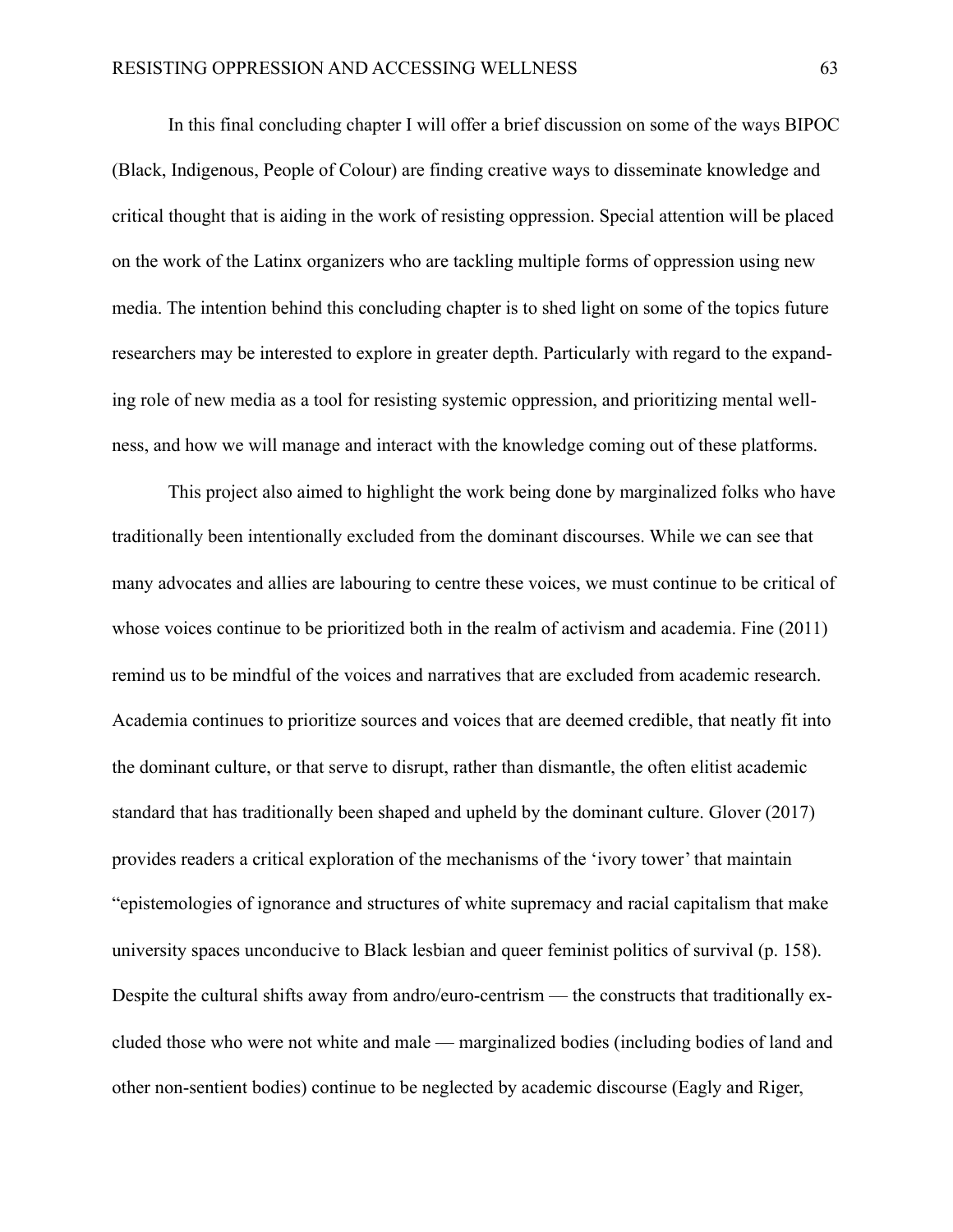2014). Glover (2017) posits a "pedagogy of accommodation" within predominantly white academic institutions "promotes multicultural civility and respectability versus a social justice perspective" (p. 158). Further, Glover (2017) calls attention to the "epistemological norms governing what can be validated as scholarly knowledge" which too often serves as a mechanism by which university spaces exclude the knowledge of those most impacted by oppressive systems (p. 160).

 By critically analyzing the currently upheld epistemological norms — our culturally rooted beliefs on what constitutes as justified, valid knowledge — we are able to consider alternative ways knowledge is created and shared and the impact this has on people who occupy space outside (and within) the dominant culture. While quantitative research continues to be prioritized by academic institutions, students and scholar-practitioners can engage in resistance by finding subversive ways to highlight knowledge informed by lived experience. While grief, pain, joy, and resistance cannot be easily quantified, researchers seeking to explore humanistic topics must continue to create space for research subjects to guide and inform research (Jozaghi et al., 2018). As Jozaghi et al. (2018) note, traditionally marginalized communities should not only serve as research subjects but should be supported to conduct or contribute directly to research in their own communities, particularly when published scholarly work often directly impacts the lived experiences of these research subjects. Much of the research presented in this thesis project was phenomenological, often better structured to capture nuance and complexity as well as shifts in experience and behaviour over longer periods of time (Dutt & Grabe, 2014).

Further, in exploring academia's penchant for prioritizing scientific empirical quantitative research, Eagly and Riger (2014) highlight the significant shifts in paradigm that feminist theo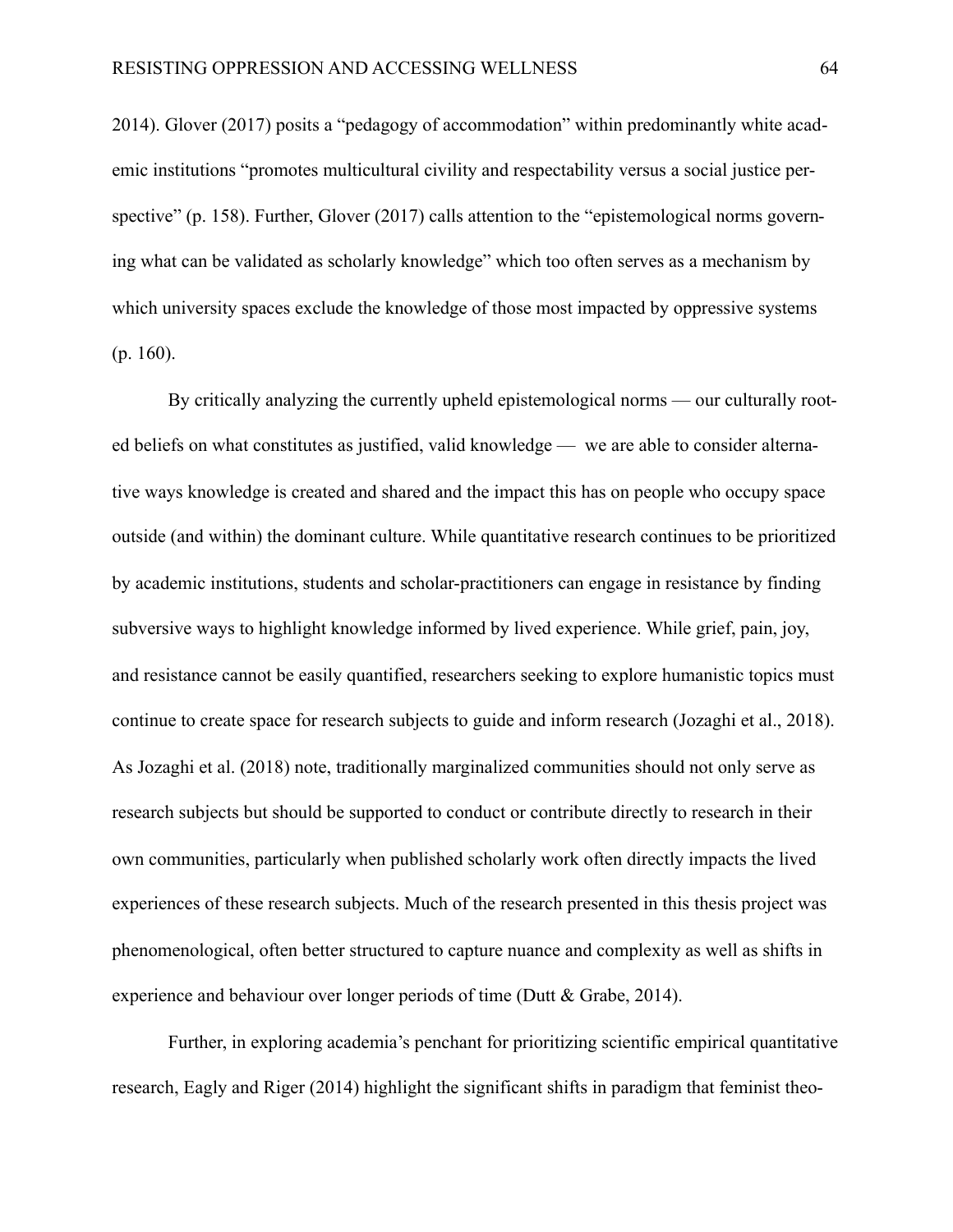rists have moved forward. They note that the shift from positivism and logical positivism to postpositivism has enabled those in and out of the academic community to be critical of the methods and epistemologies of branches of knowledge such as psychotherapy. The development of feminist methodologies, created as a response to the shortcomings of traditional research in order to showcase and legitimize women's stories as knowledge, has served as a model for other marginalized communities seeking to legitimize what they live and know (Campbell & Wasco, 2000, p. 788).

### Podcasts as radical activism

 "Welcome to Cerebronas, I'm Yvette, and I'm Cynthia: Two Latinas from working class immigrant families, navigating law school and bringing ya'll raw critical analysis of the law, current events, and personal politics… Why? Because we want to break down barriers set up by elite institutions and democratize knowledge" (Amezcua & Borja, 2017).

 New media has increasingly become a platform for different communities to engage in subversive politicized resistance work. O'Meara (2018) posits that digital communities have become a space for people to "participate in a feminist politics, drawing on opportunities that the Internet provides to embrace new understandings of community, activism, and even feminism itself" (p. 29). This movement is reflected in the work of many BIPOC individuals who are occupying space in the digital landscape through podcast content. Ferrer, Lorenzetti, and Shaw (2019) note the increased usage of mobile devices has "allowed for broader audiences to engage with diverse material", both as a way of gaining initial exposure to various issues and to engage more critically with existing language and discourse (p. 1). The excerpt featured above is one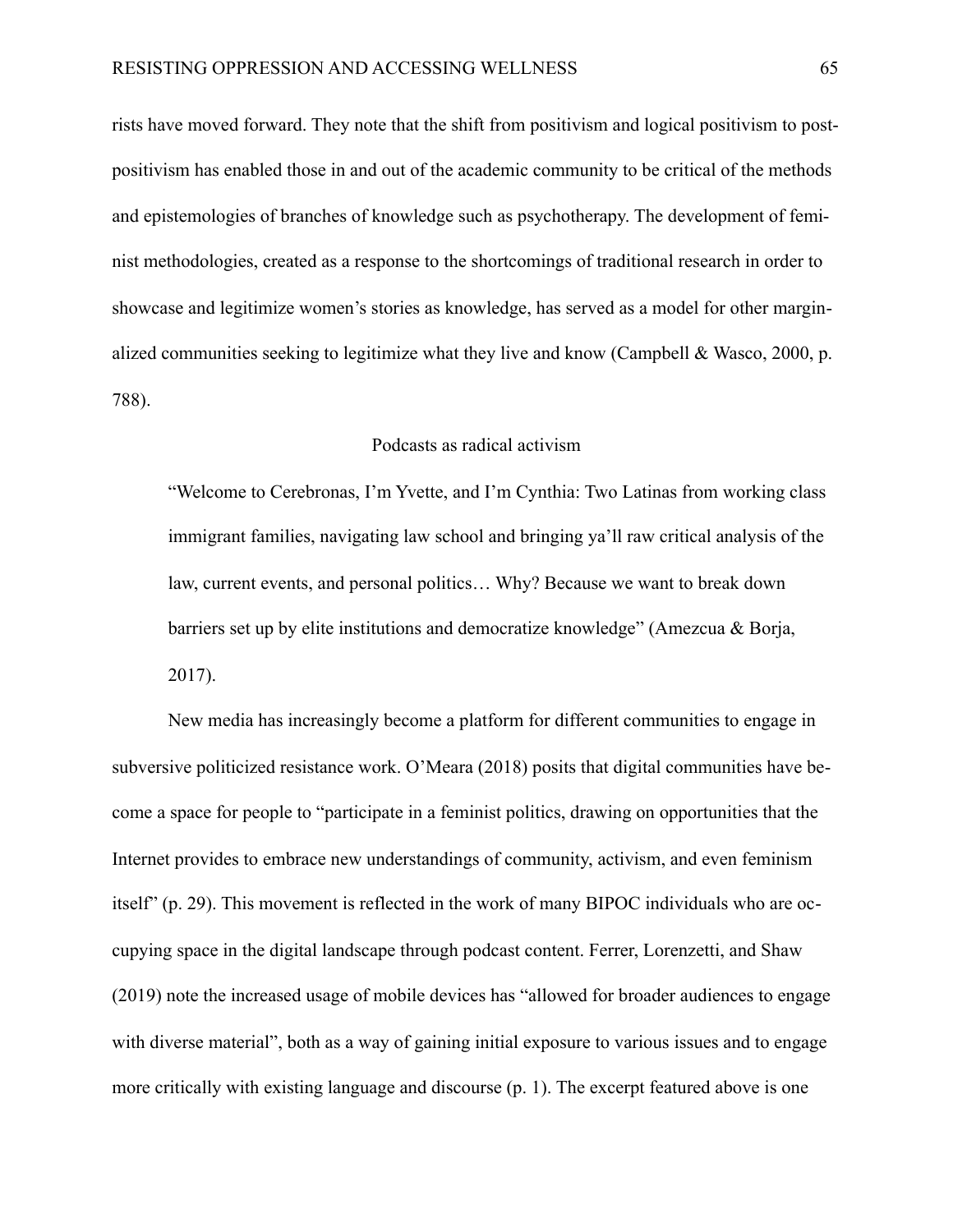example of podcast content that is fuelled by an anti-oppression agenda, as the creators of *Cerebronas* (a play on the Spanish word for brain) — two young Latina's enrolled in Stanford's Juris Doctorate program — present listeners with discussions on the American legal system and the ways this system interacts with various identity categories. Yvette and Cynthia also offer listeners access to academic resources in the form of Literature Review episodes where they break down academic work for their audiences intentionally disrupting the concept of the ivory tower.

 Further, aside from structuring social justice based conversations, these content creators are also using their platform to support others in their efforts to access mental wellness. In particular, Cynthia and Yvette frequently note the impact that systemic oppression has on the mental health of black and brown communities, as well as the culturally rooted stigma that exists around seeking mental health support. They use their platform to encourage people of colour to seek mental health support and be agents in their own wellness, hosting conversations on the impacts of intergenerational trauma, and of the hyper visibility of people of colour in the prison-industrial complex and as the victims of ICE and police violence. Another quote that illustrates the motivation behind their content comes from Yvette:

 "I was shocked upon getting to Yale at how much knowledge is kept within these institutions and only shared with the people who work here as faculty and who come here as students. And I just think it's really tragic that you need to spend so much money in order to have that knowledge. Especially when a lot of times these things are analyzing poor black and brown communities or directly affecting them. It's democratic in the sense that through this podcast, which is free, anybody can have access to this information that otherwise would be kept in this institution that is very expensive and that is purposefully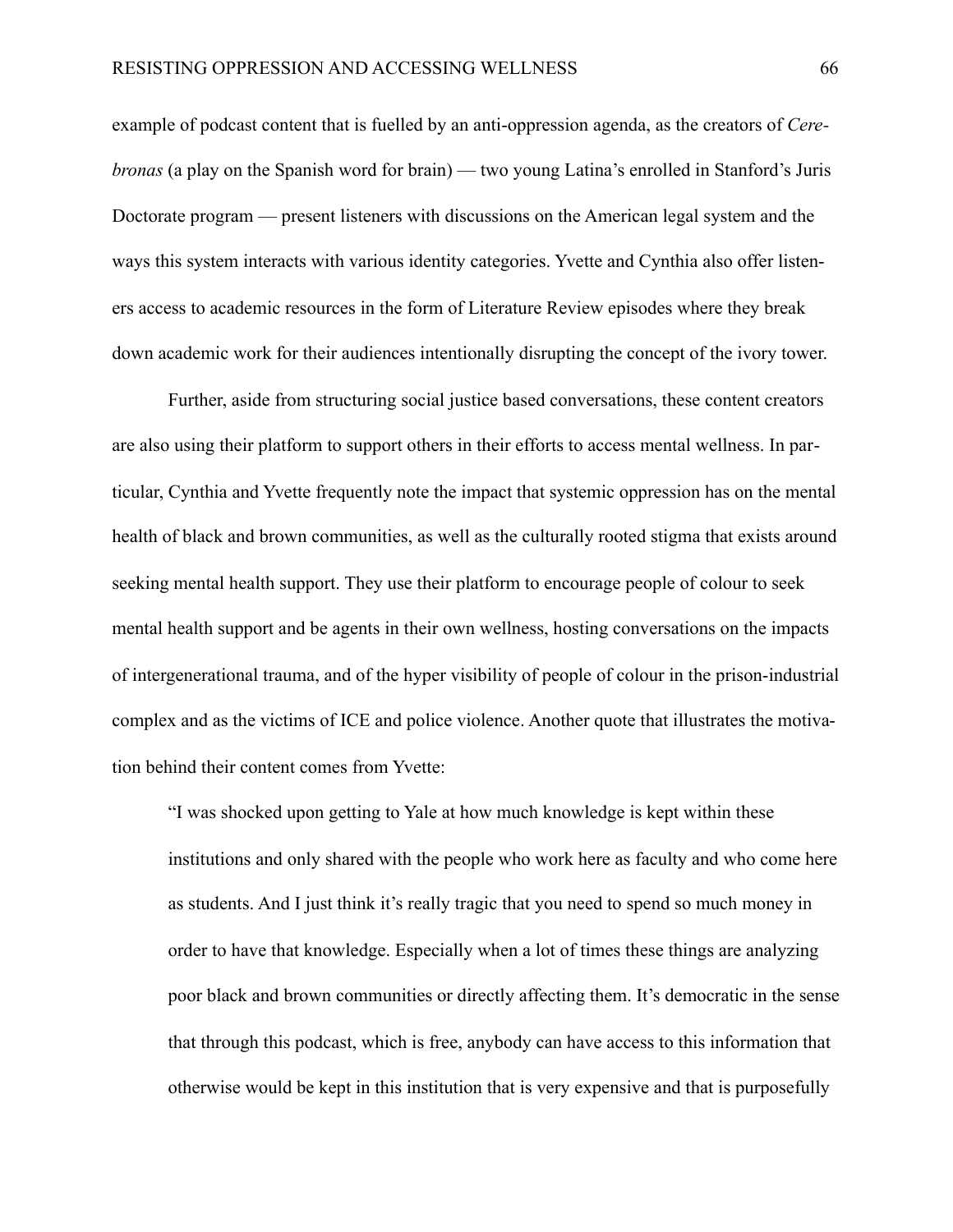set up to be difficult for people of colour to be able to break into […] Making this knowledge more accessible." (Amezcua & Borja, 2018)

Resistance and healing work in the digital landscape

 Mirroring the digital resistance labour of *Cerebronas*, Brown, Ray, Summers, and Fraistat (2015) highlights the instrumental role of black women "in using digital media to create and share content about victims of police violence" (p. 1838). In their study of intersectional social media activism, Brown et al. (2015) explore the use of Twitter and #Sayhername as a consciousness raising space where people could engage in social justice advocacy, access a sense of empowerment, access community, grieve, and affirm the value of black women's lives, including black trans women. Further, Vivienne (2011) notes the value of the digital landscape as a space traditionally oppressed people can practice visibility without the threat of direct physical violence. Vivienne (2011) also identifies digital storytelling as a useful platform for activists who are vulnerable to, or recovering from, activist fatigue to still engage in resistance work. Digital storytelling becomes narrative work, attuned to the nuance of human existence, including pain and resiliency. Vivienne's (2011) research illustrates how trans digital storytelling supports stroytellers' sense of agency and empowerment, as well as provides space for personal insights into gender identity construction, critical for "expanding both popular and scholarly understanding" (p. 45).

 Singh's (2013) research on transgender youth of colour also highlighted the role of digital community in increasing sense of resiliency. Resiliency was conceptualized as the ability to cope with and manage various forms of systemic oppression and the emotional/mental impacts of marginalization (Singh, 2013). Participants in this study identified trans visibility on Youtube as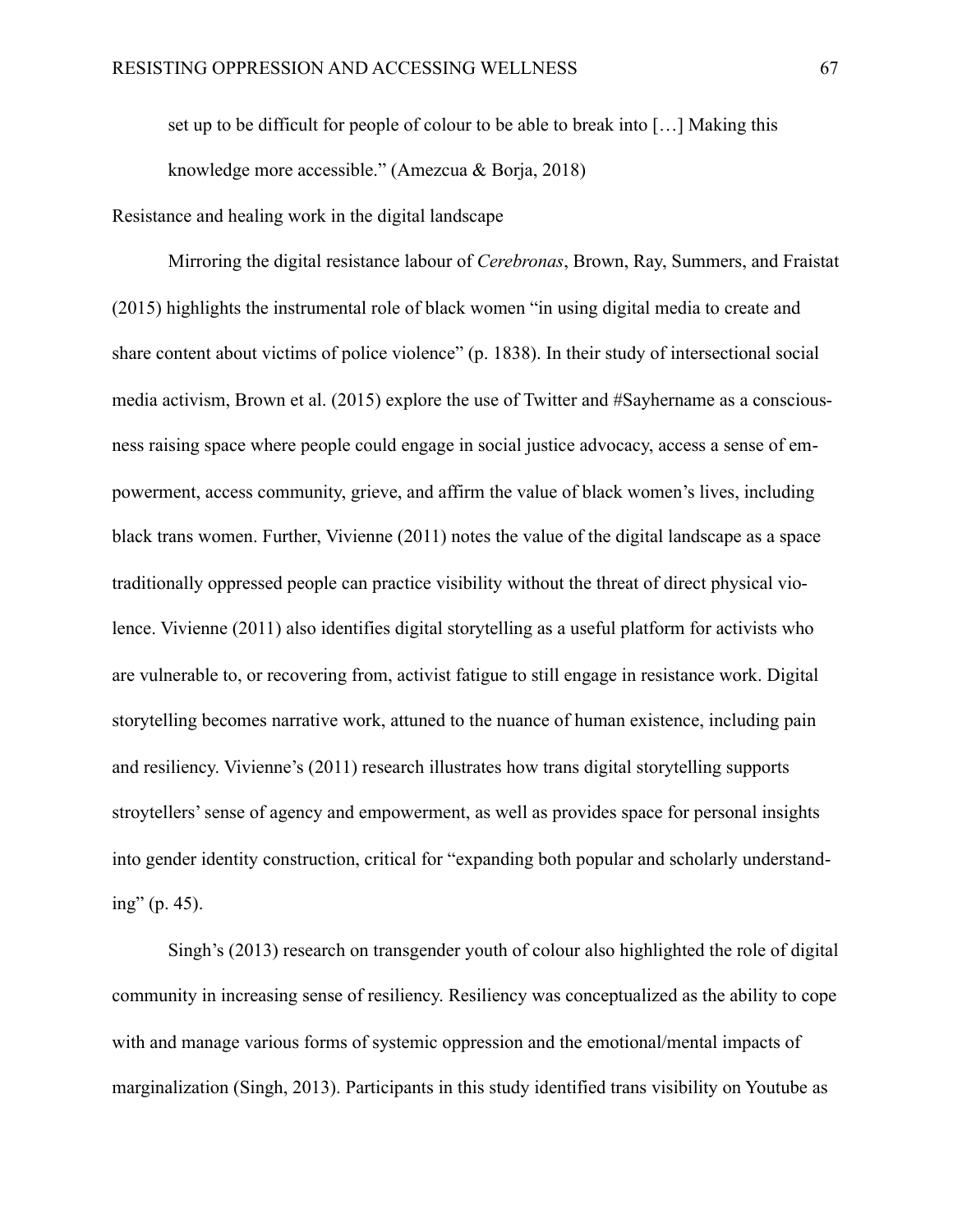a source of resiliency, with new perspectives empowering them to "feel good about their multiple identities" and providing them with "strategies for addressing racism and trans-prejudice in their lives" (Singh, 2013, p. 699). Additionally, participants noted that the digital landscape served as a platform to connect with other intersectional activists and allies, further increasing their own personal resources of resilience (Singh, 2013).

 Using an intersectional framework, I view the resistance work being carried out in the digital landscape as a stand against cultural discontinuity. Cultural discontinuity was originally conceptualized in the context of education and pedagogy, as a way to explore the implications on students of a lack of cohesion between their multiple cultures (Lovelace & Wheeler, 2006). Lovelace and Wheeler (2006) assert that upon entry into school, "differences in the functional use of language among culturally and linguistically diverse children have been found to account for the discontinuity they experience." — discontinuity often manifesting as behavioural challenges and poor academic outcomes (p. 304). Cholewa and West-Olatunji (2008) posit "students from culturally dominated groups consistently receive and internalize negative messages regarding their culture, ethnic group, class, gender, or language" (p. 56). These experiences extend beyond school-aged individuals to include the experiences of anyone outside the dominant culture. When people have to engage in institutions and systems that fail to offer alternative language, pedagogy, or visibility, discontinuity and distress seem inevitable. That said, content creators with varying intersecting identities are using mediums like podcasts and internet memes — defined by Drakett et al. (2018) as "(a) a group of digital items sharing common characteristics of content, form, and/or stance which (b) were created with an awareness of each other, and (c) were circulated, imitated, and/or transformed via the Internet by many users" — to subversively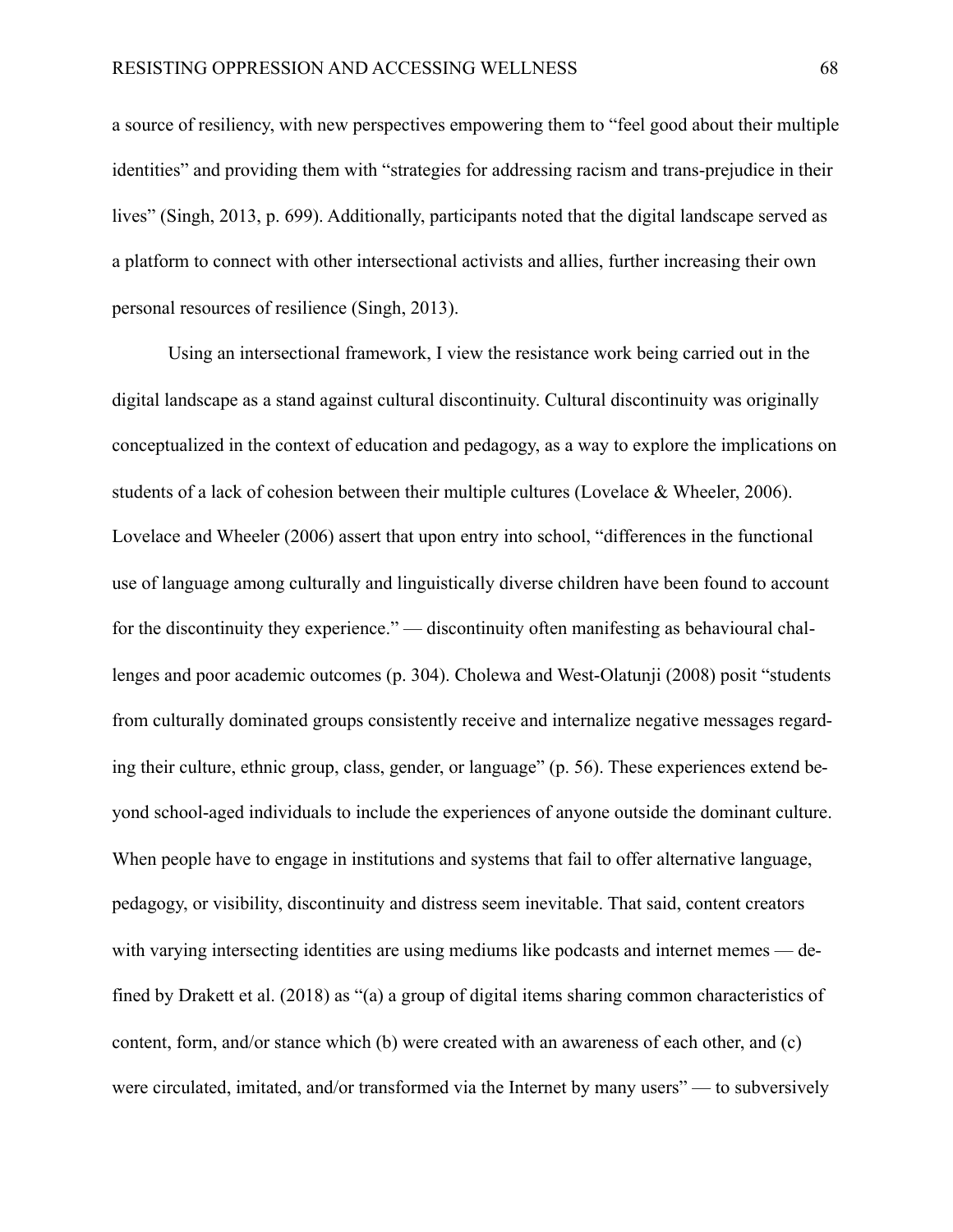critique various forms of systemic oppression, build community in the face of adversity and violence, ultimately decreasing the likelihood of experiencing cultural discontinuity (p. 113). Drakett et al. (2018) provide readers an overview of the limited existing research on internet memes and their political and cultural impact, asserting "memes can bridge the gap between the personal and political, functioning to promote participation, activism and grassroots action" (p. 114). With the growing popularity of internet memes, and the increased awareness to their political and cultural impact, it is necessary that more scholarly research explore this internet phenomena that is both capable of boosting marginalized communities up and targeting them (O'Meara, 2018).

# Considerations for future research

 Certainly, more scholarly research is needed to examine the ways the digital landscape is becoming a space for resisting oppression and accessing wellness. Questions that are particularly relevant for counselling practitioners centre on how the digital landscape can provide a diverse range of people space for community, resistance, resilience, and healing. What can we learn from this as counsellors? What tools can we offer our clients based off of this expanding space? Further, what are some of the potential risks of engaging in resistance work in the digital landscape? O'Meara (2018) notes Chatfield's (2011) exploration of digital activism and what they identify as potential "slacktivism", asking that we maintain an awareness to the reasons digital activism must not be dismissed as ineffective while still acknowledging the existing limitations of doing activism in the digital landscape (p. 38).

 Additionally, Chandler and Lalonde (1998) noted over twenty years ago that much of the existing research on cultural discontinuity pointed to the interconnectedness of poverty and dis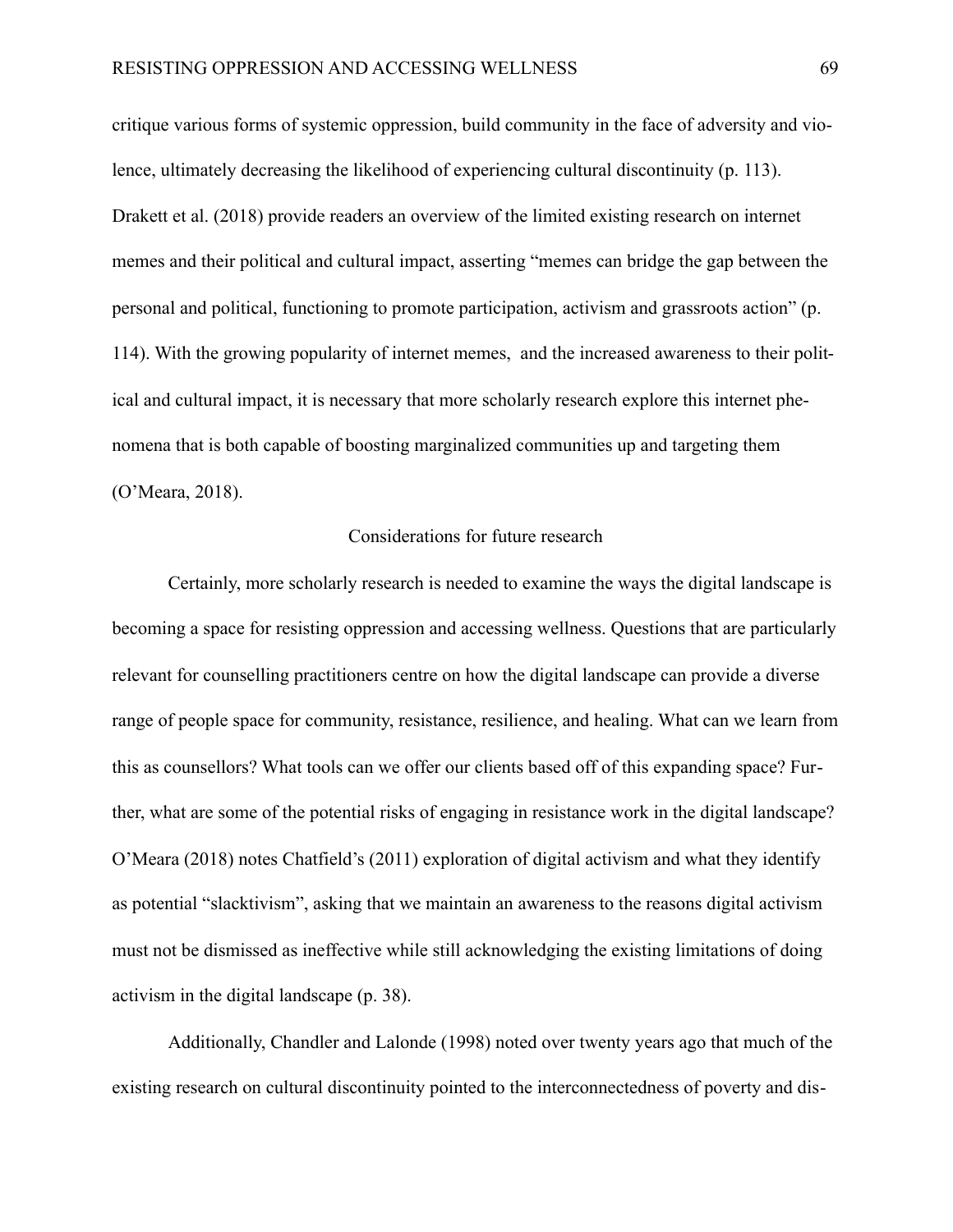continuity — pointing to the "tangle of pathology produced by bone grinding poverty" and the challenge of identifying what factors were most impacting youth (p. 235). Current scholarly research has evolved from attempting to identify which branch of oppression is most impacting people, alternatively adopting an intersectional framework that considers the way power differentials and identity interact along various axes. It is imperative that we continue to expand research that is intersectional and acknowledges the nuanced ways systemic oppression and resistance work are experienced. Counselling practitioners must also seek to continuously expand the intersectional framework within counselling modalities and within counselling spaces.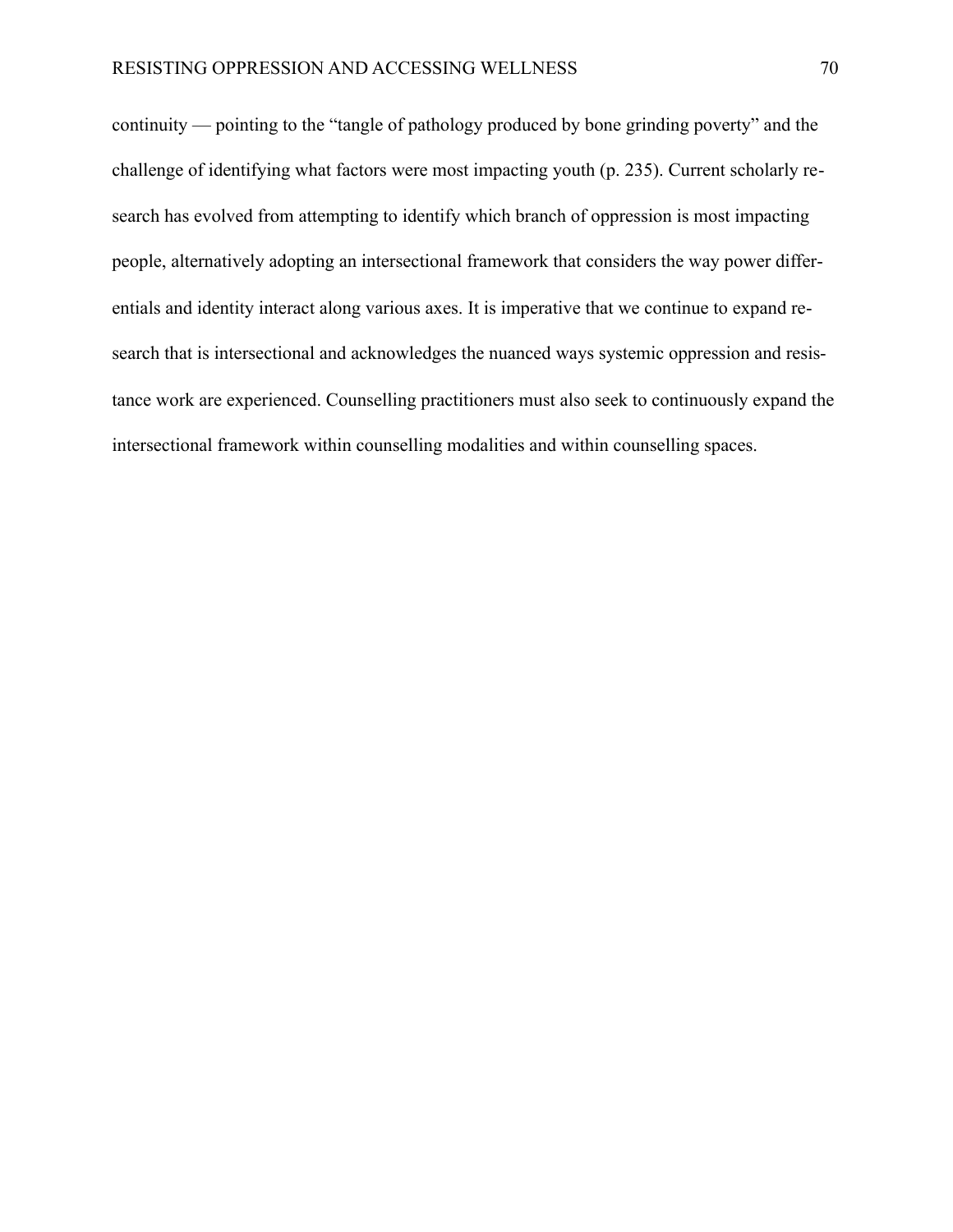#### References

- Amezcua, C. & Borja, Y. (Producers). (2017, September 2). Knowing your history is power, *Cerebronas* [Audio podcast]. Retrieved from https:// [cerebronas.com/2017/09/02/8](http://cerebronas.com/2017/09/02/8-) knowing-your-history-is-power/
- Amezcua, C. & Borja, Y. (Producers). (2018, March 20). Rest in power Marielle Franco, *Cerebronas* [Audio podcast]. Retrieved from https:// [cerebronas.com/2018/03/20/17-rest](http://cerebronas.com/2018/03/20/17-rest-) in-power-marielle-franco/
- Alexander, B.K. (2001). The Roots of Addiction in Free Market Society. *Canadian Centre for Policy Alternatives.* Vancouver, BC. ISBN 0-88627-274-2
- Bermúdez, J. M., Muruthi, B., Zak‐Hunter, L. M., Stinson, M. A., Seponski, D. M., Boe, J. L., & Taniguchi, N. (2019). "Thank you for including us!" – introducing a Community‐Based collaborative approach to translating clinic materials. *Journal of Marital and Family Therapy, 45*(2), 309-322. doi:10.1111/jmft.12317
- Boyd, J., & Boyd, S. (2014). Women's activism in a drug user union in the Downtown Eastside. *Contemporary justice review : CJR*., 17(3), 313–325. doi: 10.1080/10282580.2014.944797
- Boyd, S., Murray, D., MacPherson, D., & SNAP. (2017). Telling our stories: Heroin-assisted treatment and SNAP activism in the downtown eastside of vancouver. *Harm Reduction Journal, 14*(1), 27. doi:10.1186/s12954-017-0152-3

Brown, L.S. (2010). Feminist therapy. Washington, DC: American Psychological Association.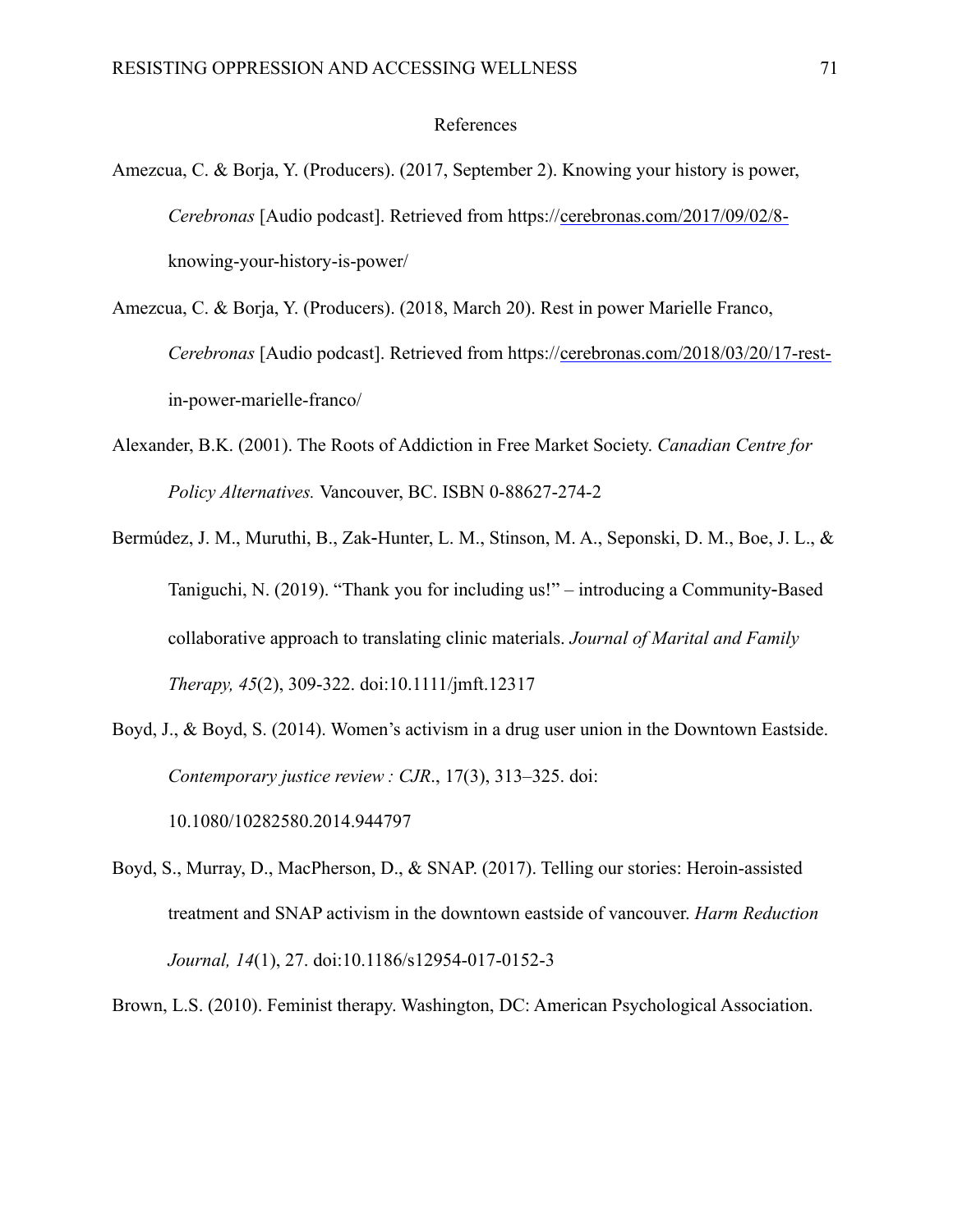- Brown, M., Ray, R., Summers, E., & Fraistat, N. (2017). SayHerName: A case study of intersectional social media activism. *Ethnic and Racial Studies, 40*(11), 1831-1846. doi: 10.1080/01419870.2017.1334934
- Bruns, C. M., & Kaschak, E. (2011). Feminisms: Feminist therapies in the 21st century. *Women & Therapy, 34*(1-2), 1-5. 10.1080/02703149.2011.532447
- Callaghan, J. (2005) Becoming a psychologist: professionalism, feminism, activism. *Annual Review of Critical Psychology.* **4**, pp. 139-154. 1746-739X.
- Campbell, R., & Wasco, S. M. (2000). Feminist approaches to social science: Epistemological and methodological tenets. *American Journal of Community Psychology, 28*(6), 773-791. 10.1023/A:1005159716099
- Cantieri, J. (2018). THIS SPACE HERE. *BC Studies*, (198), 7. Retrieved from http:// [proxy.cityu.edu/login?url=https://search-proquest-com.proxy.cityu.edu/docview/](http://proxy.cityu.edu/login?url=https://search-proquest-com.proxy.cityu.edu/docview/)  2159927126?accountid=1230
- Capdevila, R., & Unger, R. (2006). Feminisms without borders: Exploring the relationships between feminist and political psychology. *Feminism & Psychology*, 16(1), 5.10.1177/0959-353506060813
- Case, E. (2019). I ka piko, to the summit: Resistance from the mountain to the sea. *The Journal of Pacific History*, 54(2), 166-181. doi:10.1080/00223344.2019.1577132

Castaño, M. T., Biever, J. L., González, C. G., & Anderson, K. B. (2007). Challenges of providing mental health services in spanish. *Professional Psychology: Research and Practice, 38*(6), 667-673. doi[:http://dx.doi.org.proxy.cityu.edu/](http://dx.doi.org.proxy.cityu.edu/)  10.1037/0735-7028.38.6.667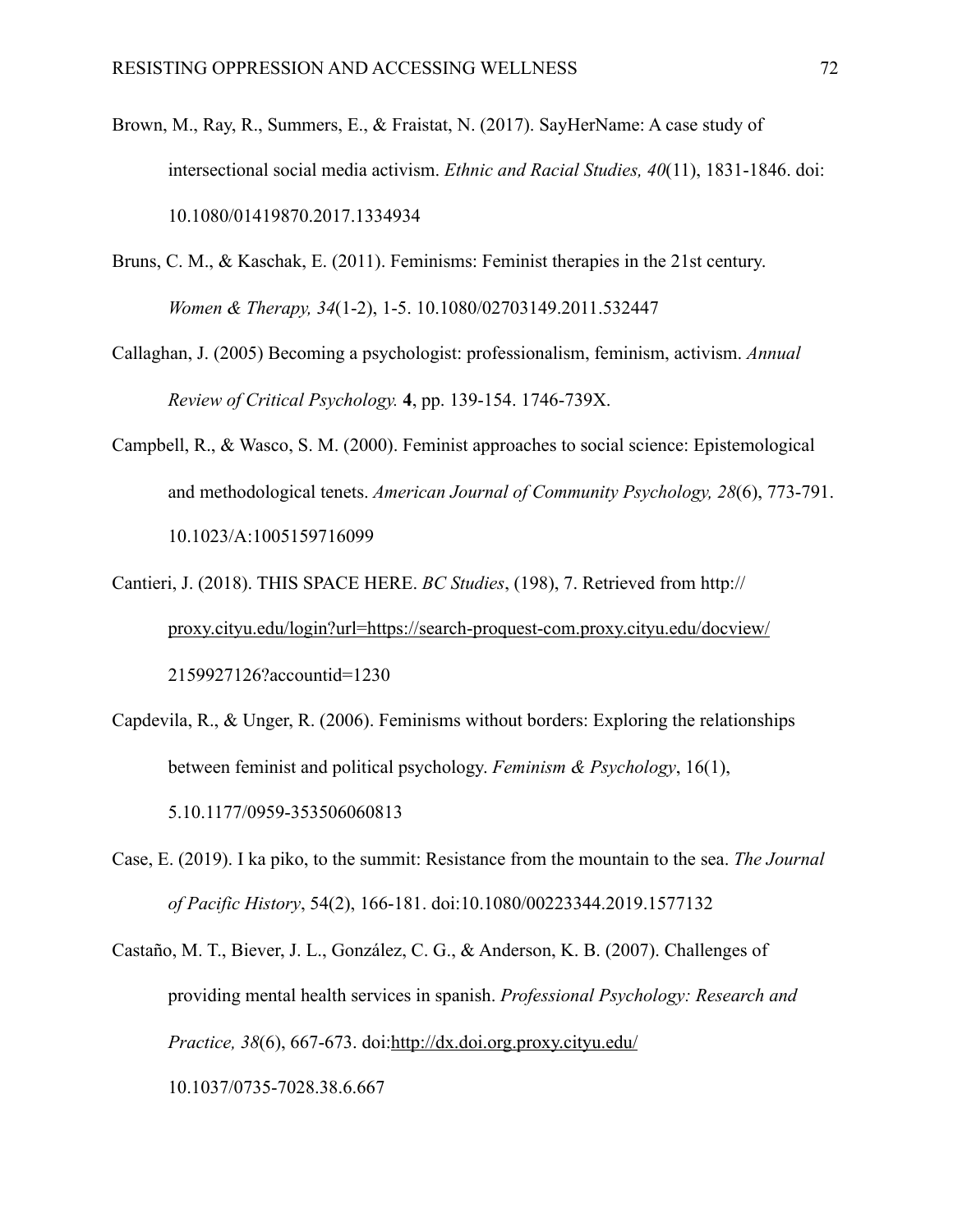Chatfield, T. (2011) *Summer of Unrest: Activism or Slacktivism?: The Future of Digital* 

*Politics,* Random House,1446483843, 9781446483848

- Chandler, M. J., & Lalonde, C. (1998). Cultural continuity as a hedge against suicide in canada's first nations. Transcultural Psychiatry, 35(2), 191-219. Cultural continuity as a moderator of suicide risk among Canada's First Nations. In Kimayer, L. & Valaskakis, G. (Eds.). *Healing traditions: The mental heath of aboriginal peoples in Canada (pp 221-248).* University of British Columbia Press.
- Cholewa, B., & West-Olatunji, C. (2008). Exploring the relationship among cultural discontinuity, psychological distress, and academic outcomes with low-income, culturally diverse students. *Professional School Counseling, 12*(1), 54-61. Retrieved from http:// [proxy.cityu.edu/login?url=https://search-proquest-com.proxy.cityu.edu/docview/](http://proxy.cityu.edu/login?url=https://search-proquest-com.proxy.cityu.edu/docview/)  213361053?accountid=1230
- Colen, C. G., Ramey, D. M., Cooksey, E. C., & Williams, D. R. (2018). Racial disparities in health among nonpoor african americans and hispanics: The role of acute and chronic discrimination. *Social Science & Medicine, 199*, 167.
- Comas-Diaz, L. (2013). Comadres: The healing power of a female bond. *Women & Therapy, 36*(1-2), 62-75. 10.1080/02703149.2012.720213
- Crenshaw, K. (1991). Mapping the margins: Intersectionality, identity politics, and violence against women of color. *Stanford Law Review, 43*(6), 1241–1299.
- Cunsolo Willox, A. (2012). Climate Change as the Work of Mourning. *Ethics and the Environment, 17*(2), 137-164. doi:10.2979/ethicsenviro.17.2.137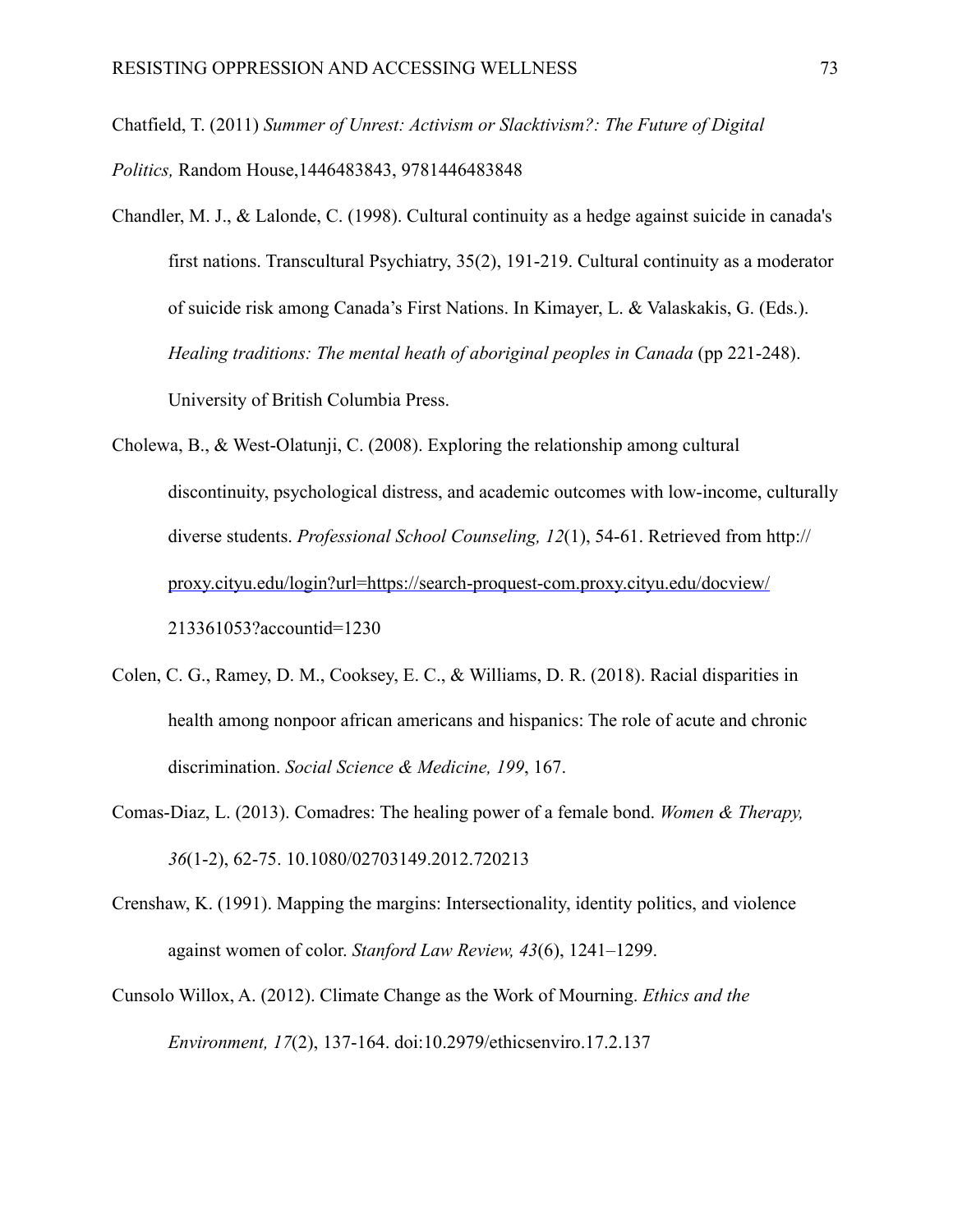- Dion, S. (2007). Disrupting molded images: Identities, responsibilities and relationships teachers and indigenous subject material. *Teaching Education, 18*(4), 329–342. doi: 10.1080/10476210701687625
- Drakett, J., Rickett, B., Day, K., & Milnes, K. (2018). Old jokes, new media online sexism and constructions of gender in internet memes. *Feminism & Psychology,* 28(1), 109-127. doi: 10.1177/0959353517727560
- Dutt, A., & Grabe, S. (2014). Lifetime activism, marginality, and psychology: Narratives of lifelong feminist activists committed to social change. *Qualitative Psychology*, 1(2), 107-122. doi:10.1037/qup0000010
- Eagly, A. H., & Riger, S. (2014). Feminism and psychology: Critiques of methods and epistemology. *The American Psychologist, 69*(7), 685-702. 10.1037/a0037372
- Estés, C. P. (1992). *Women who run with the wolves : myths and stories of the wild woman archetype*. New York : Ballantine Books.
- Faulkner-Gurstein, R. (2017). The social logic of naloxone: Peer administration, harm reduction, and the transformation of social policy. *Social Science & Medicine, 180*, 20.
- Ferrer, I., Lorenzetti, L., & Shaw, J. (2019). Podcasting for social justice: Exploring the potential of experiential and transformative teaching and learning through social work podcasts. *Social Work Education,* , 1-17. doi:10.1080/02615479.2019.1680619
- Field, L. D., Chavez-Korell, S., & Rodríguez, M. M. D. (2010). No hay rosas sin espinas: Conceptualizing latina-latina supervision from a multicultural developmental supervisory model. *Training and Education in Professional Psychology, 4*(1), 47-54. doi:10.1037/ a0018521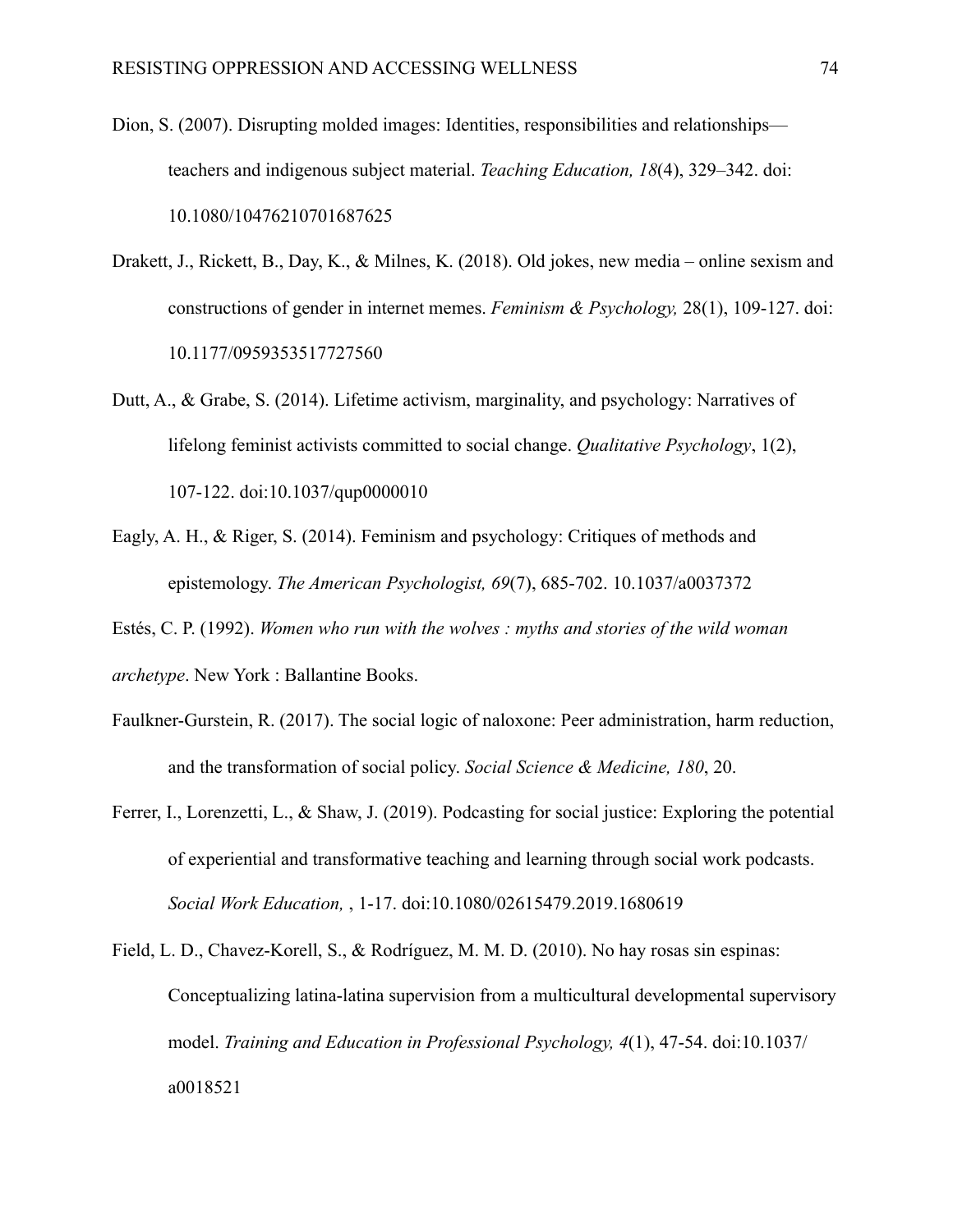- Fine, M. (2012). Troubling calls for evidence: A critical race, class and gender analysis of whose evidence counts. *Feminism & Psychology*, 22(1), 3-19. 10.1177/0959353511435475
- Freire, P., Shor, I., Macedo, D., Kleinman, D., & Tantor Media. (2018). *Pedagogy of the oppressed: 50th anniversary edition*. Old Saybrook, Conn: Tantor Media.
- Garcia, C. (2017). Where we are: Latinx compositions and rhetorics. *Composition Studies*, 45(2), 210-270.
- Gil-Rodríguez, C. (2018). "La bola de cristal": Puerto rican meme production in times of austerity and crisis. *InVisible Culture,* (28) Retrieved from <http://proxy.cityu.edu/login?> url[=https://search-proquest-com.proxy.cityu.edu/docview/2299479134?accountid=1230](https://search-proquest-com.proxy.cityu.edu/docview/2299479134?accountid=1230)
- Glover, S. T. (2017). "Black Lesbians—Who will fight for our lives but us?": Navigating power, belonging, labor, resistance, and graduate student survival in the ivory tower. *Feminist Teacher*, 27(2), 157-175. doi:10.5406/femteacher.27.2-3.0157
- Guevara E. C. (2005) Socialism and man in Cuba. The Che Reader. Ocean Press.
- Guevara, E.C. (2014). El socialismo y el hombre en Cuba. Linkgua Pensamiento.
- Hook, J. N., Farrell, J. E., Davis, D. E., DeBlaere, C., Van Tongeren, D. R., & Utsey, S. O. (2016). Cultural humility and racial microaggressions in counseling. *Journal of Counseling Psychology*, 63(3), 269-277. doi:10.1037/cou0000114

Hooks, B. (2001). *Salvation: Black People and Love*. New York: Perennial.

- Hooks, B. (2000). *All about love: New visions.* New York: William Morrow.
- Jozaghi, E., Lampkin, H., & Andresen, M. A. (2016). Peer-engagement and its role in reducing the risky behavior among crack and methamphetamine smokers of the downtown eastside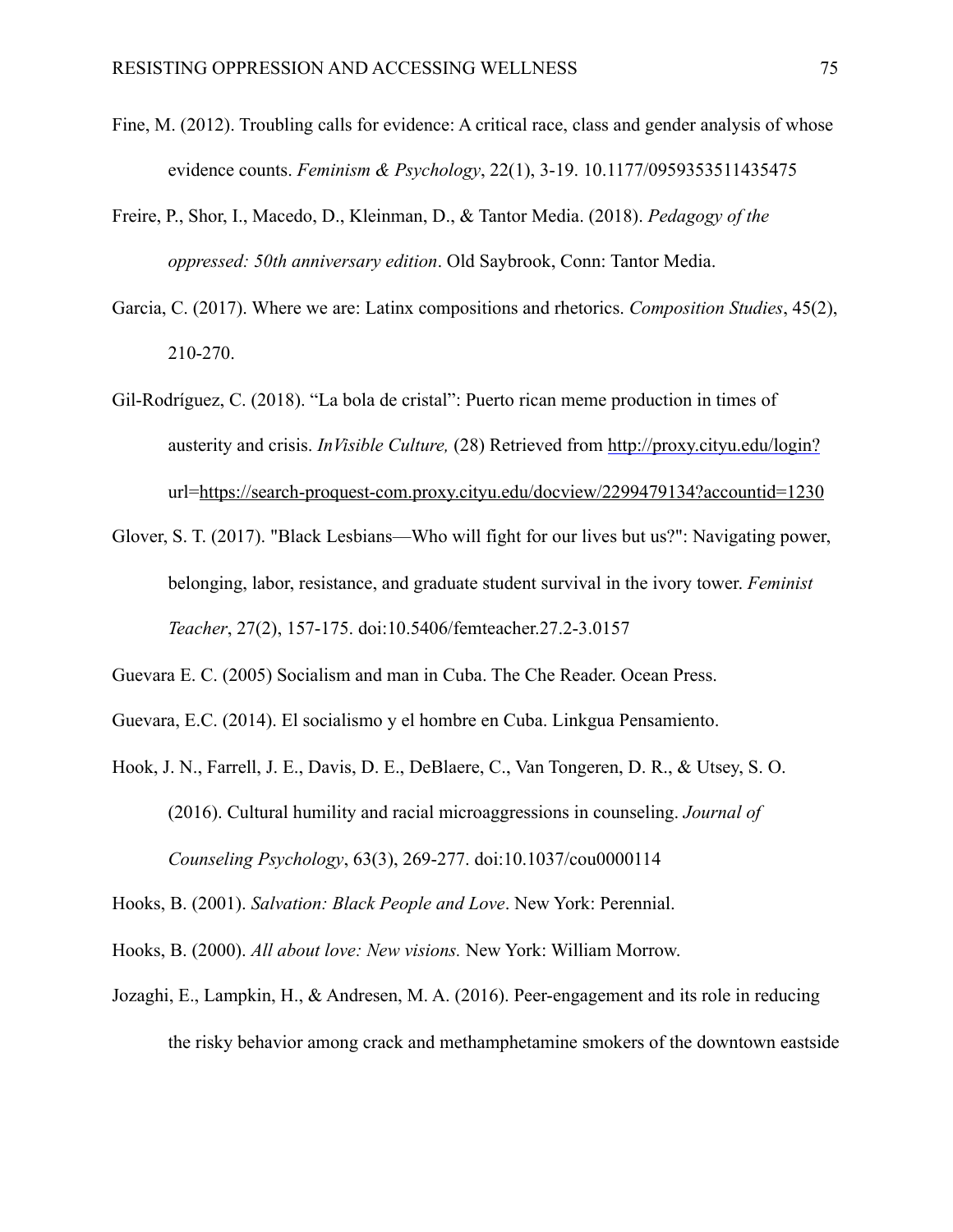community of vancouver, canada. *Harm Reduction Journal, 13*(1), 19. doi:10.1186/ s12954-016-0108-z

- Jozaghi, E., Greer, A. M., Lampkin, H., & Buxton, J. A. (2018). Activism and scientific research: 20 years of community action by the vancouver area network of drug users. *Substance Abuse Treatment, Prevention, and Policy, 13*(1), 18. doi:10.1186/s13011-018-0158-1
- Klar, M., & Kasser, T. (2009). Some benefits of being an activist: Measuring activism and its role in psychological well-being. *Political Psychology, 30*(5), 755-777. doi:10.1111/j. 1467-9221.2009.00724.x
- Koyama, J. P., & Bartlett, L. (2011). Bilingual education policy as political spectacle: Educating latino immigrant youth in new york city. *International Journal of Bilingual Education and Bilingualism*, 14(2), 171-185. doi:10.1080/13670050.2010.539672
- *Latina rebels turn to memes, humor to rethink media on hot-button issues* (2019). . Minneapolis: Public Radio International (PRI). Retrieved from<http://proxy.cityu.edu/login?url=https://> search-proquest-com.proxy.cityu.edu/docview/2210248930?accountid=1230
- Lewis, J. A., Ratts, M. J., Paladino, D. A., & Toporek, R. L. (2011). Social justice counseling and advocacy: Developing new leadership roles and competencies. *Journal for Social Action in Counseling and Psychology, 3*, 5–16.
- Linklater, R. (2014). *Decolonizing Trauma Work: Indigenous Stories and Strategies*. Fernwood Publishing. Halifax and Winnipeg.
- Lorde, Audre. "The Master's Tools Will Never Dismantle the Master's House." 1984. *Sister Outsider: Essays and Speeches*. Ed. Berkeley, CA: Crossing Press. 110- 114. 2007. Print.

Lorde, A. (1988). *A burst of light : essays*. Ithaca, N.Y. :Firebrand Books.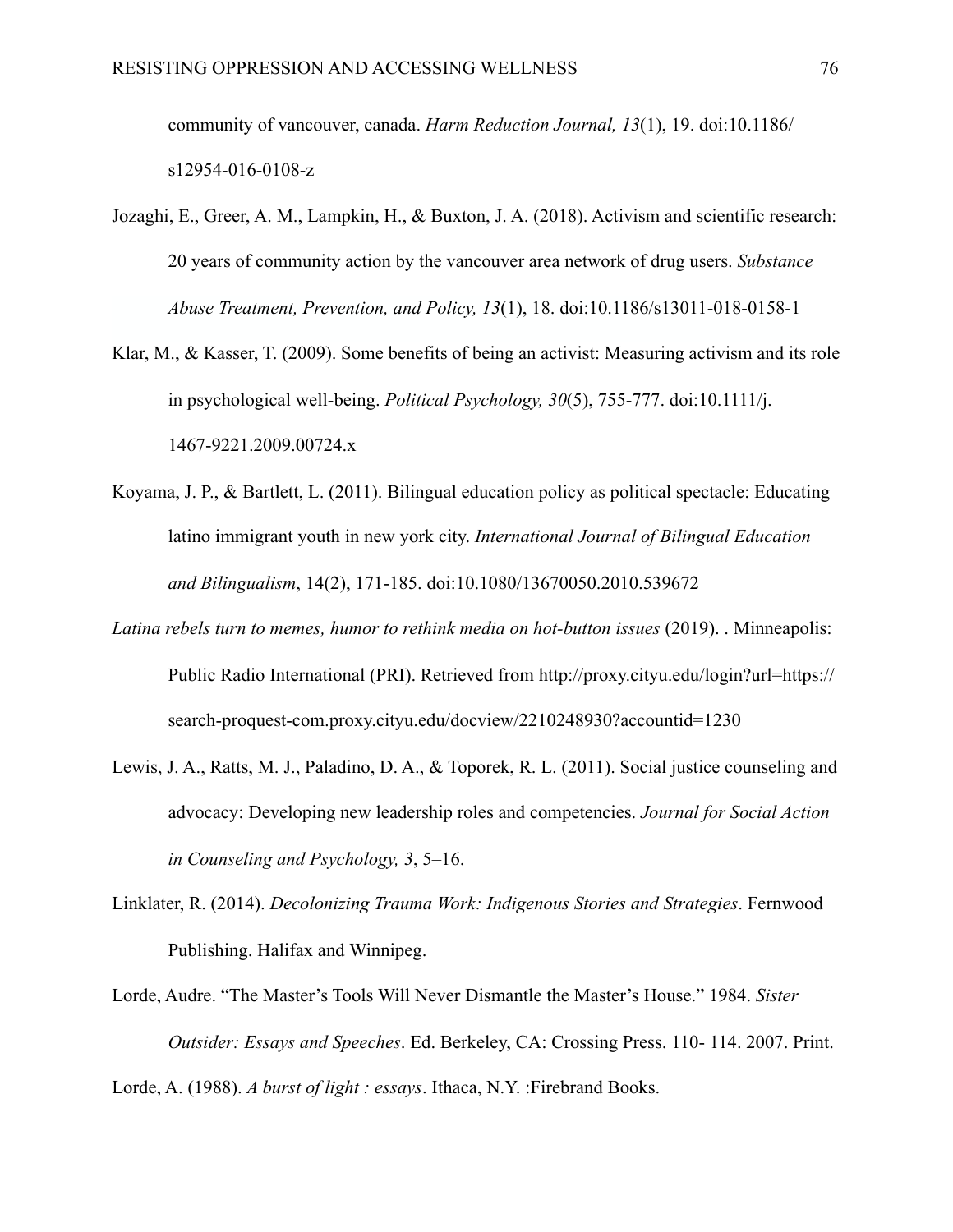- Lovelace, S., & Wheeler, T. R. (2006). Cultural discontinuity between home and school language socialization patterns: Implications for teachers. *Education, 127*(2), 303.
- Martinez, G., & Law, T. (2019, June 06). Murders of Black Trans Women Reveal a Crisis, Advocates Say. Retrieved July 19, 2019, from [https://time.com/5601227/two-black-trans](https://time.com/5601227/two-black-trans-) women-murders-in-dallas-anti-trans-violence/
- MacLean, S. A., Agyeman, P. O., Walther, J., Singer, E. K., Baranowski, K. A., & Katz, C. L. (2019). Mental health of children held at a united states immigration detention center. *Social Science & Medicine, 230*, 303. doi:10.1016/j.socscimed.2019.04.013
- Marom, L. (2016). A new immigrant experience of navigating multiculturalism and indigenous content in teacher education. *The Canadian Journal of Higher Education*, 46(4), 23.
- Medina, A., Burks-Keeley, R.G., Costa-Guerra, L., & Ibrahim, A. (2016). Freirian perspectives on becoming female researcher- academics in special education. *Educational Research and Review*.11(23), 2116-2124
- Moane, G. (2006). Exploring activism and change: Feminist psychology, liberation psychology, political psychology. *Feminism & Psychology,* 16(1),73-78.10.1177/0959-353506060823
- Murdock, N. (2016). *Theories of Counselling and Psychotherapy: A Case Approach* (4<sup>th</sup> ed.). Pearson.
- O'Meara, J. (2018). Meme girls versus trump: Digitally recycled screen dialogue as political discourse. *Velvet Light Trap,* (82), 28-42. Retrieved from <http://proxy.cityu.edu/login?> url[=https://search-proquest-com.proxy.cityu.edu/docview/2098276890?accountid=1230](https://search-proquest-com.proxy.cityu.edu/docview/2098276890?accountid=1230)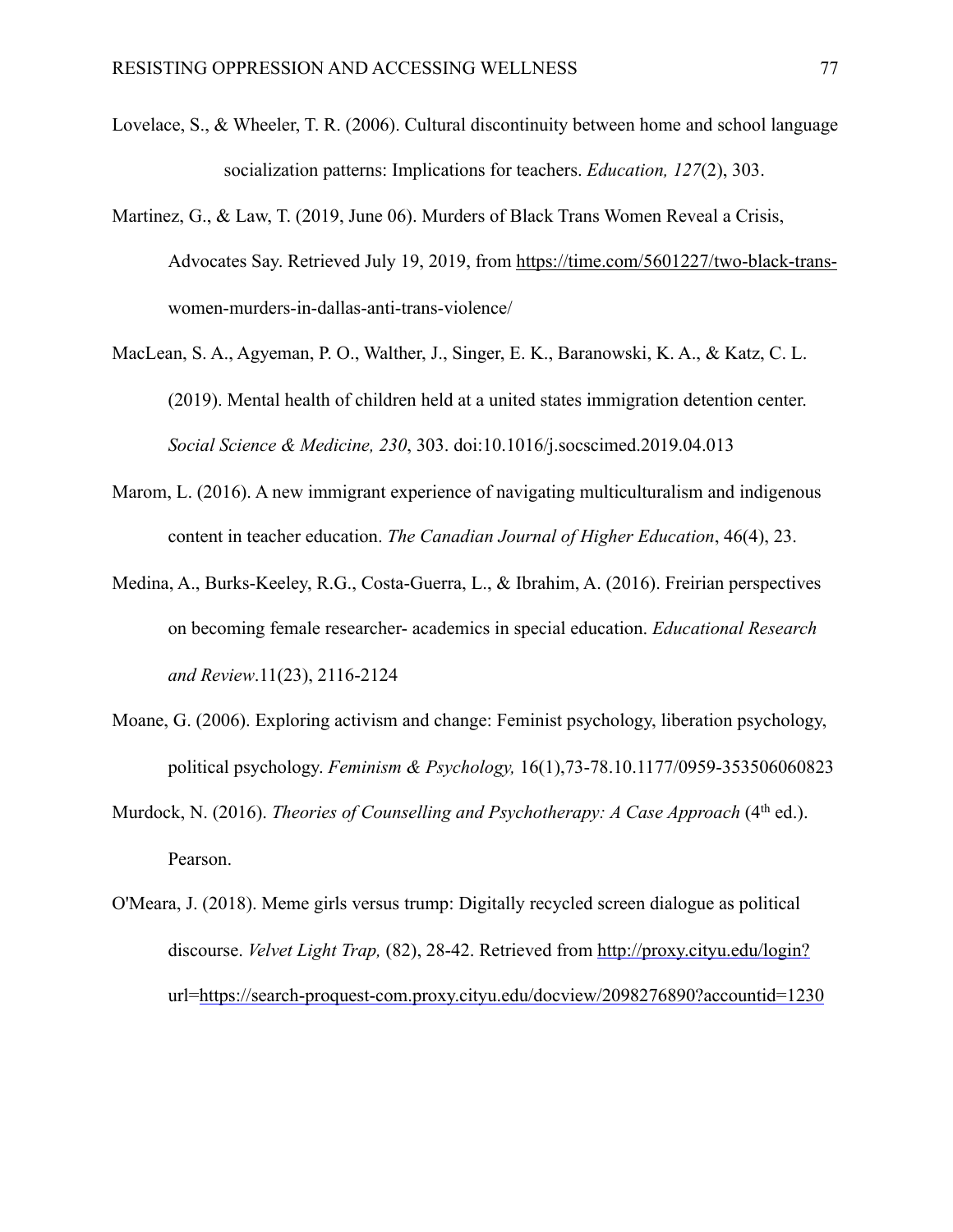- Phung, M. (2011). Are people of colour settlers too? In A. Mathur, J. Dewar, & M. DeGagné (Eds.), Cultivating Canada: Reconciliation through the lens of cultural diversity (pp. 289– 298). Ottawa, ON: Aboriginal Healing Foundation.
- Polanco, M., & Epston, D. (2009). Tales of travels across languages: Languages and their anti languages. *International Journal of Narrative Therapy & Community Work*, (4), 62-71.
- Ratts, M. J. (2008). A pragmatic view of social justice advocacy: Infusing microlevel social justice advocacy strategies into counseling practices. *Counseling and Human*
- Reynolds, V. (2008). [An ethic of resistance: Frontline worker as activist.](https://vikkireynoldsdotca.files.wordpress.com/2017/12/vreynoldsworkerasactivistanethicofresistancebwss2008.pdf) *Women Making Waves* 19(1), 5.
- Reynolds, V. (2009). Collective ethics as a path to resisting burnout. *Insights: The Clinical Counsellor's Magazine & News*, December 2009, 6–7.
- Reynolds, V. (2010). Fluid and imperfect ally positioning: Some gifts of queer theory. *Context: The Magazine for Family Therapy and Systemic Practice in the UK*, 111, 13–17.
- Reynolds, V. (2011). [Resisting burnout with justice-doing.](https://vikkireynoldsdotca.files.wordpress.com/2017/12/reynolds2011resistingburnoutwithjustice-doingdulwich.pdf) *The International Journal of Narrative Therapy and Community Work*. (4) 27-45.
- Reynolds, V. & Hammoud-Beckett, S. (2012) Bridging the worlds of therapy & activism: Intersections, tensions & affinities. *The International Journal of Narrative Therapy and Community Work.* (4) 57-61.
- Reynolds, V. & polanco, m. (2012). An ethical stance for justice-doing in community work and therapy. *[Journal of Systemic Therapies](http://guilfordjournals.com/loi/jsyt)*. 31(4) 18-33.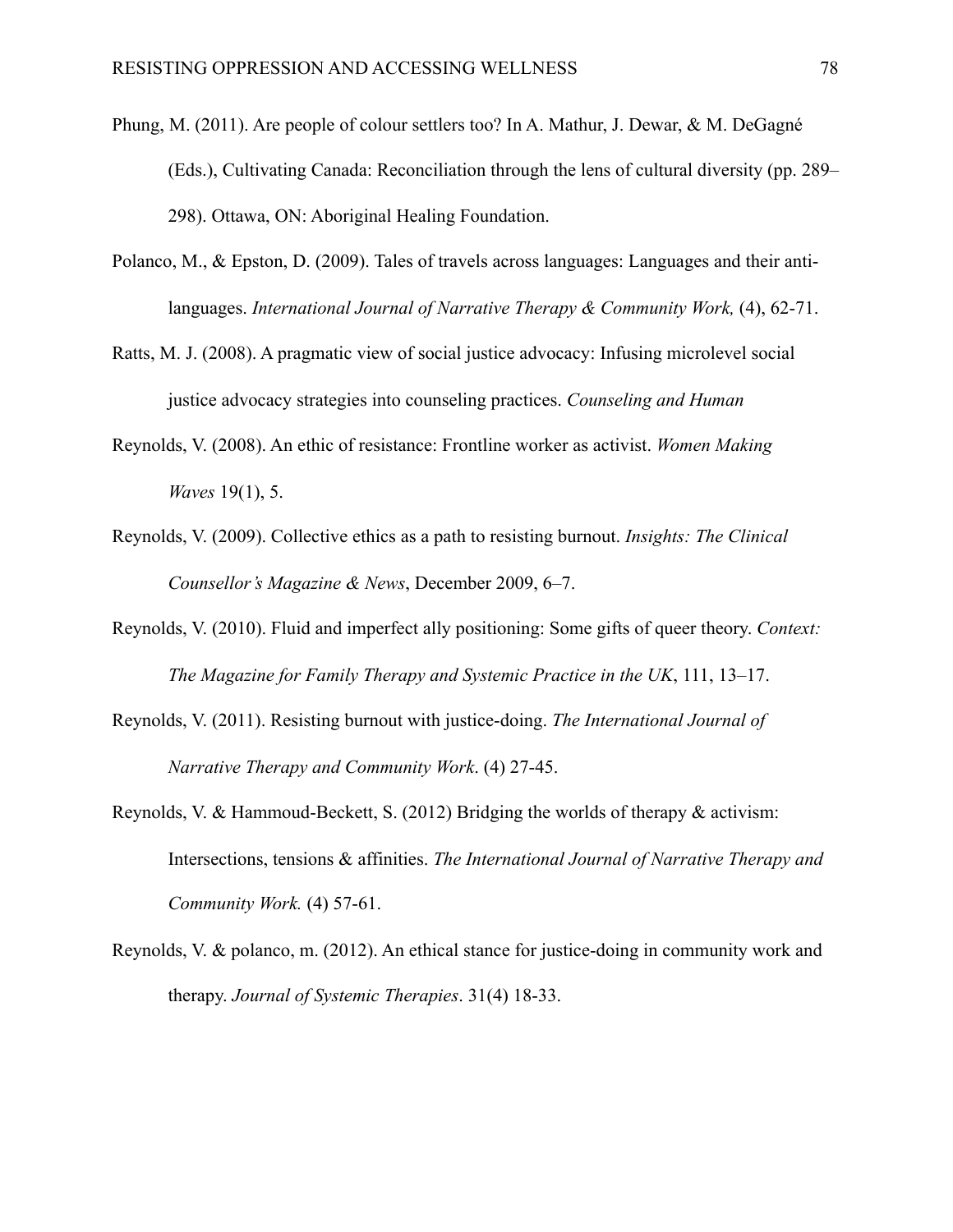- Richardson, C. L., & Reynolds, V. (2012). "here we are, amazingly alive": Holding ourselves together with an ethic of social justice in community work. *International Journal of Child, Youth and Family Studies*, 3(1), 1. doi:10.18357/ijcyfs31201210471
- Pérez Rojas, A. E., Gelso, C. J., & Bhatia, A. (2014). To switch or not to switch: Inviting bilingual clients to switch languages in psychotherapy. *Counselling Psychology Quarterly*, 27(1), 55-74. doi:10.1080/09515070.2013.870124
- Perry, L. (1992). What's Up? [Recorded by 4 Non Blondes]. On *Bigger, Better, Faster, More!.*  [CD] Interscope Records.
- Sanders, C. A poetics of resistance: Compassionate practice in substance misuse therapy. (2007). (pp. 59) *Narrative Therapy: Making Meaning, Making Lives*. Thousand Oaks: SAGE Publications, Inc. doi:10.4135/9781452225869.n4
- Santiago-Rivera, A. L., Altarriba, J., Poll, N., Gonzalez-Miller, N., & Cragun, C. (2009). Therapists' views on working with bilingual spanish-english speaking clients: A qualitative investigation. *Professional Psychology: Research and Practice, 40*(5), 436-443. doi:10.1037/a0015933
- Sciarra, D. T., & Ponterotto, J. G. (1991). Counseling the hispanic bilingual family: Challenges to the therapeutic process. *Psychotherapy: Theory, Research, Practice, Training, 28*(3), 473-479. doi:10.1037/0033-3204.28.3.473
- Singh, A. A., & Singh, A. A. (2013). Transgender youth of color and resilience: Negotiating oppression and finding support. *Sex Roles, 68*(11), 690-702. doi:10.1007/ s11199-012-0149-z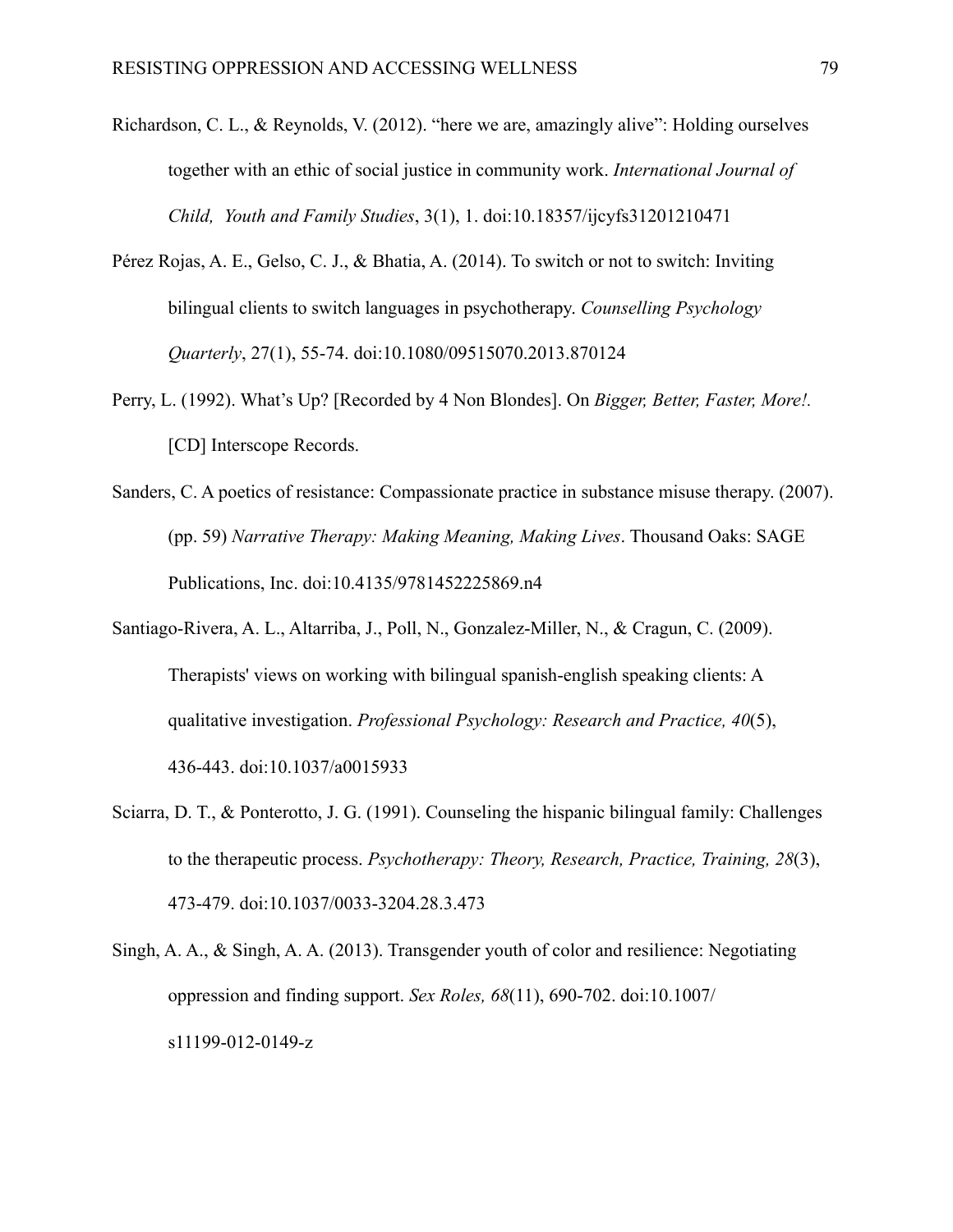- Small, D., Palepu, A., & Tyndall, M. W. (2006). The establishment of north america's first state sanctioned supervised injection facility: A case study in culture change. *International Journal of Drug Policy, 17*(2), 73-82. doi:10.1016/j.drugpo.2005.08.004
- Smith-Adcock, S., Daniels, M. H., Lee, S. M., Villalba, J. A., & Indelicate, N. A. (2006). Culturally responsive school counseling for Hispanic/Latino students and families: The need for bilingual school counselors. *Professional School Counseling*, 10(1), 92-101. doi: 10.5330/prsc.10.1.8r04h7727651174m
- Szaflarski, M., & Bauldry, S. (2019). The effects of perceived discrimination on immigrant and refugee physical and mental health. *Advances in Medical Sociology, 19*, 173. doi:10.1108/ S1057-629020190000019009
- Taggart, A. (2017). The role of cultural discontinuity in the academic outcomes of Latina/o high school students. *Education and Urban Society*, 49(8), 731-761. doi:

10.1177/0013124516658522

- Tamasese, K., & Waldegrave, C. (1993). Cultural and gender accountability in the "just therapy" approach. *Journal of Feminist Family Therapy, 5*(2), 29.
- Tomic, P. (2013). The colour of language: Accent, devaluation and resistance in latin american immigrant lives in canada. *Canadian Ethnic Studies, 45*(1), 1-21.

Vaccaro, A., & Mena, J. A. (2011) It's Not Burnout, It's More: Queer College Activists of Color and Mental Health. *Journal of Gay & Lesbian Mental Health*, 15(4), 339-367. DOI: 10.1080/19359705.2011.600656

Vivienne, S. (2011). trans digital storytelling: Everyday activism, mutable identity and the problem of visibility. *Gay and Lesbian Issues and Psychology Review, 7*(1), 43.